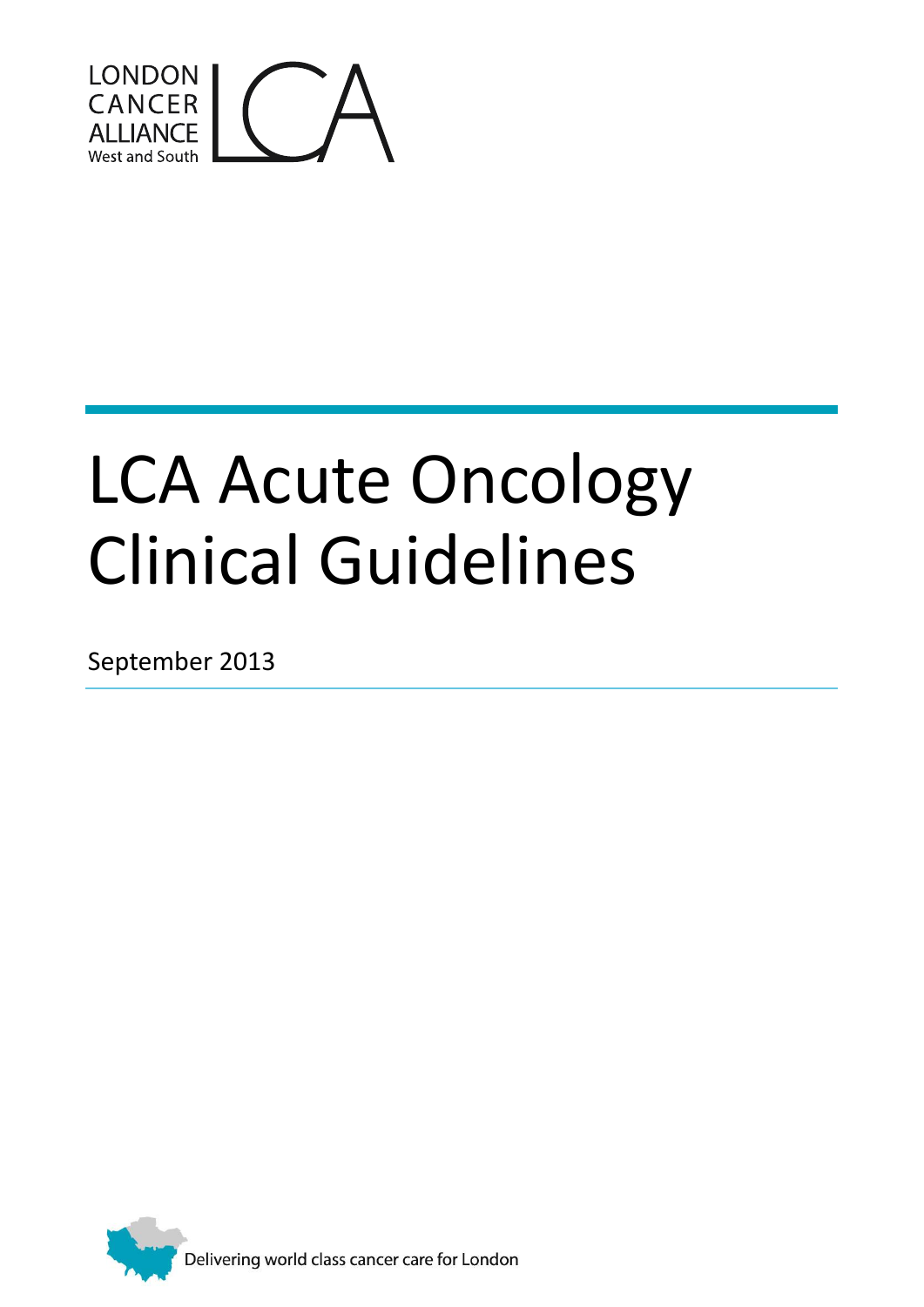# **Contents**

| 1  |                                                                                       |  |  |
|----|---------------------------------------------------------------------------------------|--|--|
| 2  |                                                                                       |  |  |
| 3  |                                                                                       |  |  |
| 4  |                                                                                       |  |  |
| 5  |                                                                                       |  |  |
| 6  |                                                                                       |  |  |
| 7  |                                                                                       |  |  |
| 8  |                                                                                       |  |  |
| 9  |                                                                                       |  |  |
| 10 |                                                                                       |  |  |
| 11 |                                                                                       |  |  |
| 12 |                                                                                       |  |  |
| 13 |                                                                                       |  |  |
| 14 |                                                                                       |  |  |
| 15 | Raised Intracranial Pressure/Central Nervous System (CNS) Space Occupying Lesions  53 |  |  |
| 16 |                                                                                       |  |  |
|    |                                                                                       |  |  |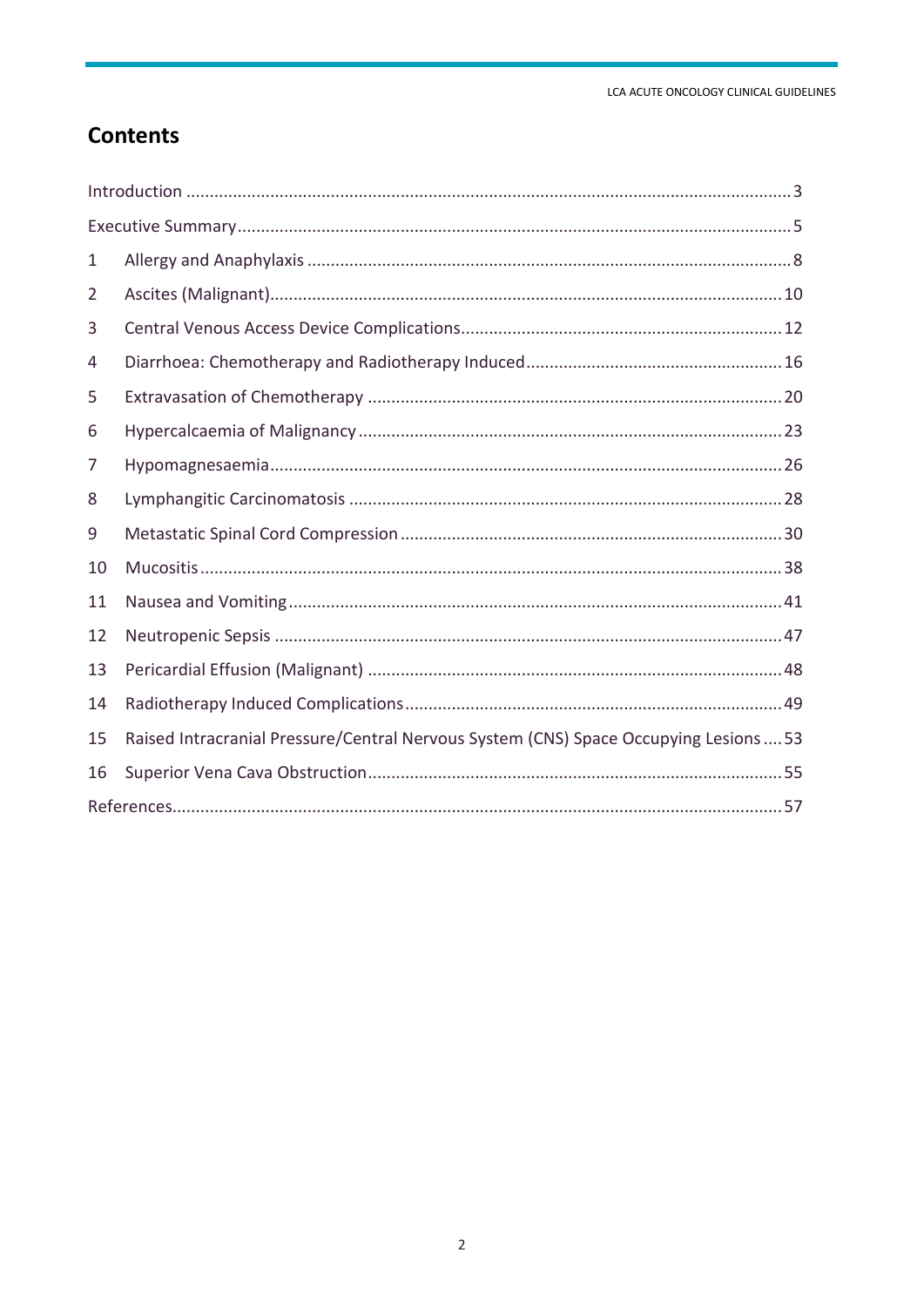## <span id="page-2-0"></span>**Introduction**

Acute oncology focuses on the management of patients with complications of their cancer diagnosis and treatment, and the management of patients with an acute new cancer diagnosis. Although patients are often treated in specialist oncology centres, they are more likely to present to their local hospital when acute problems develop.

In 2008, the National Confidential Enquiry into Patient Outcome and Death (NCEPOD) report, *Systemic Anti-Cancer Therapy: For better, for worse?*, looked into deaths within 30 days of receiving systemic anti-cancer therapy and identified significant concerns regarding the quality and safety of patient care both at an organisational and a clinical level. Delays in admission, delays in prescribing and administering antibiotics, lack of assessment by senior staff, poor communication between teams, lack of documentation, lack of oncology input and lack of clear policies were just a few of the concerns identified. The ensuing National Chemotherapy Advisory Group report, *Chemotherapy Services in England: Ensuring quality and safety (2010)*, highlighted the need for an acute oncology service (AOS) in every hospital.

The National Cancer Action Team Acute Oncology Measures (2011) stipulate that acute oncology protocols should be available in the chemotherapy and radiotherapy units, A&E departments, acute medical admissions wards and oncology in-patient wards. Although there is significant consensus across the UK about the management of oncology emergencies, no national guidelines are available.

Prior to the establishment of the London Cancer Alliance (LCA), acute oncology within west and south London was organised between three cancer networks – north west, south west and south east. Each developed its own acute oncology clinical guidelines which, although different, covered the same subjects and comprised similar information.

The LCA Acute Oncology Clinical Guidelines have been written by representatives from each of these cancer networks and agreed by representatives of all 17 provider organisations across the LCA. They provide evidence-based clinical information and protocols while allowing sufficient flexibility to reflect good local practice.

They include information from recently published national guidelines, such as the National Institute for Health and Care Excellence (NICE) clinical guideline on neutropenic sepsis (CG15). They also include information on the assessment and management of metastatic spinal cord compression (MSCC) aimed particularly at acute admission through A&E. The LCA is in the process of developing a more comprehensive LCA-wide care pathway for the diagnosis, treatment, rehabilitation and ongoing care of patients with MSCC.

The LCA Acute Oncology Clinical Guidelines are designed to be used by all healthcare professionals in provider organisations across the LCA who are involved in the care of the cancer patient. They have been developed to take into account the wide range of clinical experience of the user and the different clinical settings in which they work. The guidelines are intended to assist in the initial assessment, investigation and management of patients. They are not a substitute for specialist oncology input, and must be used in conjunction with existing protocols, such as local microbiological guidelines. Adoption of the LCA Acute Oncology Clinical Guidelines will allow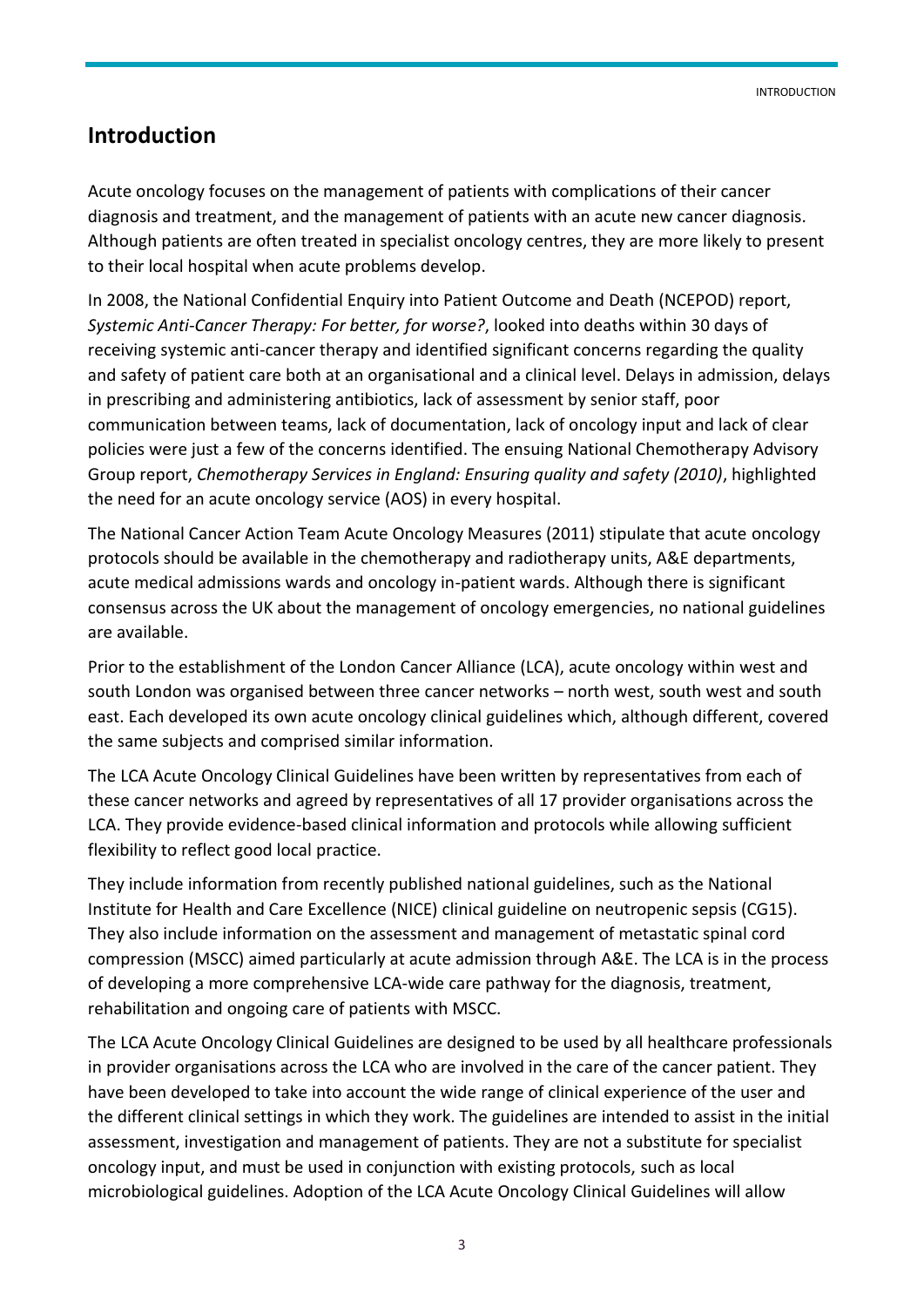LCA ACUTE ONCOLOGY CLINICAL GUIDELINES

widespread implementation of up-to-date and evidence-based management of oncology patients, and will assist in the provision of a consistently high standard of care across the LCA.

All provider organisations are expected to be able to provide the standard of care detailed in these guidelines. For specific areas where it is anticipated that local facilities may not exist (for example out-of-hours magnetic resonance imaging), protocols are given for the transfer to specialist oncology centres. In many other areas of the guidelines there is a limited or absent evidence base to support decision making. In these situations clinical consensus has been used to agree best practice.

I hope these guidelines are helpful. We welcome all feedback and suggestions, and these can be sent to me at the email address below. I would like to thank the LCA Acute Oncology Services Pathway Group for its help in writing this document.

#### **Dr Tom Newsom-Davis Consultant Oncologist**

Chelsea and Westminster Hospital NHS Foundation Trust Chair, LCA Acute Oncology Services Pathway Group tom.newsom-davis@chelwest.nhs.uk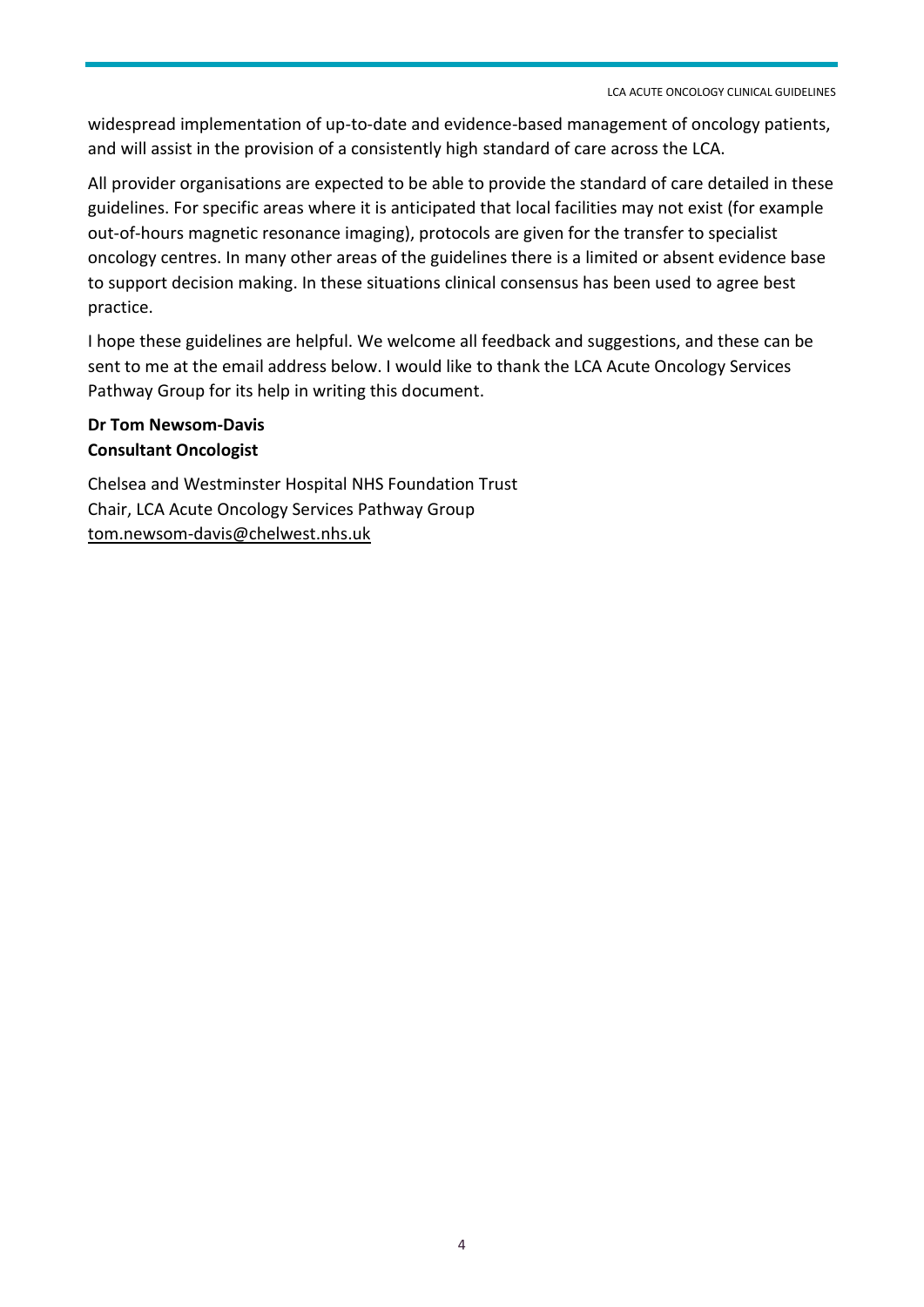## <span id="page-4-0"></span>**Executive Summary**

The LCA Acute Oncology Clinical Guidelines have been developed to assist in the initial assessment, investigation and management of patients who present with oncology emergencies as set out in Appendix 3 of the National Cancer Peer Review Programme *Manual for Cancer Services: Acute Oncology* (version 1.0). This includes major presentations such as metastatic spinal cord compression, which is subject to recent National Institute for Health and Care Excellence (NICE) clinical guidance, as well as less well publicised conditions such as electrolyte disturbances, gastrointestinal toxicities and the acute management of effusions.

Each topic is covered in a separate section, listed in alphabetical order, with an emphasis on succinct, unambiguous advice and guidance. Each section starts with a brief summary of the condition to allow understanding of its context and importance, followed by the expected clinical presentations. A range of investigations is suggested, with the understanding that these will be tailored to individual cases. In most instances the subsequent management protocols mention generic drugs as opposed to specific brands in order to allow flexibility.

At all times, local guidelines should be adhered to and, where relevant, they should take priority over this document.

Section 1 covers allergy and anaphylaxis, which may occur in the minutes or hours following treatment. It highlights the assessments required prior to treatment, as well as the signs, symptoms and treatments associated with allergies and anaphylaxis.

The management of malignant ascites, most commonly seen in patients with a known diagnosis of ovarian or gastrointestinal cancer is covered in section 2. Early referral of these patients to acute oncology services is encouraged as prolonged inpatient admissions can usually be avoided.

Complications associated with central venous access devices are discussed in section 3, with detailed guidance on dealing with patients with a range of issues that can occur.

Section 4 explains that as many as 50-80% of patients receiving chemotherapy and/or radiotherapy to the abdomen or pelvis are at risk of developing severe diarrhoea. Chemotherapy induced diarrhoea can be a serious and life-threatening complication, and therefore prompt recognition and appropriate treatment are essential.

Extravasation of chemotherapy is the inadvertent administration of vesicant medication or solution into the surrounding tissue instead of into the intended vascular pathway. This can result in damage to nerves, tendons and joints, which can continue for months and, if treatment is delayed, can result in surgical debridement, skin grafting and even amputation. Section 5 describes the signs and symptoms, and immediate and ongoing management, but recognises that local extravasation pathways are also probably in place.

Hypercalcaemia of malignancy is the most common metabolic complication of cancer and occurs in about 10% of patients. It occurs most commonly in patients with advanced disease and is an indicator of poor prognosis. Section 6 highlights the tumours associated with hypercalcaemia, the causes, and the management of this complication.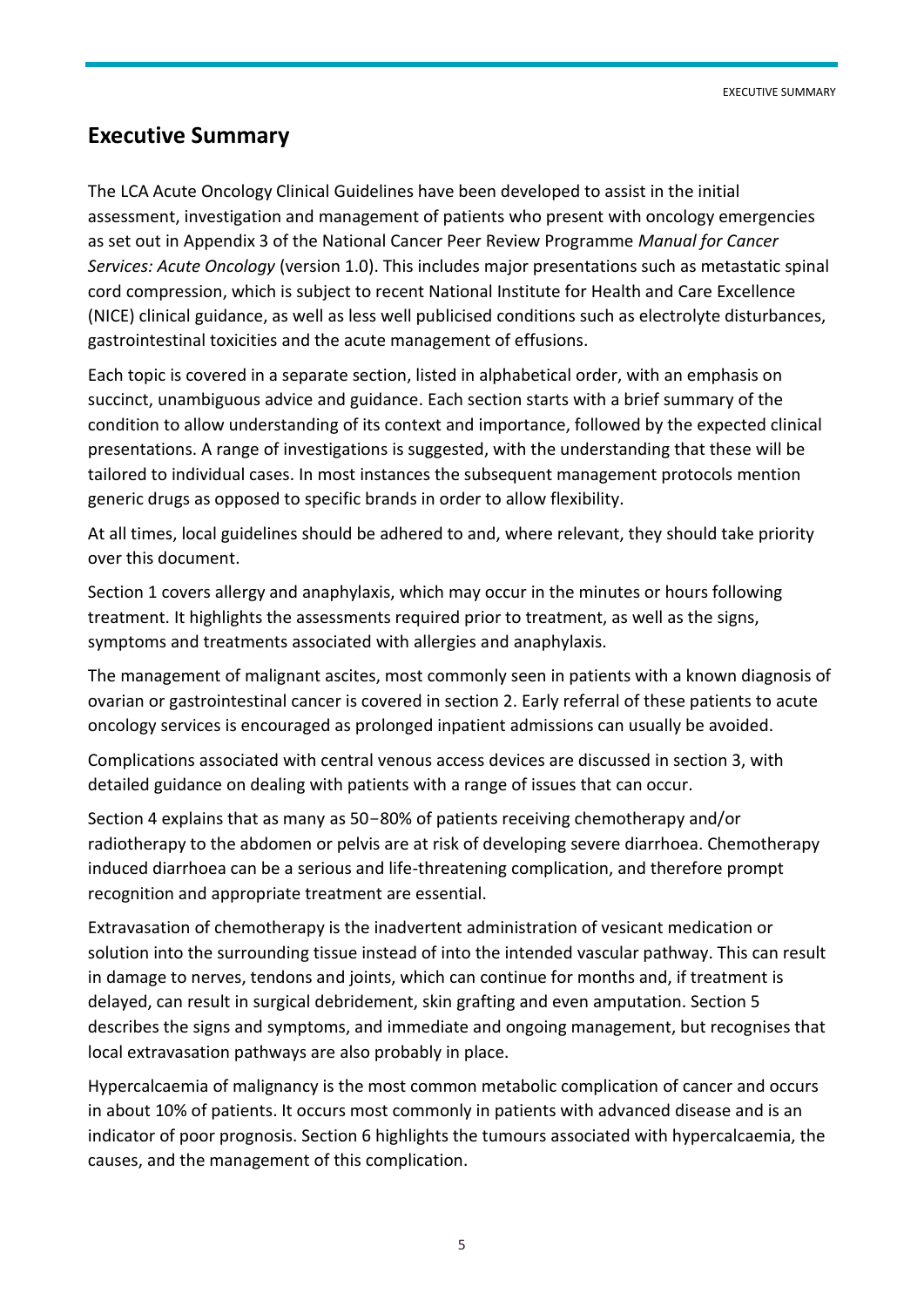LCA ACUTE ONCOLOGY CLINICAL GUIDELINES

The subject of section 7 is hypomagnesaemia, which is common but often under-diagnosed, particularly as magnesium does not usually feature in the routine biochemistry test. It can also be secondary to other electrolyte abnormalities, such as hypocalcaemia and hypokalaemia.

Section 8 discusses the signs, symptoms, treatment and management of lymphangitic carcinomatosis, which is the diffuse infiltration of lymphatic channels by tumour, resulting in obstruction and interstitial oedema. Lymphangitic carcinomatosis is associated with a poor prognosis, so prompt recognition and referral to an acute oncology service are essential.

Metastatic spinal cord compression (MSCC) is one of the most serious and devastating complications of malignancy; however, with prompt diagnosis and treatment, many patients can retain good levels of function and independence. Section 9 provides information on signs and symptoms, assessment and management of MSCC, along with contact telephone numbers for MSCC coordinators within LCA provider trusts.

Mucositis is a general term for the erythematous, erosive, inflammatory and ulcerative lesions that occur in the mucosal lining of the mouth, pharynx, oesophagus and entire gastrointestinal tract secondary to cytotoxic treatment. Patients at high risk of mucositis include those receiving high-dose chemotherapy and those receiving radiotherapy, with or without chemotherapy, for head, neck and oral cancers. Section 10 describes a number of treatment options.

Section 11 focuses on the acute management of patients with uncontrolled nausea and vomiting. It does not cover prophylactic anti-emetic use in patients about to receive anti-cancer treatment. The importance of identifying the cause prior to starting regular anti-emetics is stressed, as many anti-cancer therapies have no significant emetic potential, while chemotherapy seldom causes nausea and vomiting more than 1 week after administration.

Section 12 contains a link to current (2012) NICE guidance on the management of neutropenic sepsis. Given the comprehensive nature of this document, and reflecting local policies which recommend antibiotics based on endemic resistance patterns, clinical guidelines for the management of neutropenic sepsis have not been replicated here.

Malignant pericardial effusions occur in up to 20% of cancer patients but are frequently not suspected until clinical signs or symptoms of pericardial tamponade develop. Pericardial effusions occur most commonly in lymphoma, lung, breast and oesophageal cancers, but they can also develop following radiotherapy to the mediastinum and with some chemotherapies. Section 13 describes the signs and symptoms, investigations and treatment.

Section 14, covering radiotherapy induced complications, focuses on acute skin reactions, acute radiation pneumonitis, and acute syndromes caused by radiation induced cerebral or spinal cord oedema. Other radiotherapy induced complications are covered elsewhere in the guidelines. Clinical teams are advised to use the guidelines contained within this section for initial management of symptoms, but to refer to the radiotherapy unit looking after the patient for their advice on further management.

Raised intracranial pressure (ICP) and central nervous system space occupying lesions are covered in section 15. Increased ICP is secondary to obstruction of cerebrospinal fluid flow, cerebral oedema or increased venous pressure. Space occupying lesions are the most common cause of a raised ICP. Secondary metastases from, for example, breast, lung, melanoma and colorectal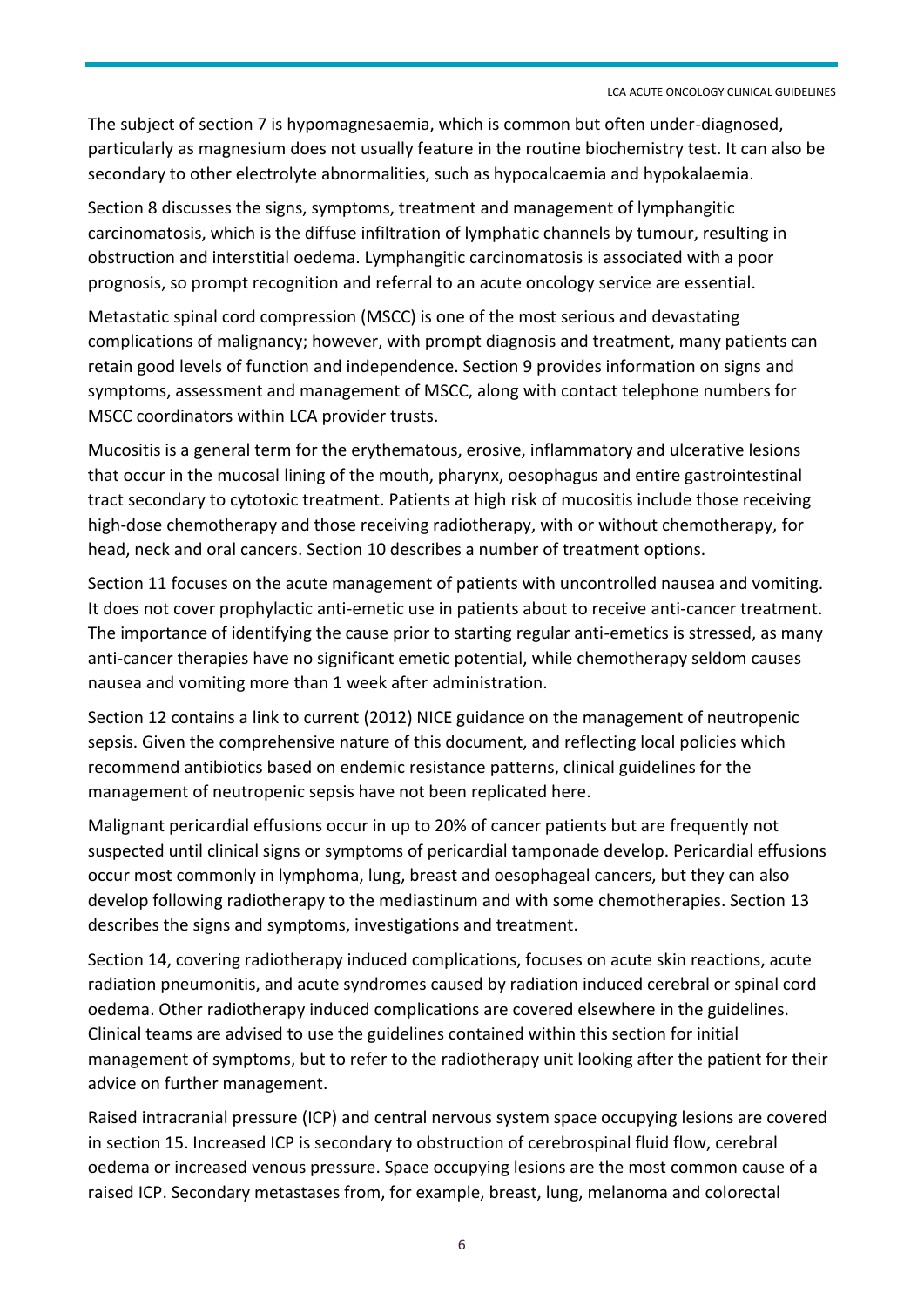cancers are much more common than primary brain tumours. Increased ICP can occur acutely. Without prompt treatment, raised ICP can lead to reduction in cerebral perfusion pressure, cerebral infarction and tonsillar herniation. The section covers assessment and investigations, emergency management and subsequent management.

The final section focuses on superior vena cava obstruction. This is nearly always associated with malignancy, usually lung cancer (80% of cases) but sometimes lymphoma, breast cancer or germ cell tumours. It usually occurs in patients with known cancer, but can be the presenting feature of a new diagnosis. A range of treatments is suggested.

Adoption of the LCA AOS guidelines will allow widespread implementation of up-to-date and evidence-based management of oncology patients, and will assist in the provision of a consistently high standard of care across the LCA.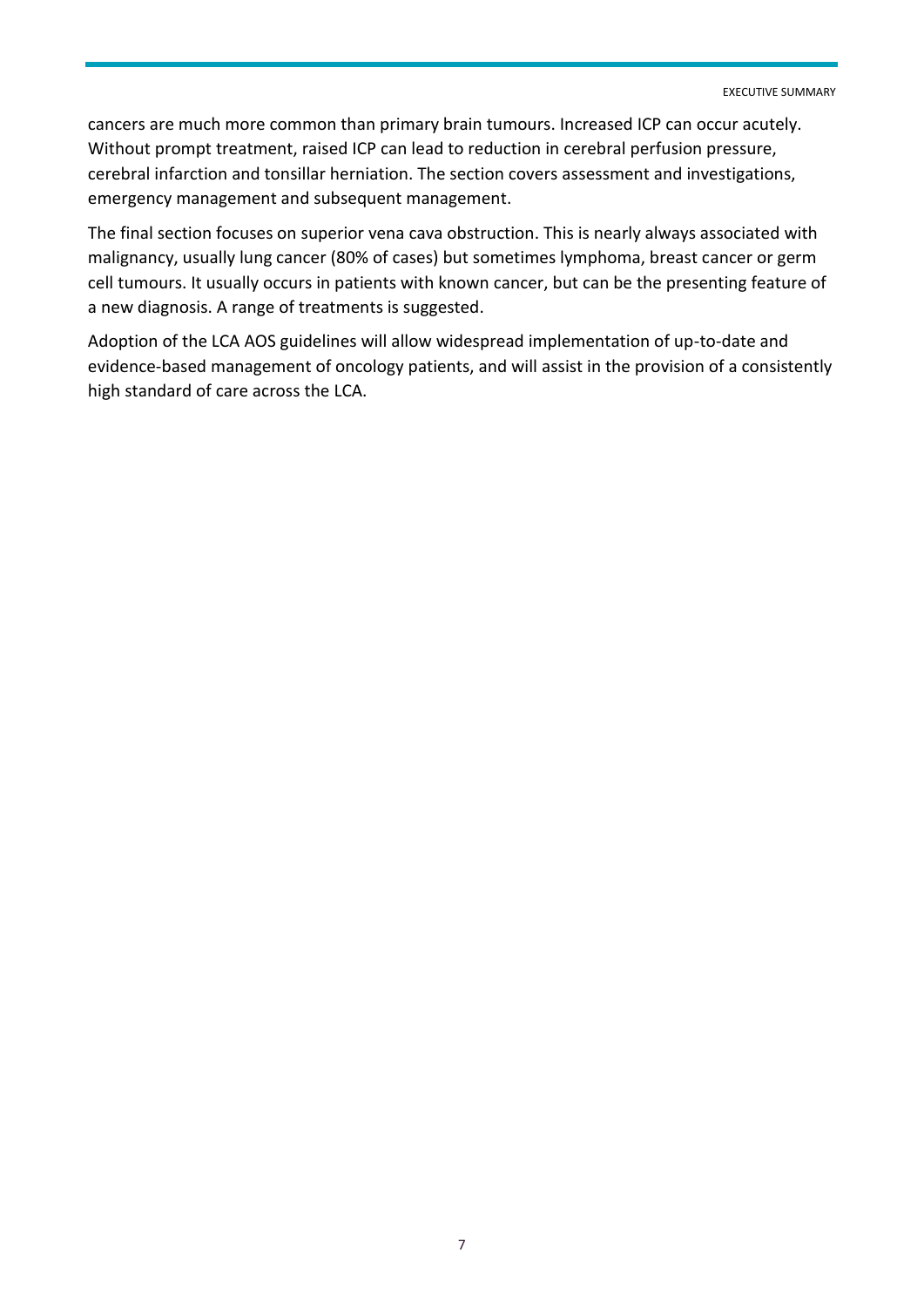# <span id="page-7-0"></span>**1 Allergy and Anaphylaxis**

## **If chemotherapy related allergy or anaphylaxis suspected, please refer to Acute Oncology Service.**

#### *By kind permission of B Quinn*

A hypersensitivity/allergic reaction is an overactive or misdirected immune response that results in local tissue injury or changes throughout the body in response to a foreign body. This reaction may occur shortly after the drug/treatment is commenced or in the hours/days following treatment.

## **1.1 Assessing for Risk, Early Detection and Prevention**

Prior to drug/treatment administration:

- Know the drug's potential to cause allergic reaction and the patient's history of allergies and reactions.
- Measure baseline blood pressure, pulse, respiratory rate, oxygen saturation and temperature.
- Inform the patient of possible early signs so they can alert the nurse or doctor immediately.
- Administer any prescribed pre-medication before drugs known to cause hypersensitivity reactions or if the patient has previously reacted to this particular or similar drug/treatment.
- Know where emergency drugs and equipment are located (drugs should only be administered with a doctor or nurse practitioner's prescription or under Patient Group Directions).

#### **1.2 Hypersensitivity**

#### **1.2.1 Signs and Symptoms**

- Urticaria (hives)
- Angioedema tongue, lips, airways
- Hypotension
- $\bullet$  Pruritis (itching) local and generalised
- Flushing/redness, in particular of the face and neck
- Maculopapular rash on trunk, arms, legs and face
- Nausea and vomiting.

#### **1.2.2 Treatment**

- Remove cause, i.e. stop drug/chemotherapy, recline patient.
- Reassure patient and explain plan of care.
- Measure and monitor: blood pressure, pulse, respiratory rate, oxygen saturations and temperature. Administer oxygen if required.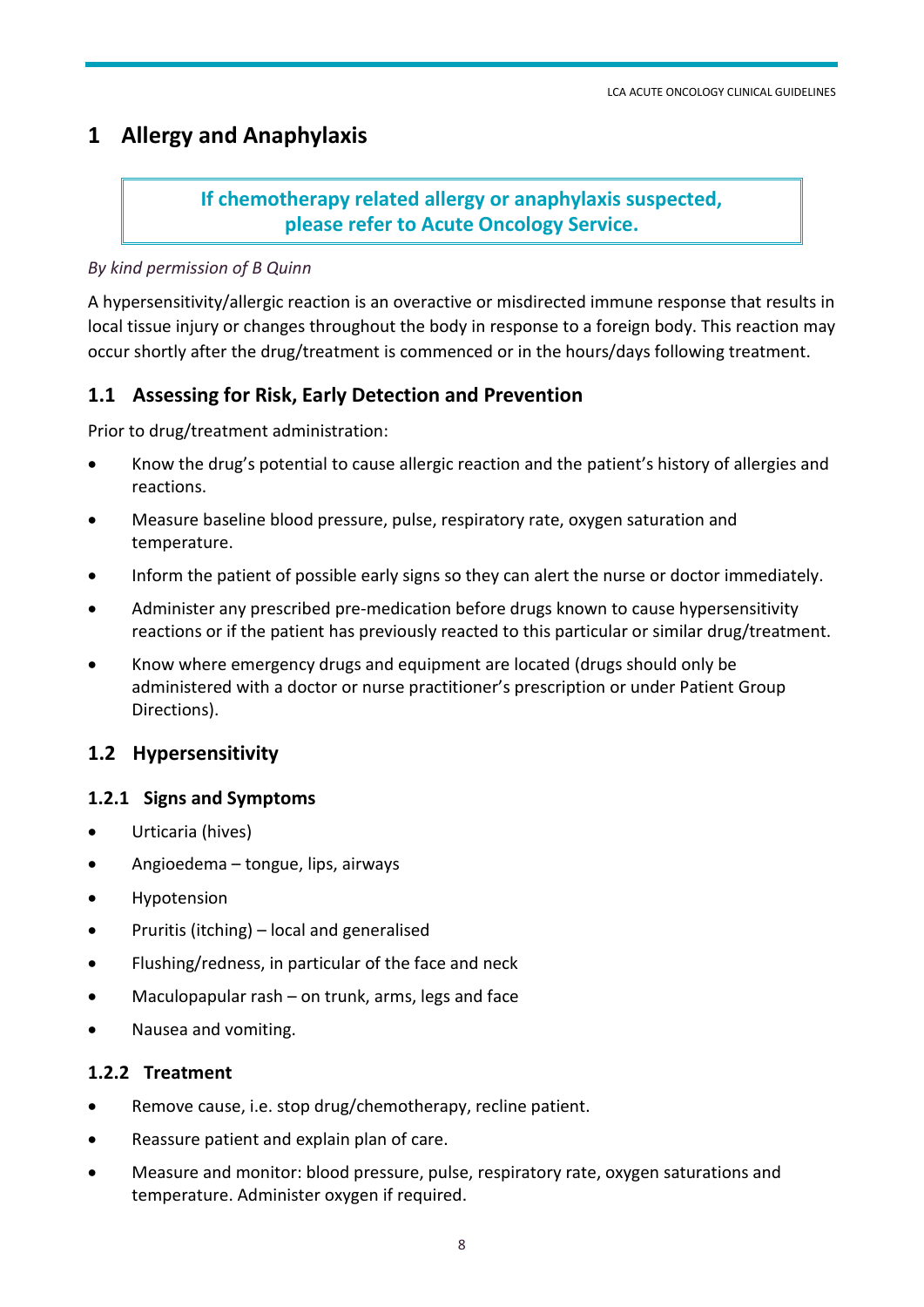- Antihistamine: chlorphenamine 10mg by slow intravenous (IV) or intramuscular (IM) injection.
- Corticosteroid: hydrocortisone 100mg by slow IV or IM injection.
- Consider saline nebuliser and/or bronchodilator.
- If symptoms settle:
	- Re-commence drug at reduced infusion rate and monitor carefully.
	- $-$  Increase infusion rate and continue close observation.
- Discuss with consultant regarding discontinuing drug.

#### **1.3 Anaphylaxis**

#### **1.3.1 Signs and Symptoms**

- Pruritis localised and generalised
- Facial flushing leading to generalised erythema
- Angioedema, laryngeal oedema, bronchospasm tongue, lips, airways
- Hypotension; light-headedness and dizziness
- Sense of impending doom
- Flu-like symptoms, often with generalised shaking
- Collapse and unconsciousness.

#### **1.3.2 Treatment**

- Remove cause, i.e. stop drug/chemotherapy.
- Recline patient and administer **high-flow oxygen (5–10 L/min)**.
- If stridor, wheeze, respiratory distress or shock: **IM epinephrine 0.5ml 1:1000**.
- If no improvement after 5 mins:
- **Repeat IM epinephrine 0.5ml 1:1000**. Several doses may be needed, especially if improvement is transient or the patient deteriorates.
- Chlorpheniramine: 20mg IM or slow IV.
- **Hydrocortisone: 100–300mg slow IV or IM injection**. For patients with a severe or recurrent reaction, and in all patients with asthma.
- If not responding rapidly to drug treatment: **0.9% sodium chloride (NaCl) IV** infusion.
- **Salbutamol nebuliser** if bronchospasm is a major feature which has not responded rapidly to other treatment.

**NOTE:** Beware the possibility of early or late recurrence of symptoms and consider observation for a minimum of 8–24 hours.

Write the name of the agent that caused the reaction prominently in the patient's notes and drug chart.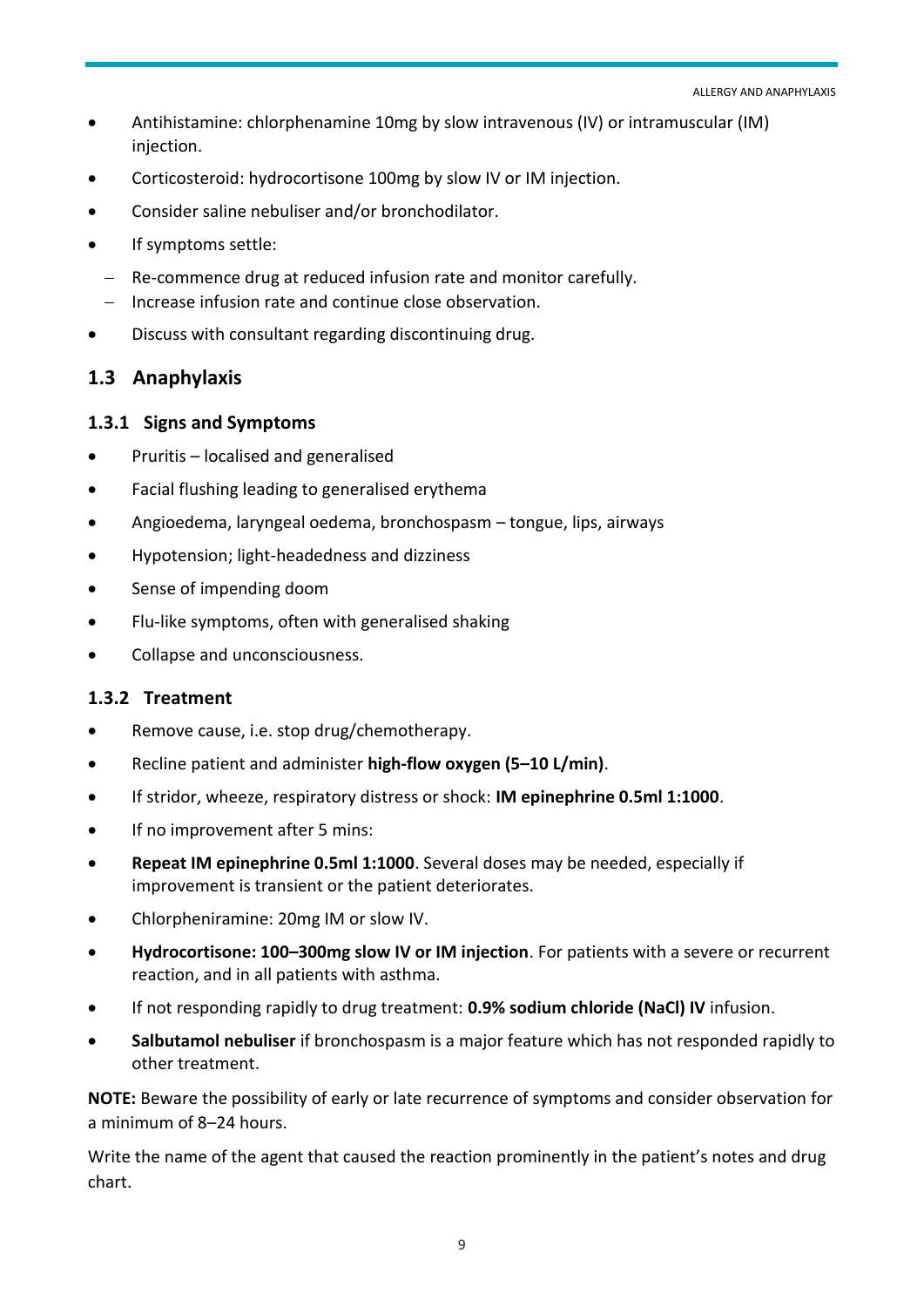# <span id="page-9-0"></span>**2 Ascites (Malignant)**

## **If malignant ascites suspected, please refer to Acute Oncology Service.**

Malignant ascites is most commonly seen in patients with a known diagnosis of ovarian or gastrointestinal cancer, but it can occur in any oncology patient. Importantly, ascites may be the presenting feature of a new cancer diagnosis. In this situation correct diagnosis of the malignancy is an important part of the patient management. Please consider early referral of these patients to the Acute Oncology Service (AOS).

## **2.1 Symptoms**

Abdominal distension, pain, breathlessness, nausea and vomiting.

## **2.2 Management of Ascites in Patients with Known Cancer**

Routine imaging is not required to confirm ascites if it is clinically apparent.

Assess patient suitability for intervention: if too frail for either diuretics or invasive procedures, symptom management with analgesia and anti-emetics should be maximised. Discuss with the palliative care team.

## **2.3 Paracentesis**

If tense ascites or moderate/severe symptoms:

- Check blood pressure (BP), full blood count (FBC), urea and electrolytes (U&E) and clotting. Ensure platelets >50x109/L and International Normalized Ratio (INR) <1.4.
- Stop anticoagulants for 24–48 hours pre-procedure.
- Ultrasound evaluation +/- marking of drainage site if concern over diagnosis, suspicion of bowel obstruction or loculation of fluid.

Risks include intestinal injuries, peritonitis, fistulas and significant loss of protein (hypoalbuminaemia) which may lead to metabolic disturbances and eventually cachexia. In order to prevent hypovolaemia it may be necessary to concurrently administer intravenous (IV) fluids when draining large volumes of ascitic fluid.

## **2.3.1 Contraindications**

**Absolute contraindications:** severe and irreversible disorders of coagulation, intestinal obstruction and abdominal sepsis.

**Relative contraindications:** severe portal hypertension with abdominal collateral circulation.

#### **2.3.2 Rate of Drainage**

No more than 8000ml should be drained at any one time. Usually, 1–2L can be drained and then the drain should be clamped for a short time (no need to clamp overnight, however). If the patient becomes haemodynamically unstable, the drain should remain clamped until the patient recovers.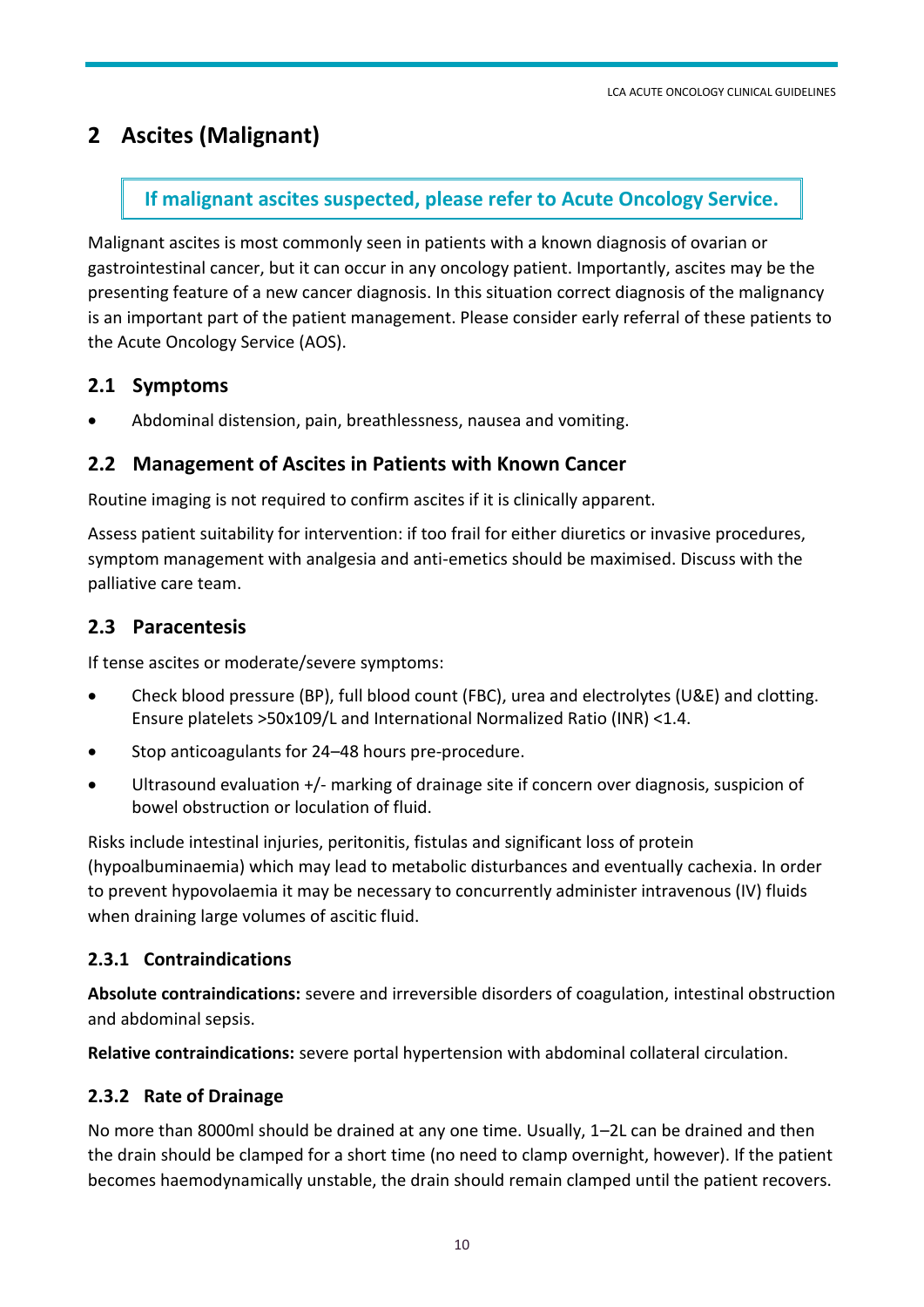## **2.3.3 Intravenous Fluids**

Not routinely required but if dehydrated, renal impairment or symptomatic during paracentesis, consider 0.9% saline, 150ml/L of ascitic fluid drained. Also consider IV fluids if portal hypertension, massive liver metastases, hepatocellular carcinoma +/- cirrhosis.

There is no benefit of colloids (e.g. Gelofusine) over crystalloids.

## **2.3.4 IV Albumin**

No proven role in paracentesis for malignant ascites. However, it should be considered if there is portal hypertension +/- cirrhosis, especially in the setting of large-volume paracentesis (>5L/24 hours). Dose: Albumin 6–8g/L of ascitic fluid drained.

Aim for early discharge. Inform patient's oncology team about admission and paracentesis.

## **2.4 PleurX Peritoneal Catheters for Recurrent Ascites**

NICE medical technology guidance 9 (March 2012) recommends that "The PleurX peritoneal catheter drainage system should be considered for use in patients with treatment-resistant, recurrent malignant ascites." It was concluded that PleurX peritoneal drains are effective, have low complication rates and have the potential to improve quality of life by enabling early and frequent treatment of symptoms of ascites in the community.

In keeping with this, where they are available, insertion of PleurX peritoneal catheters should be considered for patients with recurrent ascites.

#### **2.5 Other Management Options**

- Spironolactone
- Shunts
- Systemic anti-cancer treatment.

#### **2.6 Management of Patients with a New Presentation of Cancer**

- Inform the acute oncology team.
- Full examination, including breast examination in women.
- If investigation is appropriate:
	- Computed tomography (CT) scan chest, abdomen and pelvis.
	- Diagnostic or therapeutic paracentesis. Send large-volume sample for cytology.
	- $-$  If ovarian malignancy suspected, send CA125 level.
	- Requesting a whole panel of tumour markers is not appropriate.
- Liaise with relevant specialist multidisciplinary team (MDT), depending on likely tumour site (e.g. gynaecology, gastrointestinal etc.).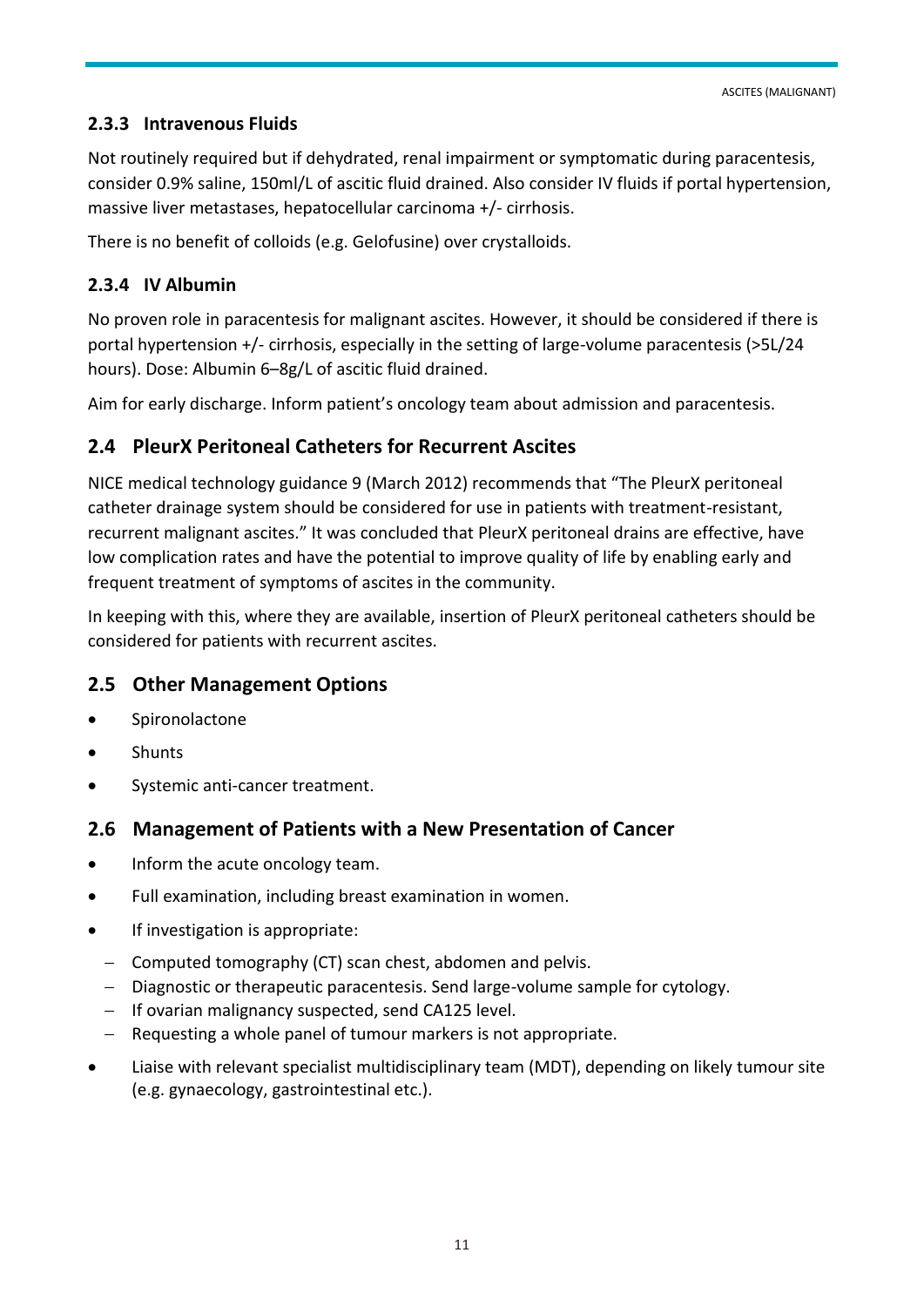# <span id="page-11-0"></span>**3 Central Venous Access Device Complications**

**If central venous access device complications suspected, please refer to Acute Oncology Service.**

Indwelling central venous access devices (CVADs) are required in oncology for the safe infusion of certain chemotherapy schedules and occasionally in patients with poor peripheral access.

They are used for chemotherapy, phlebotomy, delivery of blood products and other supportive measures.

The clinical team is advised to seek advice from the acute oncology team during working hours and the acute oncology on-call service out of hours.

## **3.1 Types of CVAD**

## **3.1.1 Implanted Ports ('Portacaths')**



Ports should only be accessed with an appropriate non-coring access needle.

A port should only be accessed by staff members who have successful completed a relevant training programme in accordance with local policy.

#### **3.1.2 Skin Tunnelled Catheters ('Hickman Lines')**

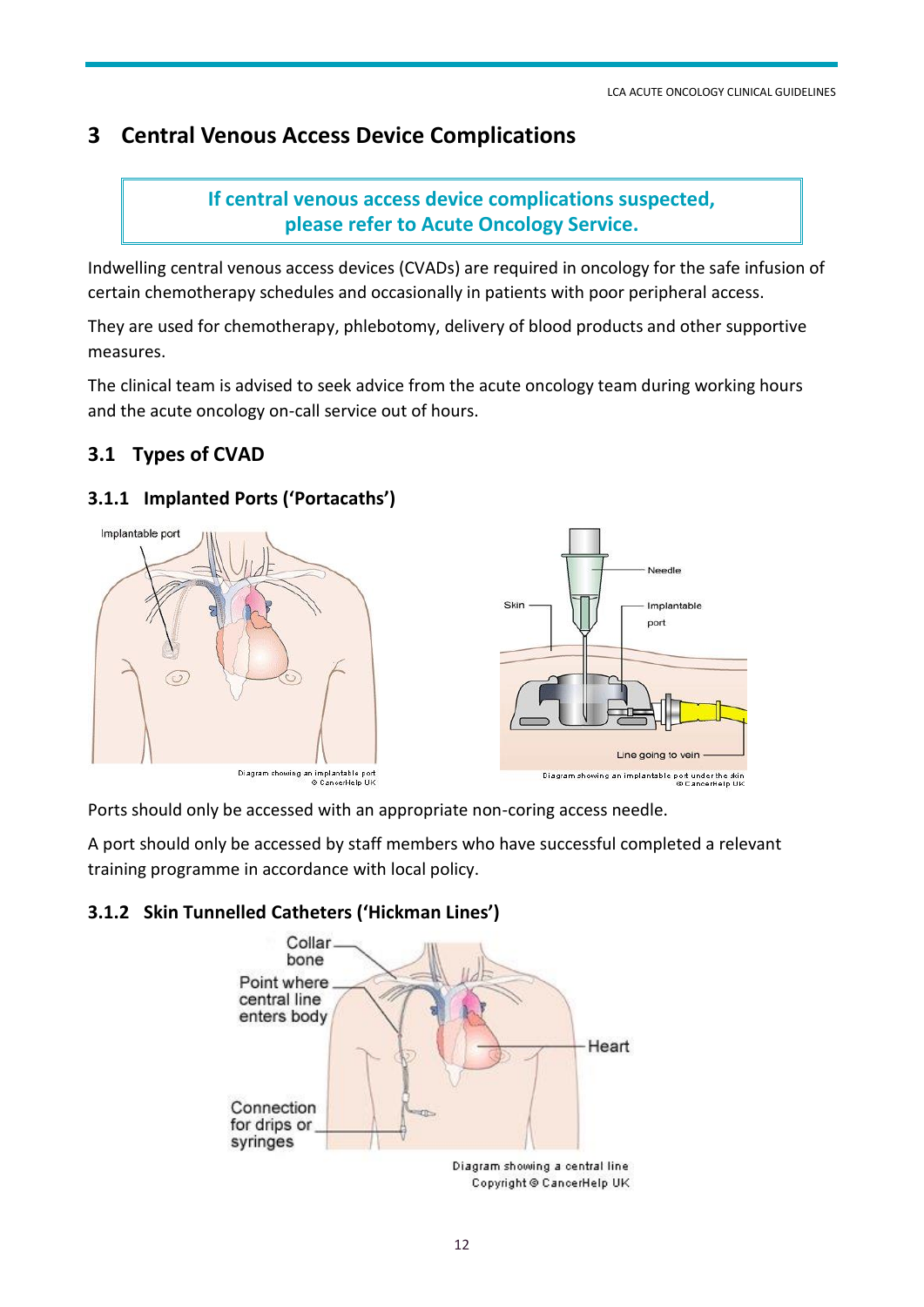## **3.1.3 Peripherally Inserted Central Catheters (PICCs)**



## **3.2 Pneumothorax**

Pneumothorax is a potential complication of CVAD insertion. All patients should have a chest X-ray (CXR) two hours after CVAD insertion. This should be seen by a doctor in all cases and the result documented in the notes. If pneumothorax is noted then any chemotherapy treatment should be withheld. Early liaison with the acute medical and/or respiratory team is advised.

#### **3.2.1 Uncompromised Patients (<30% Pneumothorax, No Chronic Respiratory Disease)**

- Patients may be observed closely with repeat CXR the following day.
- Providing the repeat CXR is stable and the patient not compromised, then treatment can proceed and the patient advised to observe for further symptoms.
- Out-patient department (OPD) review with repeat CXR should be arranged (~7 days).
- If the pneumothorax has enlarged at 24 hours or the patient has become compromised, then a chest drain should be inserted.

#### **3.2.2 Stable Patients with a Significant Pneumothorax (>30%)**

Consider aspiration. If successful, then the patient should have a repeat CXR after 24 hours, before commencing chemotherapy. If unsuccessful, insert chest drain.

#### **3.2.3 Chest Drains**

A chest drain should be inserted in the following cases:

- Respiratory compromise (check for tension)
- Large pneumothorax not responded to aspiration
- Significant chronic lung disease
- If small (<30%) pneumothorax has enlarged at 24 hours, or patient is compromised.

If the pneumothorax does not resolve after chest drain insertion, check for leaks around the entry site and tubing. Consider gentle suction and liaise with respiratory team.

Chemotherapy should be delayed until the pneumothorax has resolved and chest drain has been removed.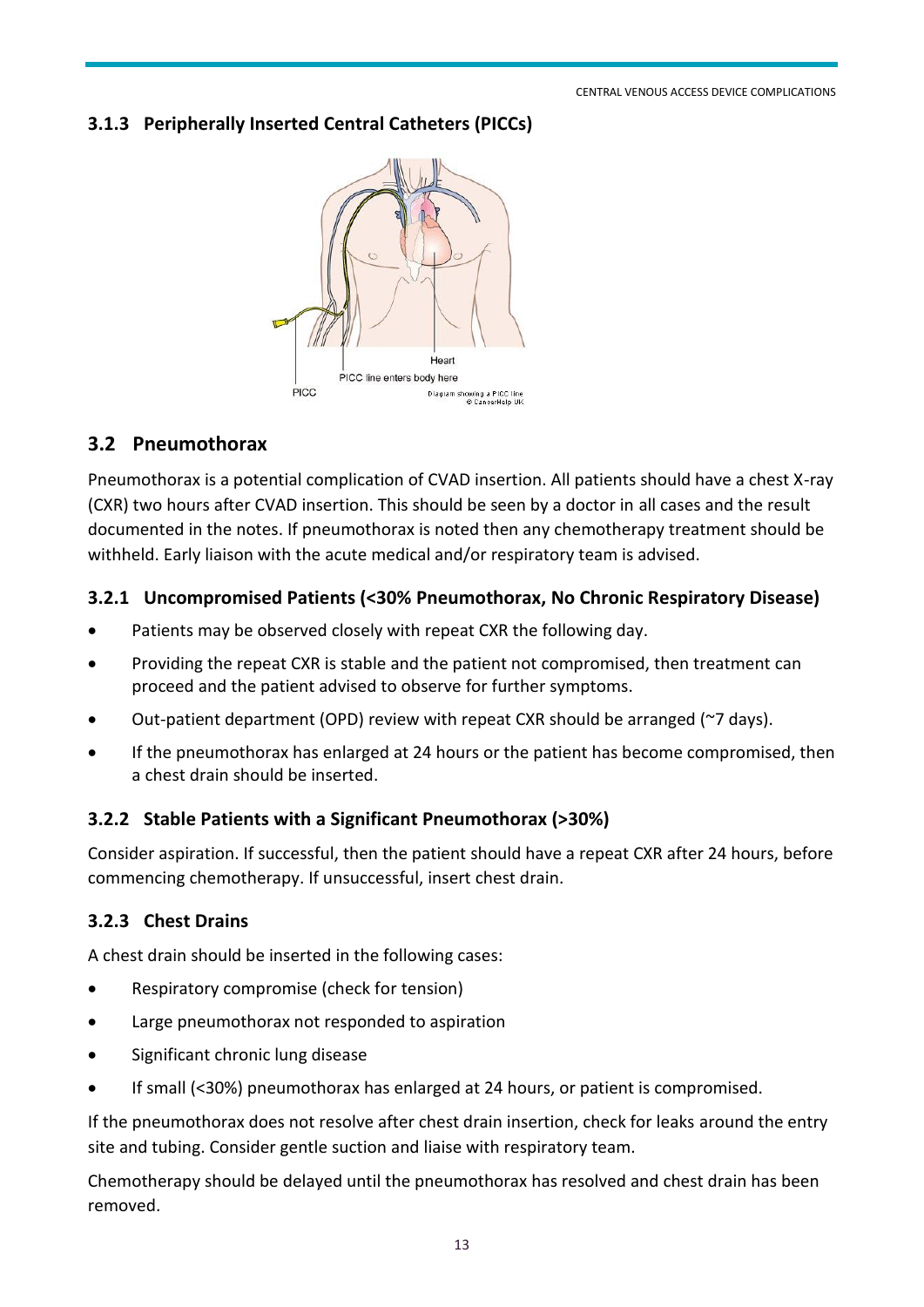LCA ACUTE ONCOLOGY CLINICAL GUIDELINES

**NOTE:** Chest drains should be inserted by radiology under ultrasound guidance or, if not available, on the ward by someone experienced in the procedure.

## **3.3 CVAD Infections**

## **3.3.1 Exit Site Infections**

**Symptoms:** erythema, pain or discharge around the exit site.

**Investigations:** a swab should be taken, and results of previous swabs reviewed.

#### **Management**

- Empirical 1 week course of flucloxacillin (or clarithromycin if penicillin-allergic).
- If the infection fails to resolve, consider intravenous (IV) antibiotics, according to local microbiological guidelines. Teicoplanin has the advantage of being given on a once daily basis (OD) as an outpatient.
- If the above fails to control the infection it may be necessary to remove the CVAD, but discuss with oncology team first.

## **3.3.2 Intra-luminal Infections**

**Symptoms:** rigors and fever, characteristically 15–45 minutes following line flushing.

#### **Investigations**

- All patients require hospital admission, as septicaemia may ensue.
- Blood cultures should be taken both from the CVAD and peripherally.

#### **Management**

- Start IV broad spectrum antibiotics (NOT via the CVAD) according to local microbiological guidelines.
- A significant proportion of infected CVADs may be salvaged in this way if they remain clinically stable.
- If there are no signs of improvement or the patient become compromised, the CVAD should be removed by someone trained to do so. Implanted ports will require surgical or radiological removal.
- Send tip and cuff (skin tunnelled catheter) for microbiological culture if line is removed.
- Neutropenic patients with CVAD infections should have the CVAD removed as a matter of urgency.

## **3.4 CVAD-associated Thrombosis**

#### **Symptoms**

- Arm or neck swelling on the side of the CVAD
- Pain (sometimes the only symptom).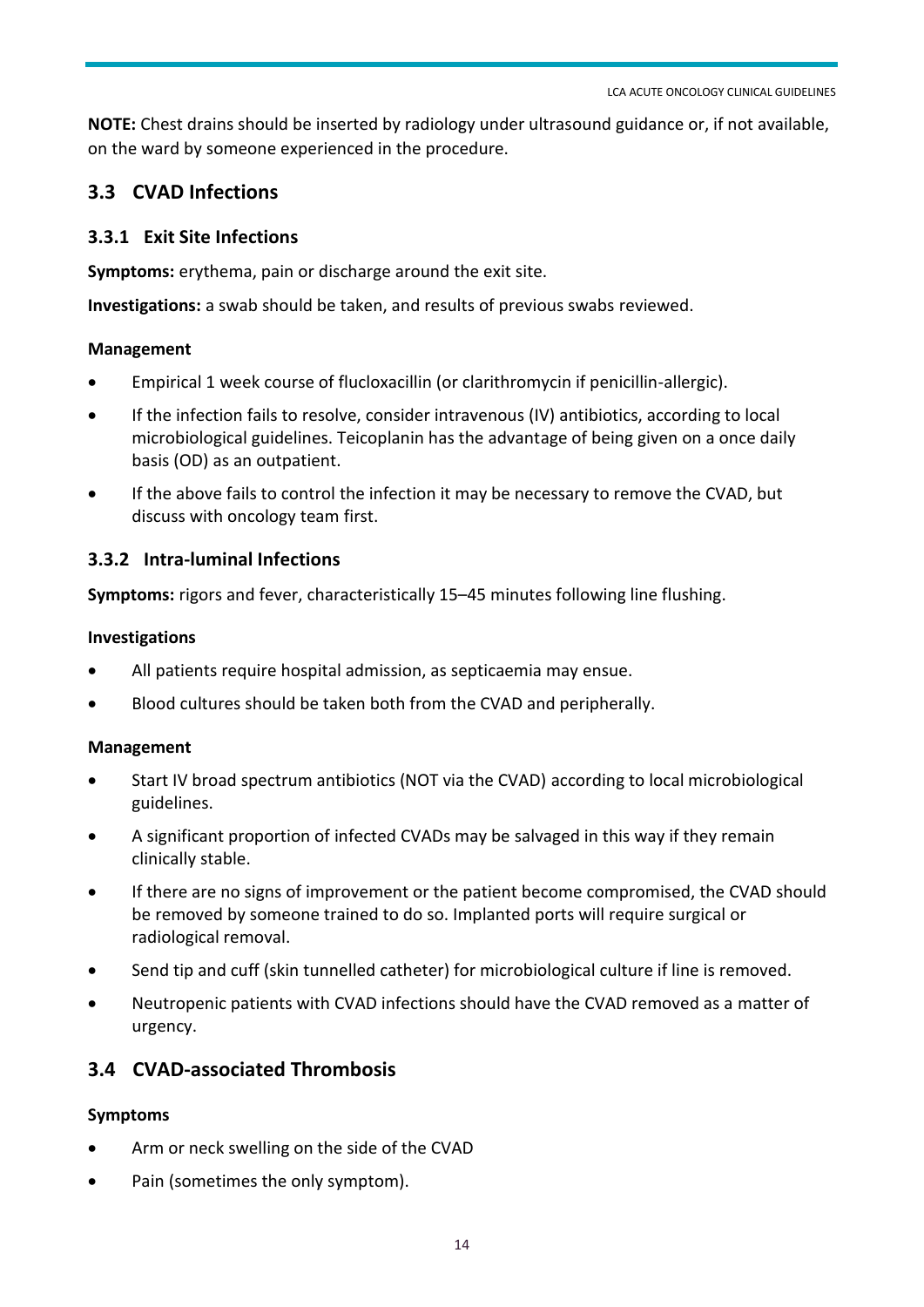#### **Investigations**

Doppler ultrasound or contrast imaging to confirm the diagnosis.

In most cases the diagnosis should be confirmed before CVAD removal.

#### **Management**

- Start anticoagulation (therapeutic dose low molecular weight heparin (LMWH) is preferred).
- Confirm thrombosis and remove the CVAD.
- If there is significant swelling, then anticoagulation and removal of the CVAD can be considered before the diagnosis is confirmed. These patients should subsequently undergo imaging investigation.
- The patient should remain on anticoagulation until a new CVAD is inserted (the LMWH is stopped the day prior to CVAD insertion).
- The patient will need to be maintained on LMWH or warfarin throughout the duration of the new CVAD.

## **3.5 Pain**

Some patients develop CVAD-associated pain with no evidence of thrombosis. This pain is typically described as an ache occurring over the posterior aspect of the scapula, with the patient often pointing to a point just above or overlying the spine of the scapula.

Doppler studies should be performed to exclude the presence of clot, but in the majority they will be negative. Simple analgesics should be prescribed but if ineffective then CVAD removal may be necessary.

The pain may be due to irritation of the vascular wall by the CVAD tip. Consequently replacement of the CVAD can be considered, as there is a reasonable chance it will not recur when a new CVAD is inserted.

#### **3.6 Emergency CVAD Removal**

In the event of complications that require CVAD removal (infection, venous thrombosis), this should be discussed first with the oncology team, and carried out by those who have undergone the relevant training and supervision.

NICE clinical guidance on the management of neutropenic sepsis (September 2012) recommends against routine removal of CVADs unless there are patient-specific or microbiological reasons for doing so.

Implanted ports may only be removed surgically, either by the surgical team, plastics team or interventional radiology, depending on local protocols.

## **3.7 Damage to Skin Tunnelled Catheters/PICCs**

If a catheter becomes damaged, then depending on the type and brand it may be repaired, e.g. skin tunnelled catheters. Repairs can be carried out by those trained to do so – contact the oncology team. Do not attempt repair unless you are trained to do so.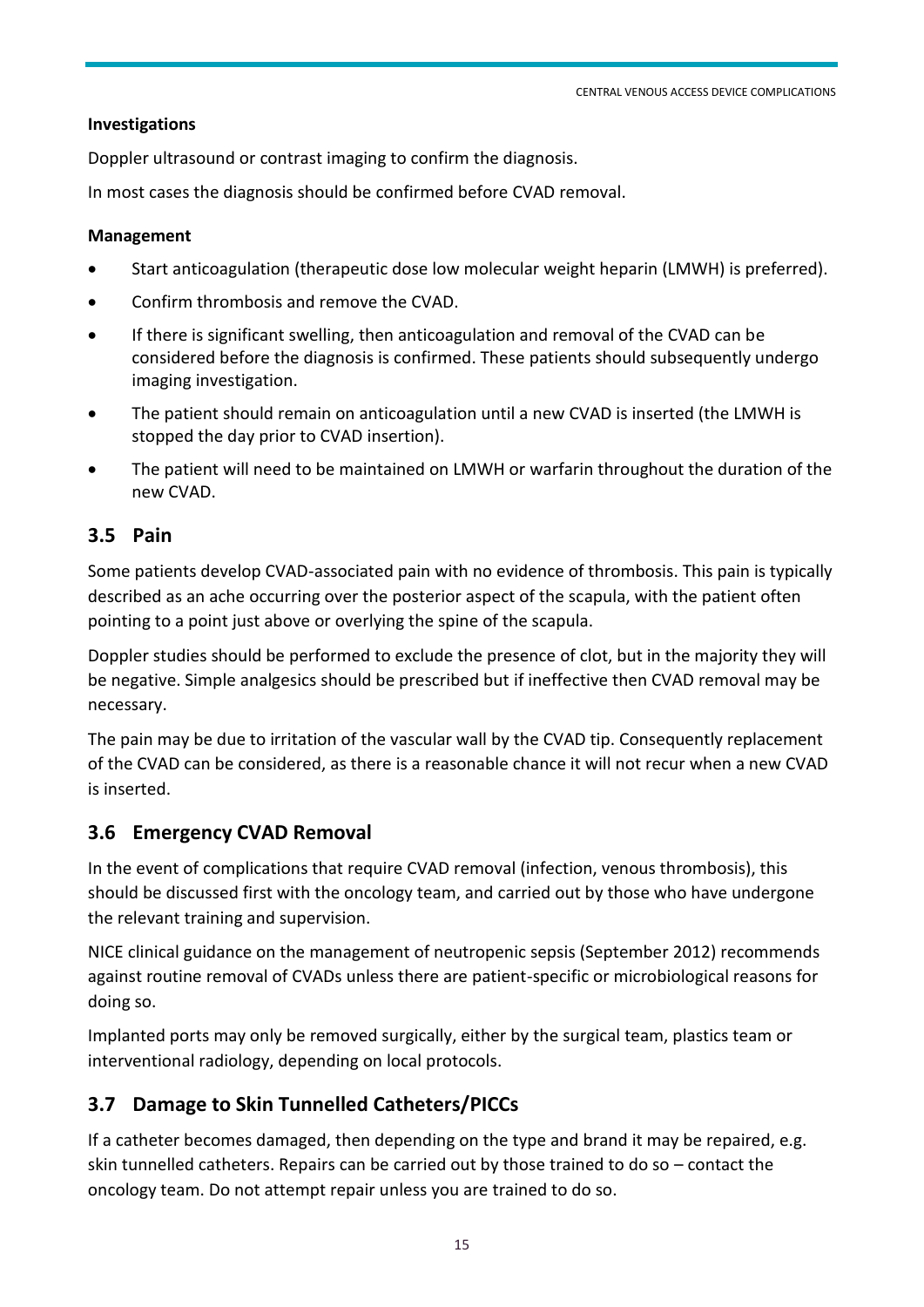# <span id="page-15-0"></span>**4 Diarrhoea: Chemotherapy and Radiotherapy Induced**

## **If chemotherapy or radiotherapy induced diarrhoea suspected, please refer to Acute Oncology Service.**

Patients receiving chemotherapy or radiotherapy to the abdomen/pelvis are at risk of developing severe diarrhoea, and the prevalence can be as high as 50–80%. It is particularly associated with regimens containing fluoropyrimidines (5-FU, capecitabine) or irinotecan.

Chemotherapy induced diarrhoea (CID) can be a serious and life-threatening complication and can also lead to treatment delays, dose reductions or treatment discontinuation. The mucositis and neutropenia from the chemotherapy treatment can also significantly increase complications associated with CID. Prompt recognition and appropriate treatment are therefore essential.

#### **Grade 0 1 2 3 4 Frequency of Stool (Patients with and without Colostomy)** Normal Increase of <4 stools/day over pretreatment Or mild increase in ostomy output Increase of 4– 6 stools/day Or moderate increase in ostomy output Increase of ≥7 stools/day Or severe increase in ostomy output >10 stools/day **Symptoms** None None Moderate cramping, not **interfering** with normal activity Severe cramping and incontinence, **interfering** with daily activities Grossly bloody and need for parenteral support Lifethreatening consequences

## **4.1 Presenting Symptoms**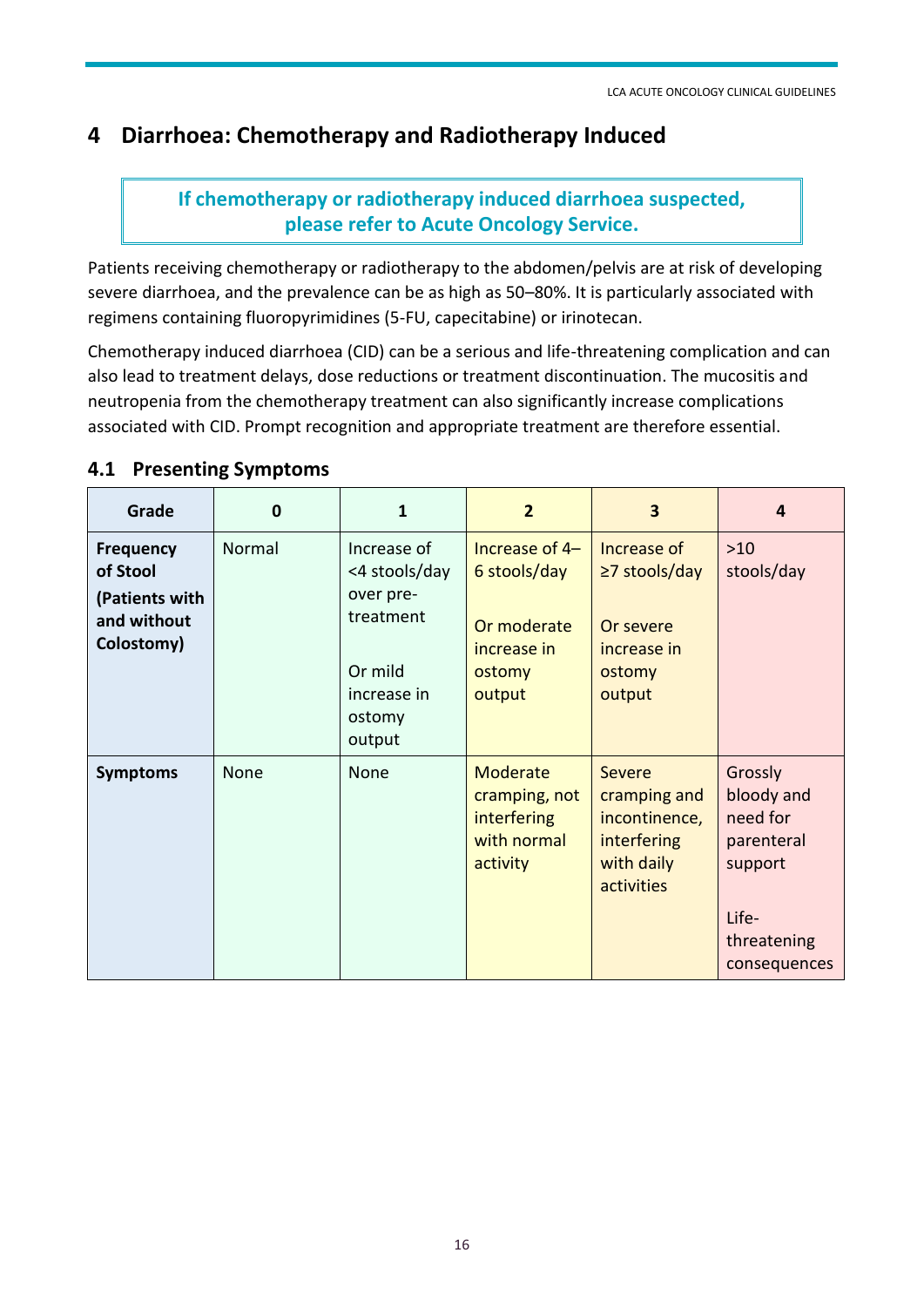## **4.2 Causes of Diarrhoea in Oncology Patients**

| <b>Bone Marrow</b><br>Transplantation-<br>related                                                                                                                                                          | Conditioning chemotherapy, total-body irradiation, graft-versus-host disease<br>after allogenic bone marrow or peripheral blood stem cell transplants                                                                                                                                                                                                                                                                         |  |  |
|------------------------------------------------------------------------------------------------------------------------------------------------------------------------------------------------------------|-------------------------------------------------------------------------------------------------------------------------------------------------------------------------------------------------------------------------------------------------------------------------------------------------------------------------------------------------------------------------------------------------------------------------------|--|--|
| <b>Drug Adverse</b><br><b>Effects</b>                                                                                                                                                                      | Antibiotics, magnesium-containing antacids, antihypertensives, colchicine,<br>digoxin, iron, lactose, laxatives, methyldopa, metoclopramide, misoprostol,<br>potassium supplements, propanol, theophylline                                                                                                                                                                                                                    |  |  |
| Diabetes, hyperthyroidism, inflammatory bowel disease (Crohn's disease,<br>Concurrent<br>diverticulitis, gastroenteritis, HIV/AIDS, ulcerative colitis), obstruction<br><b>Disease</b><br>(tumour-related) |                                                                                                                                                                                                                                                                                                                                                                                                                               |  |  |
| <b>Viral Infection</b>                                                                                                                                                                                     | Norwalk virus, Rotavirus                                                                                                                                                                                                                                                                                                                                                                                                      |  |  |
| <b>Bacterial Infection</b>                                                                                                                                                                                 | Clostridium difficile (C. diff), Clostridium perfringens, Bacillus cereus, Giardia<br>lamblia, Cryptosporidium, Salmonella, Shigella, Campylobacter                                                                                                                                                                                                                                                                           |  |  |
| <b>Faecal Impaction</b>                                                                                                                                                                                    | Constipation leading to obstruction                                                                                                                                                                                                                                                                                                                                                                                           |  |  |
| <b>Diet</b>                                                                                                                                                                                                | Alcohol, milk and dairy products<br>٠<br>Caffeine-containing products<br>٠<br>High-fibre foods (raw fruits and vegetables, nuts, seeds, whole-grain<br>products, dried legumes)<br>High-fat foods (deep-fat-fried foods, high-fat-containing foods)<br>Lactose intolerance or food allergies<br>Hot and spicy foods<br>Gas-forming foods and beverages (cabbage, cauliflower, dried<br>legumes, melons, carbonated beverages) |  |  |
| Psychological<br><b>Factors</b>                                                                                                                                                                            | <b>Stress</b>                                                                                                                                                                                                                                                                                                                                                                                                                 |  |  |

#### **4.3 Assessment of Condition**

Patients with likely viral gastroenteritis should, in keeping with national advice, avoid coming to hospital and should instead be assessed and managed in the community.

- Onset and duration of diarrhoea: if duration >12 hours, take stool sample.
- Number of stools and stool composition (watery, blood).
- Assess for: pyrexia, neutropenia, abdominal pain, dizziness, weakness.
- Medication profile (diarrhoeogenics, e.g. bulk agents, softeners, prokinetics).
- Dietary profile (diarrhoea-enhancing foods).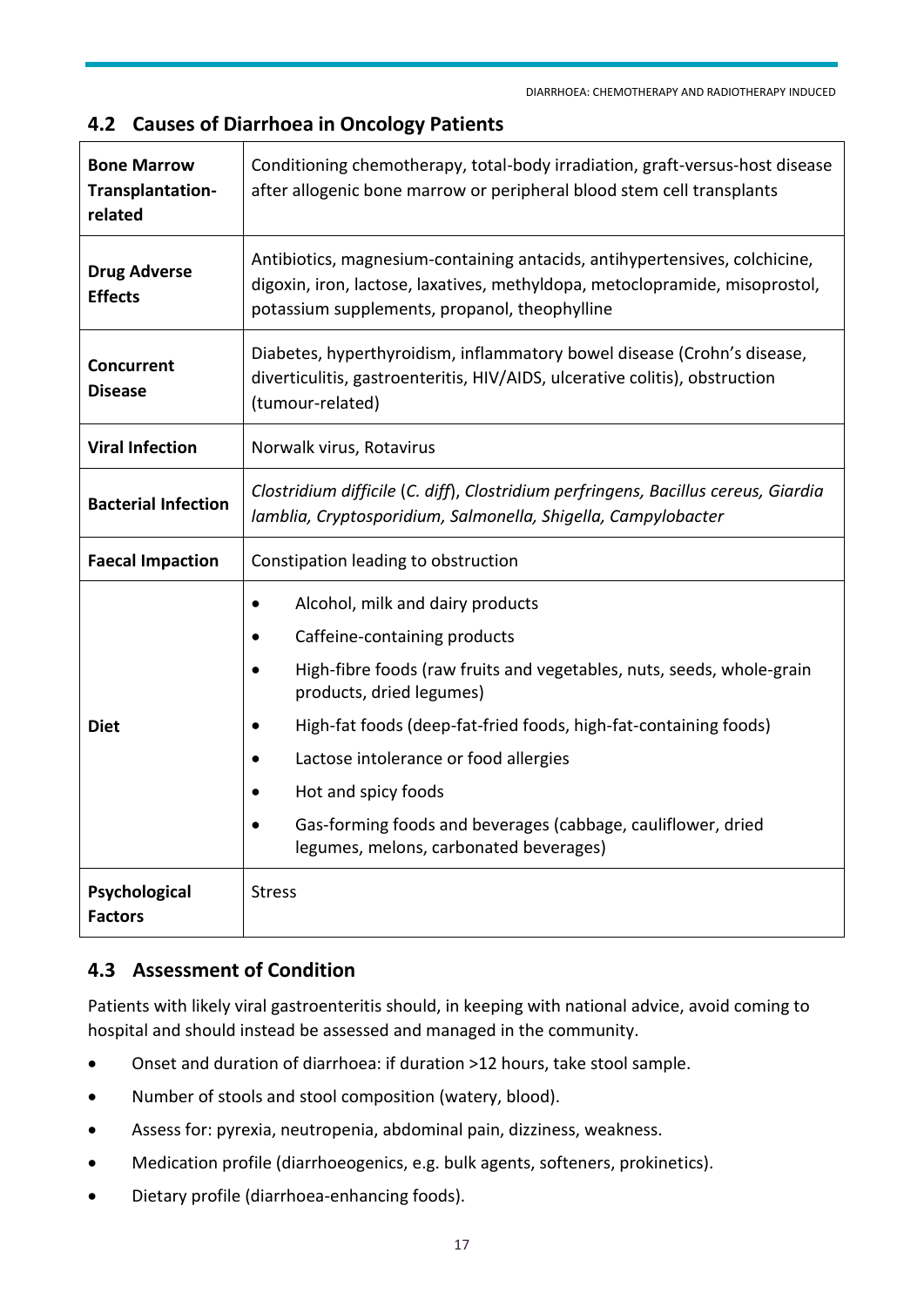## **4.4 Investigations**

- Stool sample if >12 hours symptoms (*C. diff*, microbiology, ova, cysts, parasites)
- Bloods: full blood count (FBC), urea and electrolytes (U&E), liver function test (LFT), magnesium (Mg++)
- Abdominal X-ray to exclude bowel obstruction or faecal impaction.

## **4.5 Initial Management**

- Stop lactose-containing products (including milk products): lactose intolerance may develop when the mucosa is damaged.
- Avoid spices, high-fibre foods, high-fat foods, caffeine, alcohol, fruit juices.
- Drink 8–10 large glasses of clear fluids/day (water, clear soup, non-fizzy soft drinks).
- Small, frequent meals (bananas, rice, toast, plain pasta).
- Neutropenic patients with diarrhoea Grade  $\geq$ 3: admit for observation and consider empirical antibiotics (as per local microbiological guidelines).

## **4.6 Treatment of Chemotherapy Induced Diarrhoea**

- Wait for stool culture before starting loperamide in the following situations: hospitalisation within past 6 weeks, antibiotics within past 6 weeks, bloody diarrhoea, recent travelling abroad, history of contact with diarrhoea.
- If indicated: **loperamide** 4mg followed by 2mg after every loose stool up to 16mg daily.
- Alternative: **codeine phosphate** 30–60mg QDS.
- Re-assess after 12 hours and then follow algorithm below.
- For patients on irinotecan-based therapy, see section 4.8.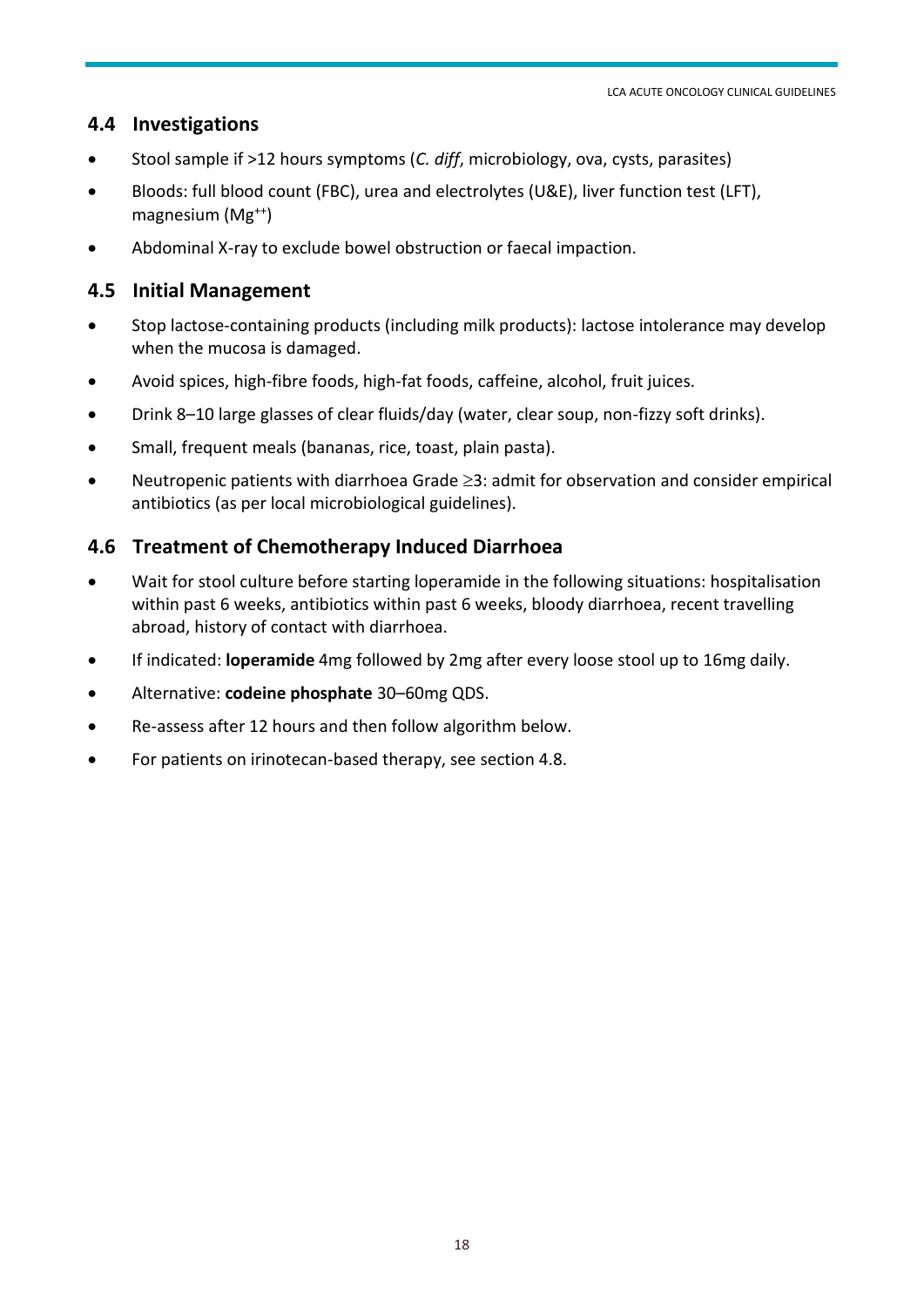

## **4.7 Specific Recommendation for Patient Receiving Irinotecan:**

- **Loperamide** 4mg once after the first liquid stool then 2mg every 2 hours.
- Continue for 12 hours after the last liquid stool (do not continue beyond 48 hours).
- If diarrhoea has not resolved within 24 hours: **ciprofloxacin** 250mg BD PO for 7 days.
- If severe diarrhoea continues beyond 48 hours or is associated with nausea, vomiting or fever, then admit patient to hospital.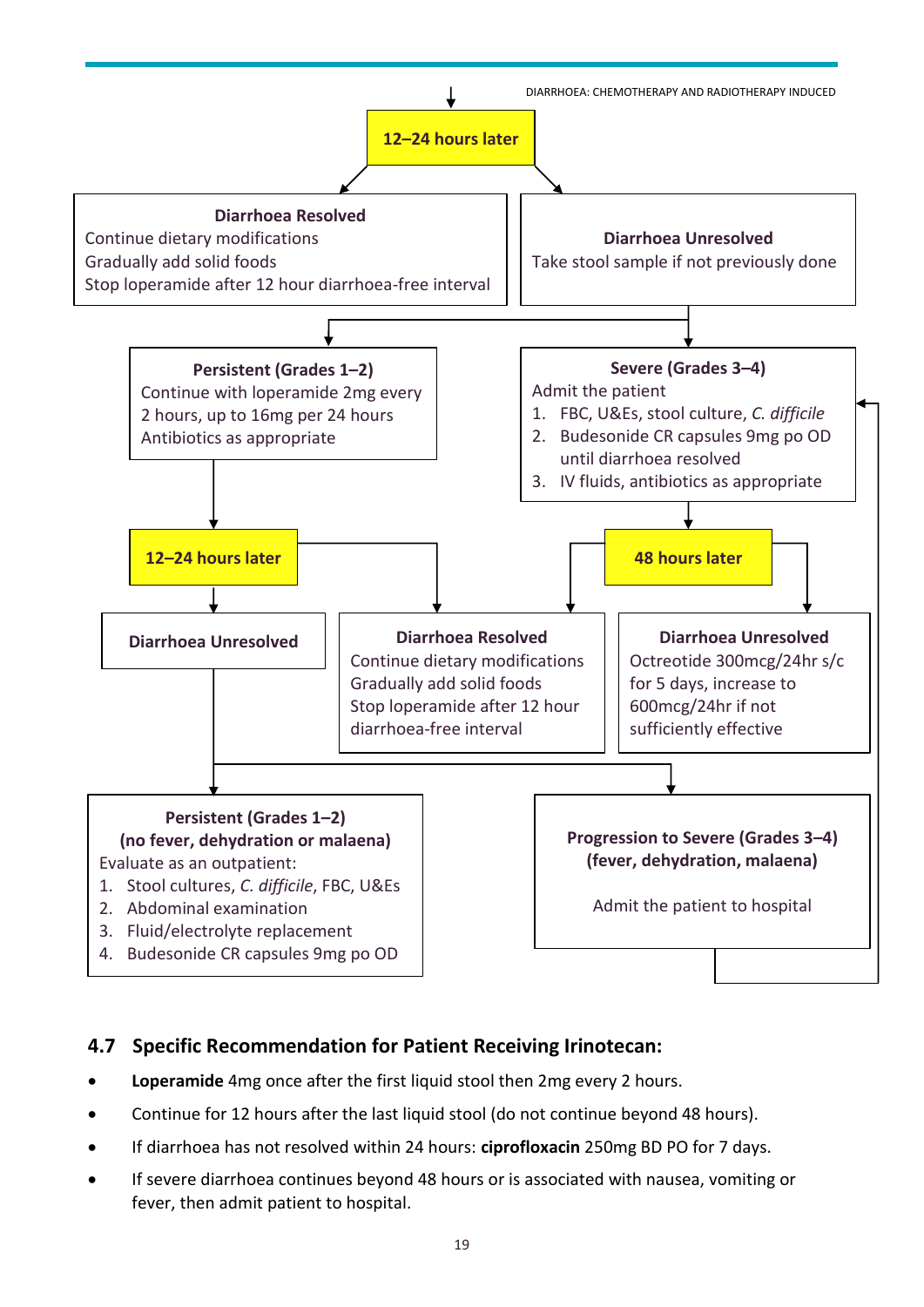# <span id="page-19-0"></span>**5 Extravasation of Chemotherapy**

## **If an extravasation injury is suspected, please refer to Acute Oncology Service.**

Extravasation is the inadvertent administration of vesicant medication or solution into the surrounding tissue instead of into the intended vascular pathway. Vesicants are drugs with the potential to cause tissue damage and necrosis, and require management.

Once an extravasation has occurred, damage can continue for months and involve nerves, tendons and joints. If treatment is delayed, surgical debridement, skin grafting and even amputation may be the unfortunate consequences.

| Pain                | Severe stinging or burning pain (not always present)<br>Can last from minutes to hours and will eventually subside<br>Occurs during drug administration at the device site and surrounding areas |
|---------------------|--------------------------------------------------------------------------------------------------------------------------------------------------------------------------------------------------|
| <b>Redness</b>      | Not always present immediately: more likely to see blanching of the skin as<br>area becomes inflamed, redness will appear around the device site                                                 |
| <b>Swelling</b>     | May occur immediately but may not always be easy to identify straight away                                                                                                                       |
| <b>Blood Return</b> | Inability to obtain blood return (peripheral or central) but blood return may<br>be present throughout                                                                                           |
| <b>Ulceration</b>   | Unlikely                                                                                                                                                                                         |
| <b>Others</b>       | Change in quality of the infusion or pressure/resistance on the syringe barrel<br>during injection, leaking around the cannula or port needle site                                               |

#### **5.1 Signs and Symptoms**

#### **5.2 Immediate Management**

| Stage 1:                                                        | Helps to lower concentration of drug in area                                                                                                        |
|-----------------------------------------------------------------|-----------------------------------------------------------------------------------------------------------------------------------------------------|
| Stop infusion/injection<br>Aspirate as much of drug as possible |                                                                                                                                                     |
| Stage 2:<br>Remove device                                       | No research evidence to support but if access is<br>required to administer antidote this should be<br>via new site                                  |
| Stage 3:<br>Apply cold pack                                     | Some controversy over hot/cold but cooling is<br>considered a better choice - causes<br>vasoconstriction<br>(Exception: vinca alkaloids or taxanes) |

- Elevate the limb.
- Administer antidote where relevant and analgesia as required.
- Apply hydrocortisone cream to reduce local inflammation (BD).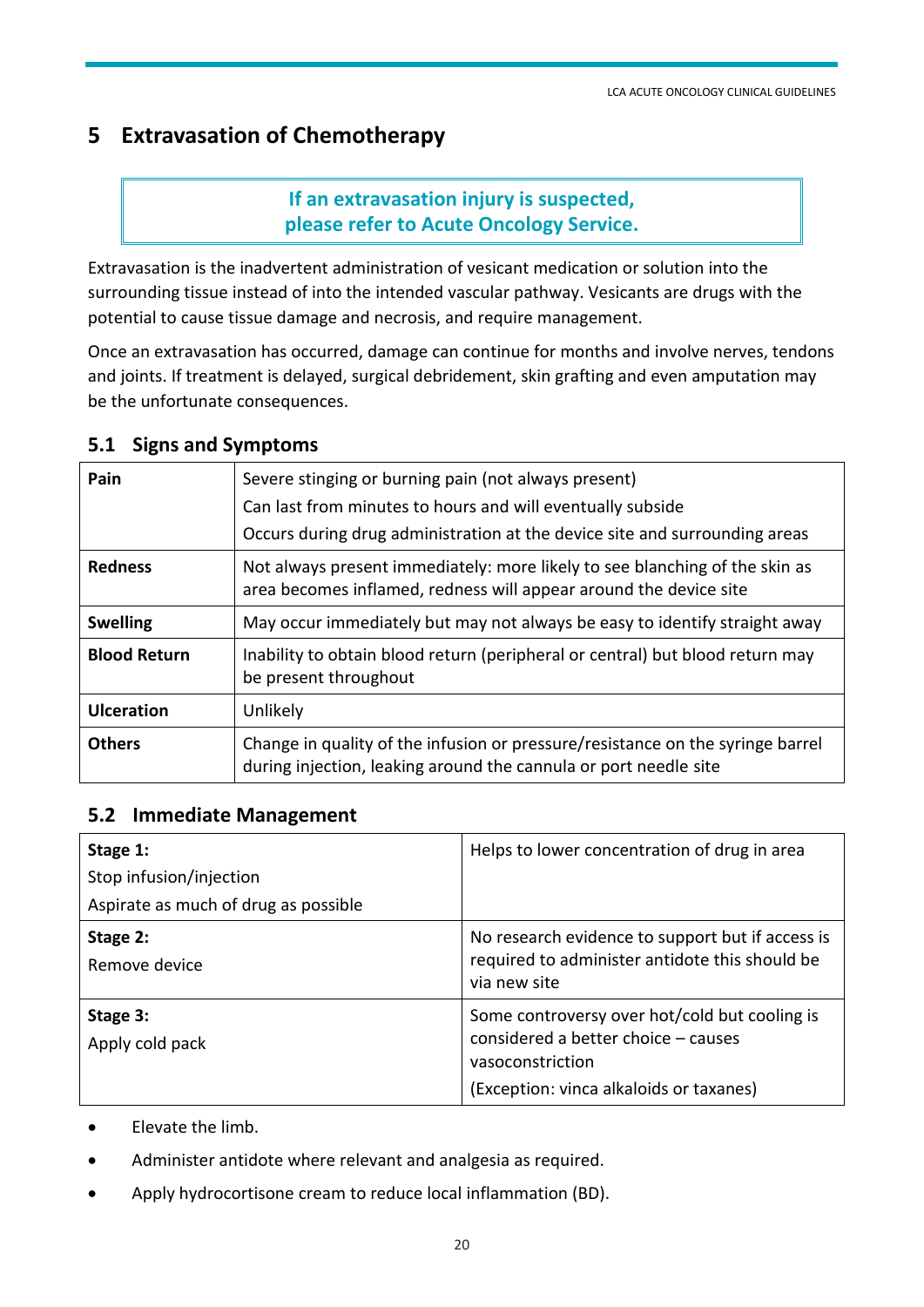EXTRAVASATION OF CHEMOTHERAPY

## **5.3 Ongoing Management**

Management will depend on the services available. The chart below can act as a guide.

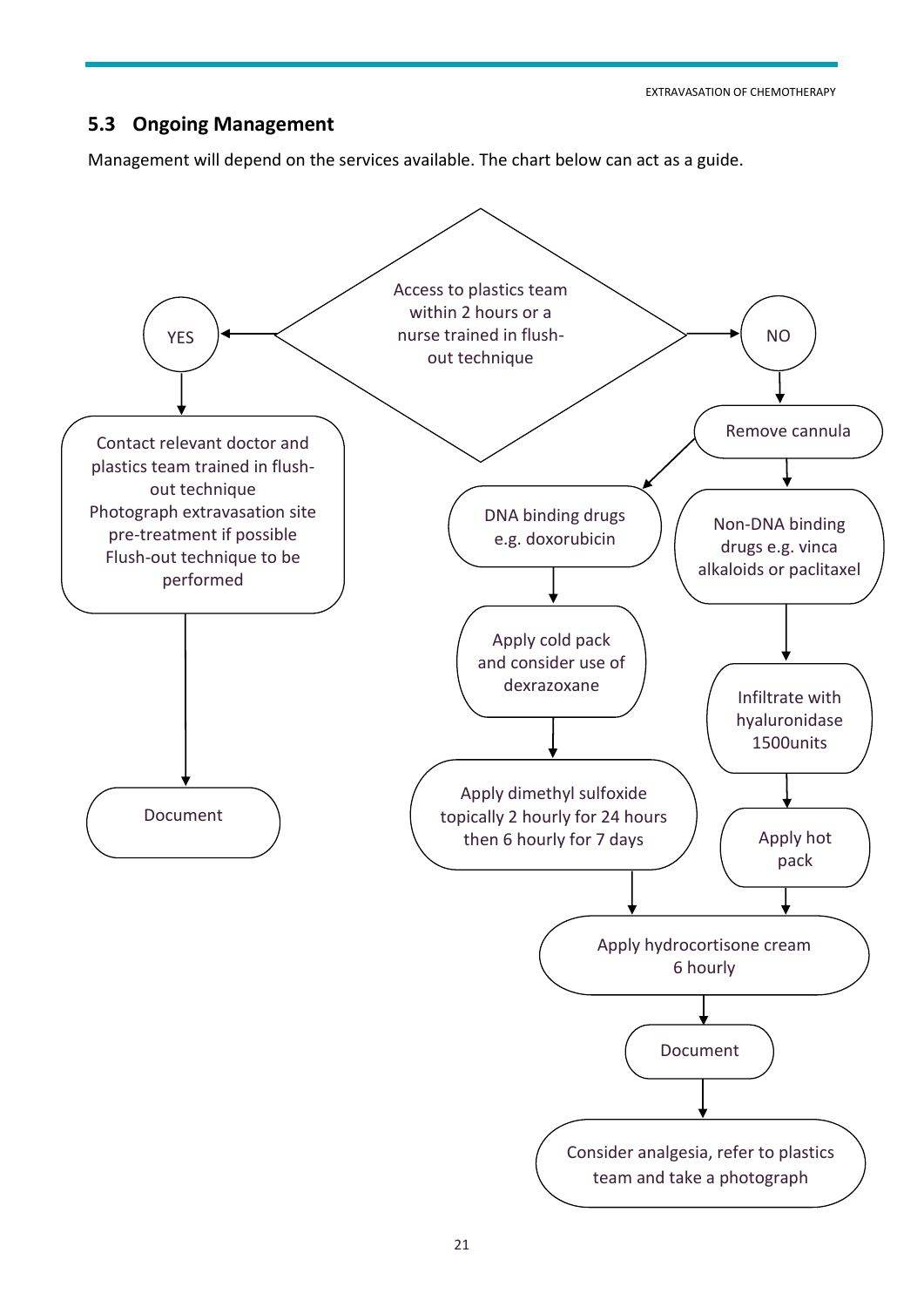The use of hot and cold packs may have the following effects:

- Cold packs may localise and neutralise cytotoxic drugs.
- Warm packs may spread or dilute the antidote.

The key is that if a patient presents with blistering, erythema, swelling and/or pain up to 1 week after receiving chemotherapy containing a vesicant, then suspect an extravasation as well as possible local infection and seek advice/refer to plastic surgeons as soon as possible.

## **5.4 Extravasation from a Central Venous Access Device (CVAD)**

Extravasations from a CVAD are more serious as they are often more difficult to detect and a greater amount of drug may extravasate before the patient or nurse is aware of it. It may be due to dislodgement and malposition of the catheter or dislodgement of the port needle. Location of symptoms will depend on where the device is located, e.g. chest or thigh.

#### **5.4.1 Signs and Symptoms**

- Pain or burning around the CVAD in the chest, shoulder or neck
- Swelling of the chest wall, shoulder or neck
- Fluid leakage at or around exit site and/or along subcutaneous tunnel.

#### **5.4.2 Management of Extravasation from a CVAD**

- Do not remove the CVAD straight away.
- Stop the infusion.
- Aspirate as much of the drug as possible from the device.
- Contact acute oncology and plastic surgeons for further advice.
- Manage the extravasation as for most vesicant drug infused.
- Organise chest X-ray (CXR) to verify tip location and catheter-gram to check if catheter damaged.
- Where appropriate, arrange for removal of the CVAD after discussion with consultant.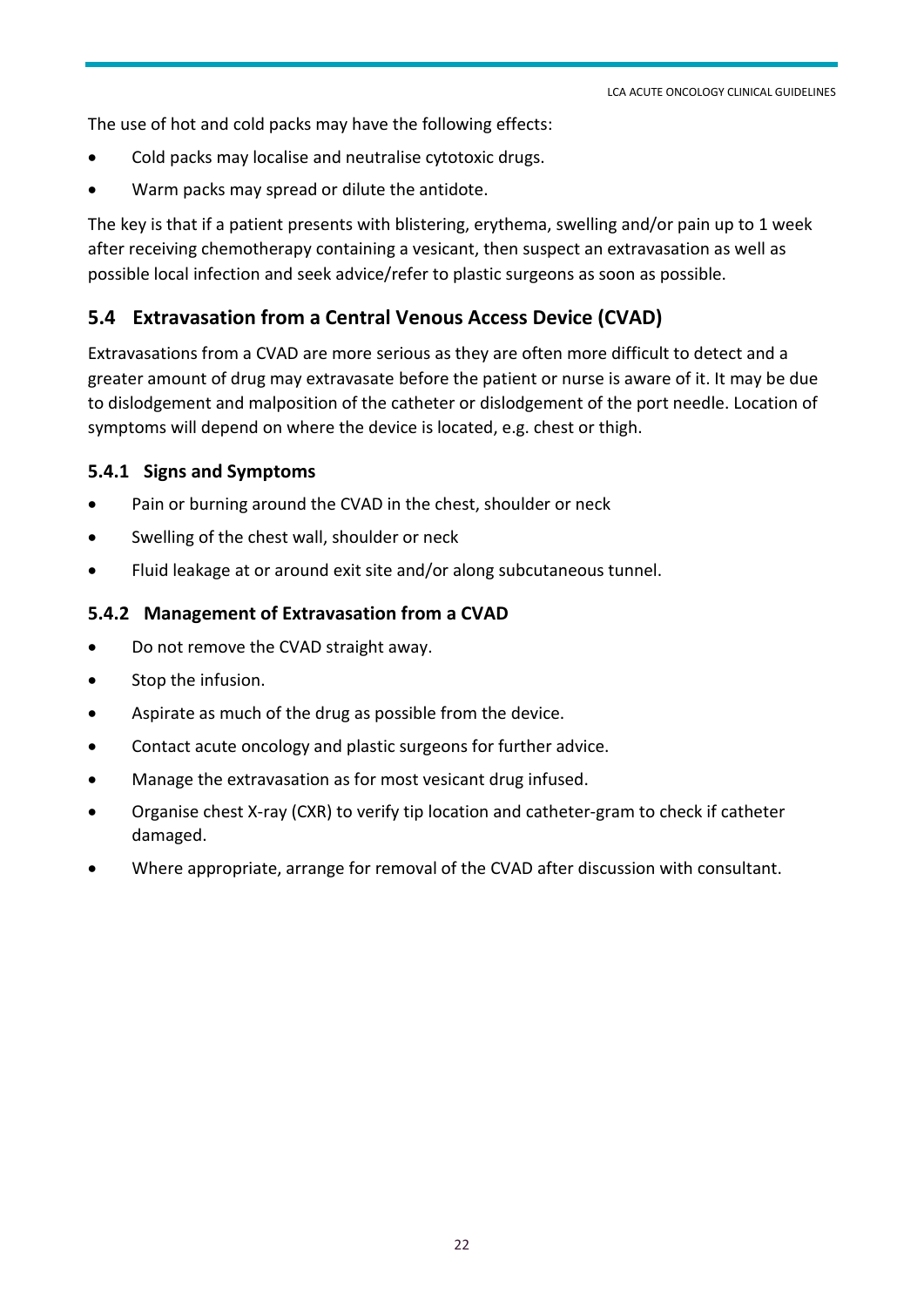# <span id="page-22-0"></span>**6 Hypercalcaemia of Malignancy**

## **If hypercalcaemia of malignancy suspected, please refer to Acute Oncology Service.**

Hypercalcaemia of malignancy is the commonest metabolic complication of cancer and occurs in around 10% of patients. It most commonly occurs in patients with advanced disease and is an indicator of poor prognosis (median survival is 3–4 months and 80% die within 1 year).

Definition of hypercalcaemia: corrected serum calcium >2.60 mmol/L.

## **6.1 Tumours Associated with Hypercalcaemia**

| 50%                                                                 | Multiple myeloma                                                    |  |
|---------------------------------------------------------------------|---------------------------------------------------------------------|--|
| 20%                                                                 | Breast cancer                                                       |  |
| 20%                                                                 | Lung cancer (usually squamous or adenocarcinoma; seldom small cell) |  |
| Renal cell carcinoma, head and neck cancer, thyroid cancer<br>< 10% |                                                                     |  |
| Rarely                                                              | Prostate, colorectal                                                |  |

#### **6.2 Causes**

| 80%  | Tumour production of parathyroid hormone-related peptide (PTHrP) |  |
|------|------------------------------------------------------------------|--|
| 20%  | Lytic bone metastases                                            |  |
| $1%$ | Tumour production of parathyroid hormone (PTH) or vitamin D      |  |

Around 20% of patients have no evidence of bone metastases.

#### **6.3 Symptoms**

| Dehydration, polydipsia, polyuria, pruritis<br>General                          |                                                                  |
|---------------------------------------------------------------------------------|------------------------------------------------------------------|
| Anorexia, nausea, vomiting, constipation, weight loss<br>Gastrointestinal       |                                                                  |
| <b>Neurological</b>                                                             | Fatigue, lethargy, confusion, anxiety, seizures, psychosis, coma |
| Bradycardia, arrhythmias, prolonged PR interval, reduced QT interval<br>Cardiac |                                                                  |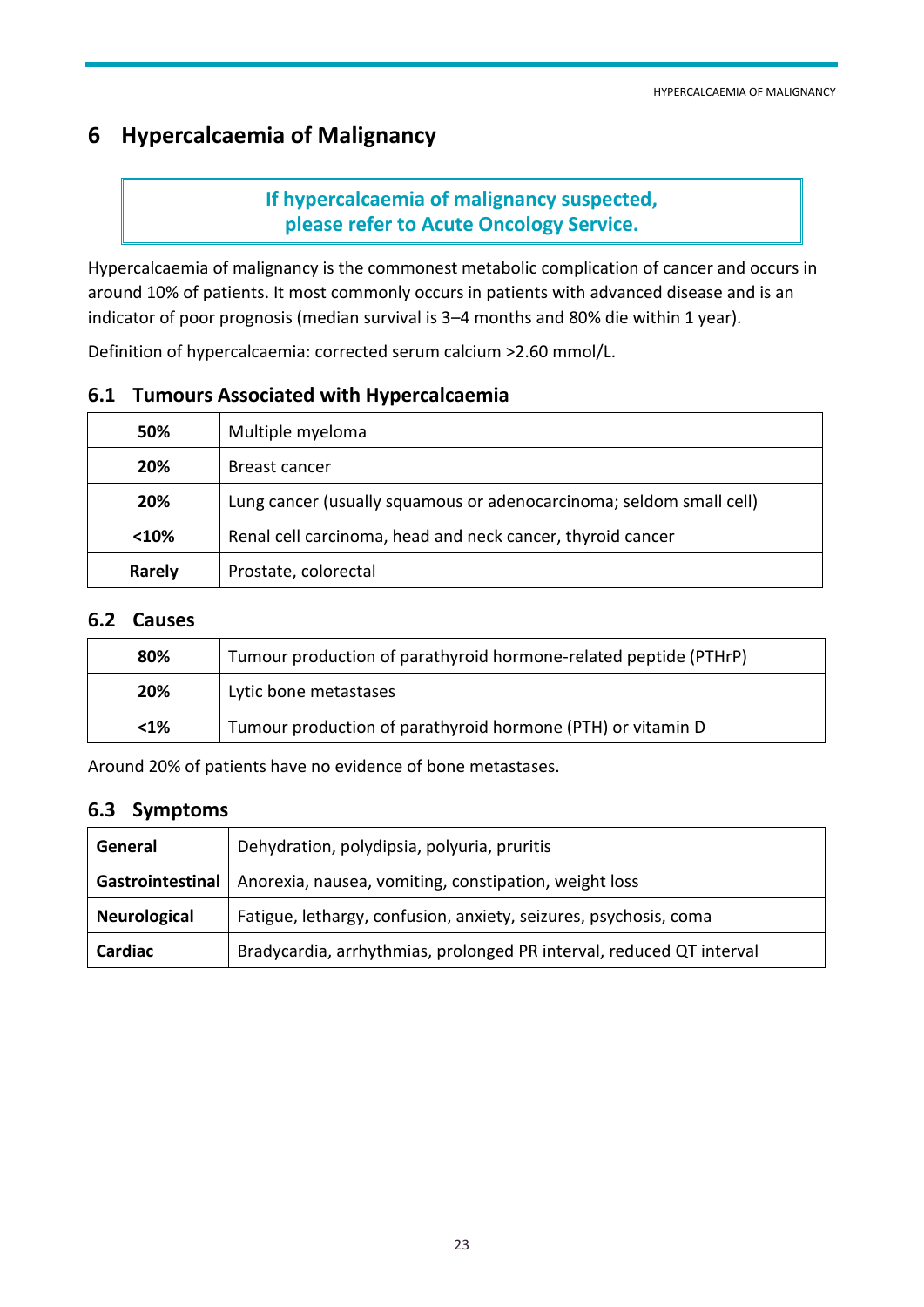## **6.4 Investigations**

| Calcium (Ca <sup>++</sup> ), phosphate (PO4) | Do not rely on uncorrected values from arterial blood gases                                                                      |
|----------------------------------------------|----------------------------------------------------------------------------------------------------------------------------------|
| Urea and electrolytes (U&E)                  | Renal function frequently deranged and patients are usually<br>dehydrated                                                        |
| Liver function test (LFT)                    | Alkaline phosphatase (ALP) usually elevated<br>(except in myeloma)                                                               |
| Magnesium $(Mg^{++})$                        | Hypomagnesaemia common                                                                                                           |
| Electrocardiogram (ECG)                      |                                                                                                                                  |
| <b>Serum PTH</b>                             | Unnecessary if known metastatic malignancy<br>If malignancy not known, PTH will be normal or low in<br>malignant hypercalcaemia. |
| <b>Serum PTHrP</b>                           | Not routinely tested. Requires special processing and<br>advance warning to lab.                                                 |

## **6.5 Management**

If this is new presentation of malignancy, please contact the AOS.

#### **6.5.1 Review All Medications**

Stop thiazide diuretics, calcium, vitamin A, vitamin D supplements.

#### **6.5.2 Rehydration**

All patients with hypercalcaemia are dehydrated due to polyuria and vomiting, on average 4L in negative balance. Rehydration may be all that is needed in mild, asymptomatic cases (Ca<sup>++</sup> <3.00mmol/L). Slower rehydration rates may be needed if there are other co-morbidities.

Rehydration may provoke hypokalaemia and hypomagnesaemia, so check U&E and Mg<sup>++</sup> daily and replace as necessary. Consider catheterisation if patient does not pass urine for 4 hours.

#### **6.5.3 Bisphosphonates**

Bisphosphonates inhibit osteoclast function. They should not be given until the patient is rehydrated and has a good urine output.

Bisphosphonates will usually begin to reduce Ca<sup>++</sup> within 48 hours and will usually normalise it within 5 days. If the Ca<sup>++</sup> level is not falling, do not repeat the dose until at least day 5. If Ca<sup>++</sup> has not normalised by day 5 then a repeat dose of bisphosphonate can be given at the next dose level up.

Pamidronate is the most common bisphosphonate used but choice of bisphosponate should reflect local Trust policy. Pamidronate is more effective than clodronate. Zoledronic acid normalises calcium in more patients, more rapidly and for longer than pamidronate, and it is a quicker infusion.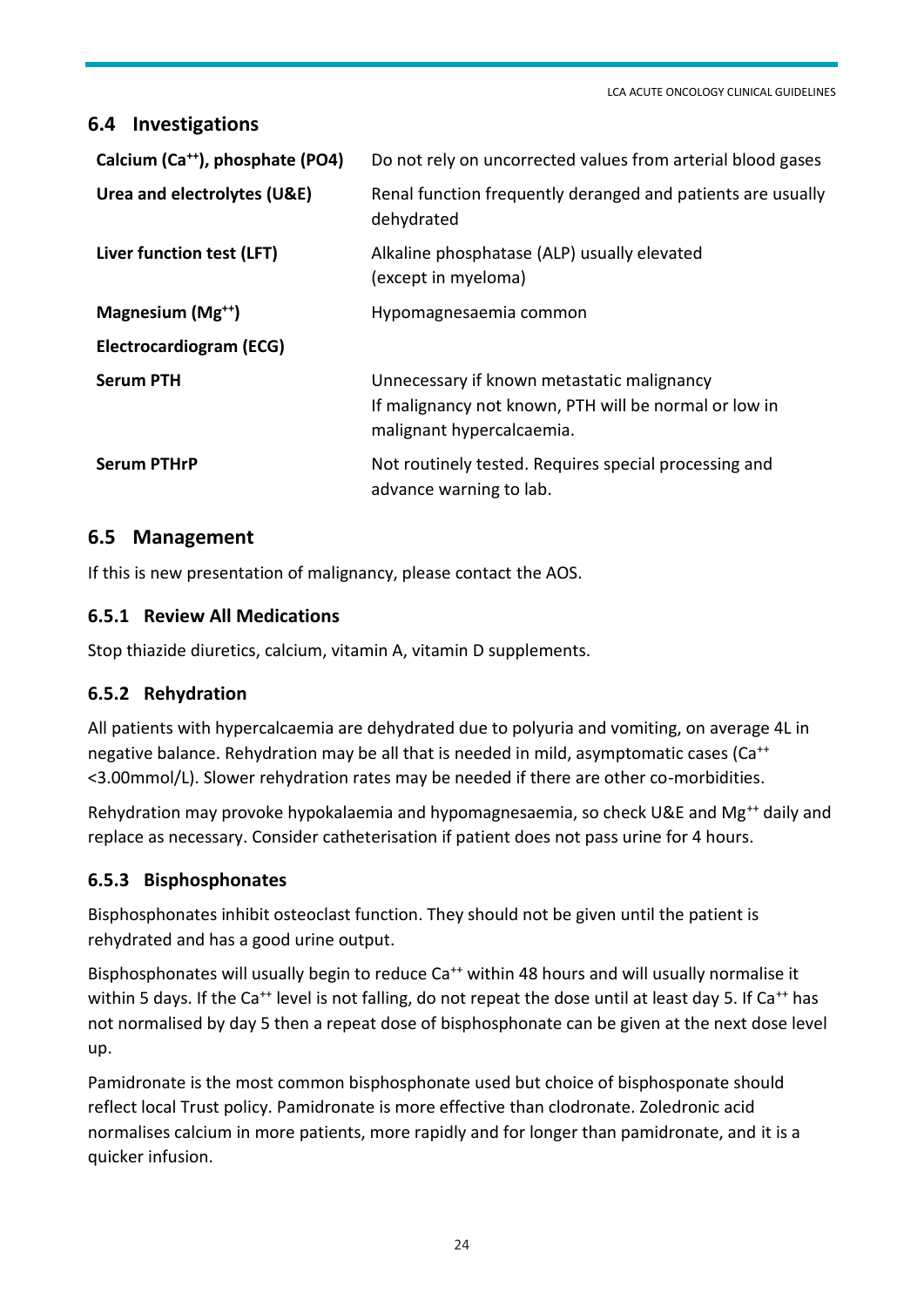## **6.5.4 Refractory Hypercalcaemia**

Refractory hypercalcaemia is associated with a poor prognosis, and referral to special palliative care team should be considered. The following treatments may have a role.

| $\bullet$ | <b>Bisphosphonates</b> | Repeat bisphosphonate infusion (if not tried already).<br>If initially treated with pamidronate, consider zoledronic acid.                                                                                           |
|-----------|------------------------|----------------------------------------------------------------------------------------------------------------------------------------------------------------------------------------------------------------------|
| $\bullet$ | Corticosteroids        | Inhibit gut Ca <sup>++</sup> absorption and osteoclastic bone resorption.<br>Benefit largely confined to myeloma, lymphoma, leukaemia.<br>If indicated: prednisolone 40-100 mg/day.                                  |
| $\bullet$ | Calcitonin             | Reduces osteoclastic bone resorption and increase calciuresis.<br>Effective in 30% of refractory cases; rapid onset of action (<4 hours).<br>However, effects are short lived and daily S/C injections are required. |
| $\bullet$ | Denosumab              | Anti-RANKL monoclonal antibody used to treat bone metastases.<br>Not licensed for hypercalcaemia but lowers calcium markedly.<br>May be available on named patient basis.                                            |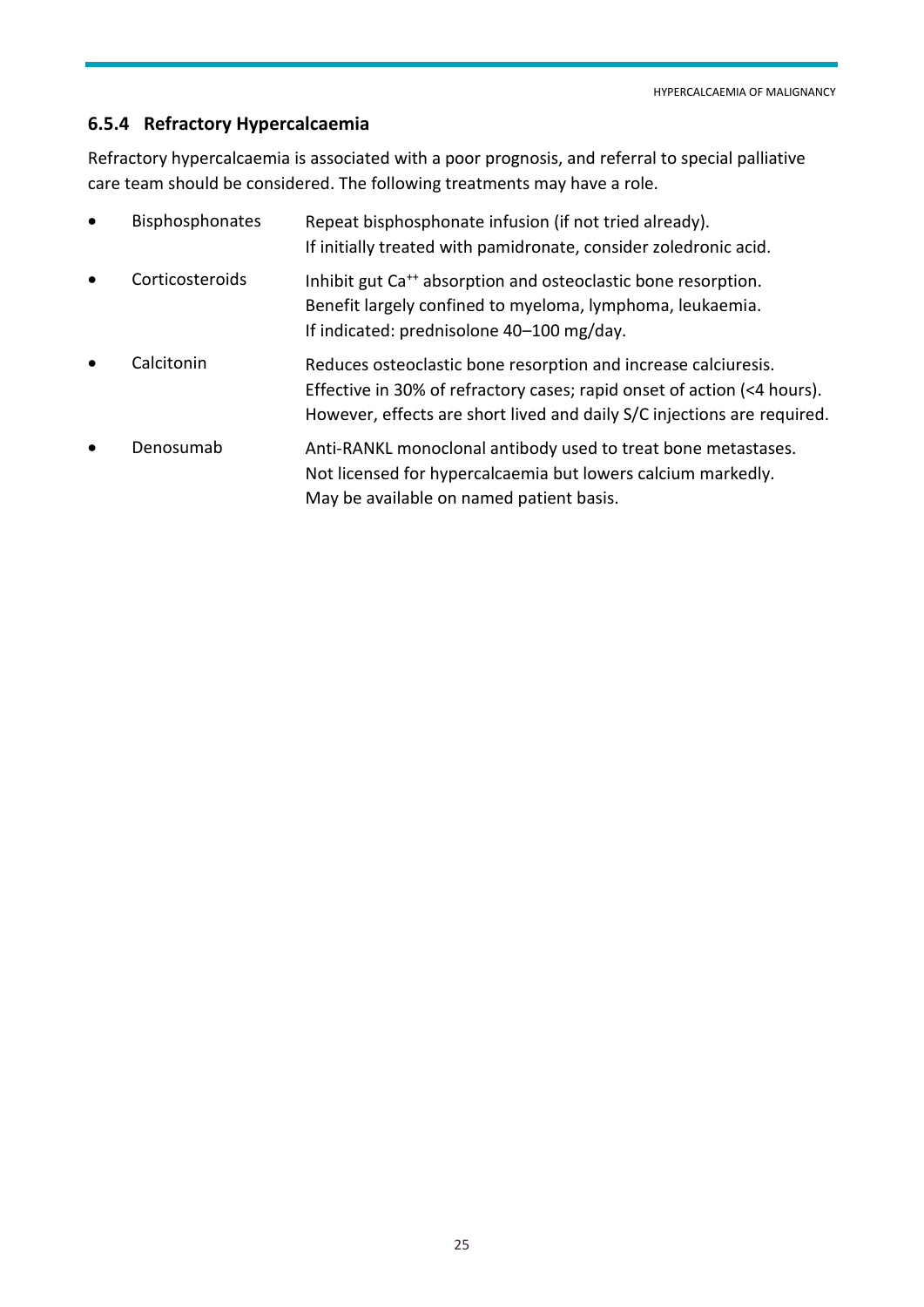# <span id="page-25-0"></span>**7 Hypomagnesaemia**

## **If chemotherapy associated hypomagnesaemia is suspected, please refer to Acute Oncology Service.**

Hypomagnesaemia is an under-diagnosed problem, particularly as magnesium (Mg) does not usually feature in the routine biochemistry test. However, it is common in oncology patients receiving treatment as it can be caused by a number of chemotherapies.

It can also be caused by malabsorption, malnutrition, diarrhoea or fistulae and be secondary to other electrolyte abnormalities (hypocalcaemia, hypokalaemia).

## **7.1 Definition**

| Grade                            |                      |                       |                       |                |       |
|----------------------------------|----------------------|-----------------------|-----------------------|----------------|-------|
| <b>Serum</b><br><b>Magnesium</b> | $LLN*-0.5$<br>mmol/L | $0.5 - 0.4$<br>mmol/L | $0.4 - 0.3$<br>mmol/L | $<$ 0.3 mmol/L | Death |

\*LLN = lower limit normal

#### **7.2 Clinical Features**

| Cardiovascular      | Ventricular arrhythmias      | Hypertension                       |
|---------------------|------------------------------|------------------------------------|
|                     | Supraventricular arrhythmias | Enhancement of digoxin toxicity    |
| <b>ECG Changes</b>  | ST-segment depression        | Reduction in overall voltage       |
|                     | Altered T waves              | PR interval, widened QRS complexes |
| Neuromuscular       | Tetany                       | Muscle fasciculation               |
|                     | Muscle cramps                | Carpopedal spasm                   |
|                     | Convulsion                   | Weakness                           |
| <b>Neurological</b> | Confusion                    | Ataxia                             |
|                     | Psychosis                    | Spasticity                         |
|                     | Depression                   | Tremor                             |
|                     | Agitation                    | Delirium                           |
| <b>Other</b>        | Nausea/vomiting              | Diarrhoea                          |

## **7.3 Oncology Drugs and Hypomagnesaemia**

These include cisplatin (commonest cause), interleukin-2, cyclosporine, tacrolimus, pegylated liposomal doxorubicin, carboplatin, cetuximab and panitumumab.

A number of other support drugs commonly used in cancer patients can cause or contribute to hypomagnesaemia, such as amphotericin B, pentamidine, gentamicin and diuretics.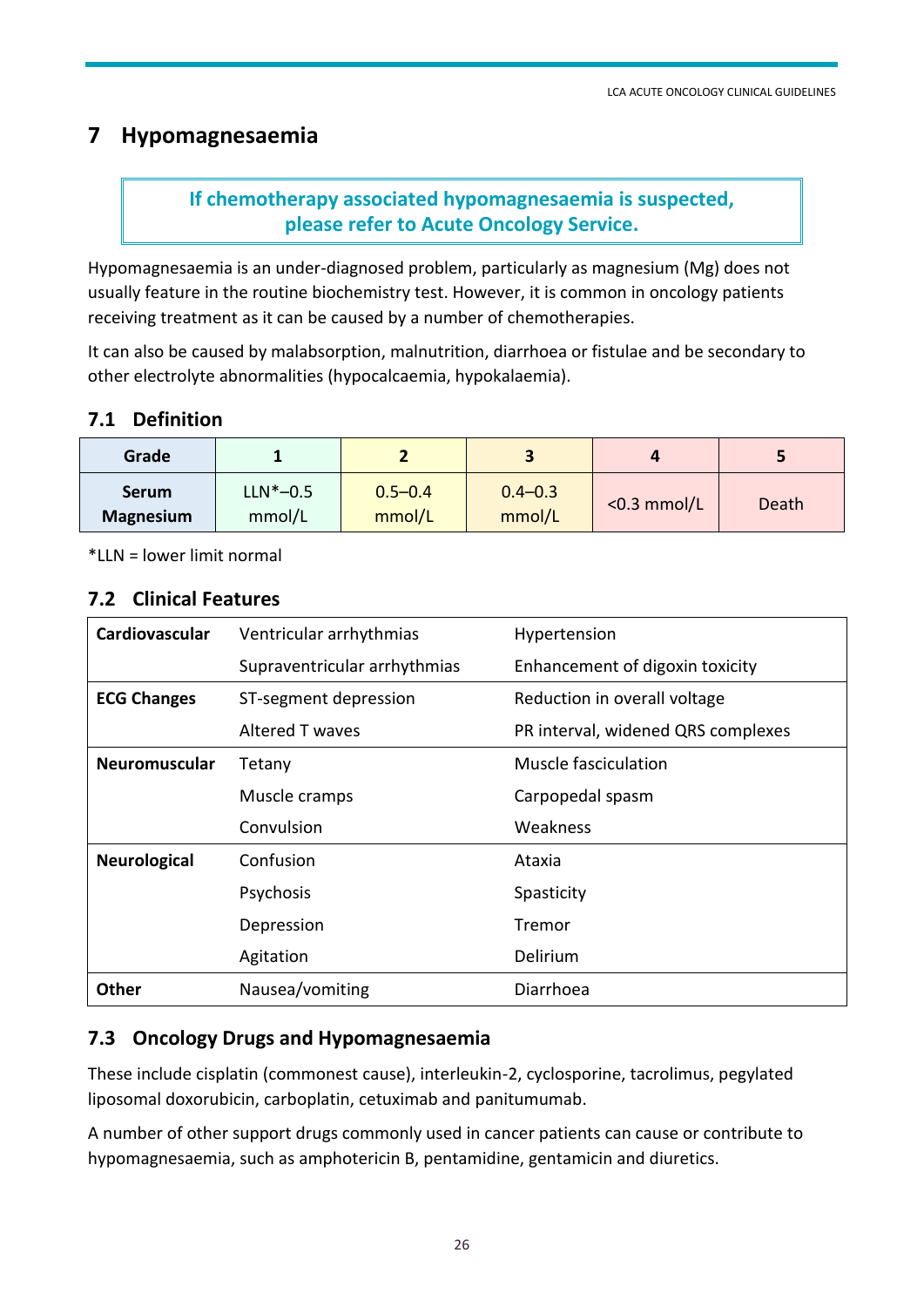## **7.4 Investigations**

Hypomagnesaemia is frequently accompanied by low calcium and potassium levels so these, along with renal function, must also be checked.

#### **7.5 Management**

#### **7.5.1 Grade 1**

No replacement strategy is necessary. Patients usually asymptomatic.

#### **7.5.2 Grade 2**

5g (20mmol) magnesium sulphate (MgSO4) in 500ml normal saline over 6–8 hours.

Oral Mg supplementation may be tried but is usually poorly tolerated due to diarrhoea.

#### **7.5.3 Grade 3 or 4**

Risk of cardiac arrhythmia so consider cardiac monitor in severe cases.

5g (20mmol) MgSO<sup>4</sup> in 1L normal saline over 8–10 hours.

Repeat for up to 3–5 days until serum magnesium normal.

If renal impairment: reduce dose to 2.5g (10mmol) MgSO<sup>4</sup> over 24 hours.

#### **If hypocalcaemic**

Correct magnesium level until calcium in normal range.

#### **If hypokalaemic**

Replace 40mmol potassium chloride (KCl) and 1.25mg (5mmol) MgSO<sup>4</sup> in 500ml normal saline over 6 hours and repeat for up to 24 hours, checking potassium and Mg levels regularly.

## **7.6 EMERGENCY**

Severe hypomagnesaemia with cardiac arrhythmias (e.g. ventricular tachycardia):

- 2g MgSO<sup>4</sup> IV over 5–7 minutes.
- Followed by infusion of 5g (20mmol) MgSO<sub>4</sub> in 1 normal saline for 3-5 days (see above).
- Rapid IV Mg therapy can cause hypocalcaemia, hypotension: this should only be undertaken in an emergency, with adequate acute medical support.
- Patients must be on a cardiac monitor and have regular assessment of all electrolytes.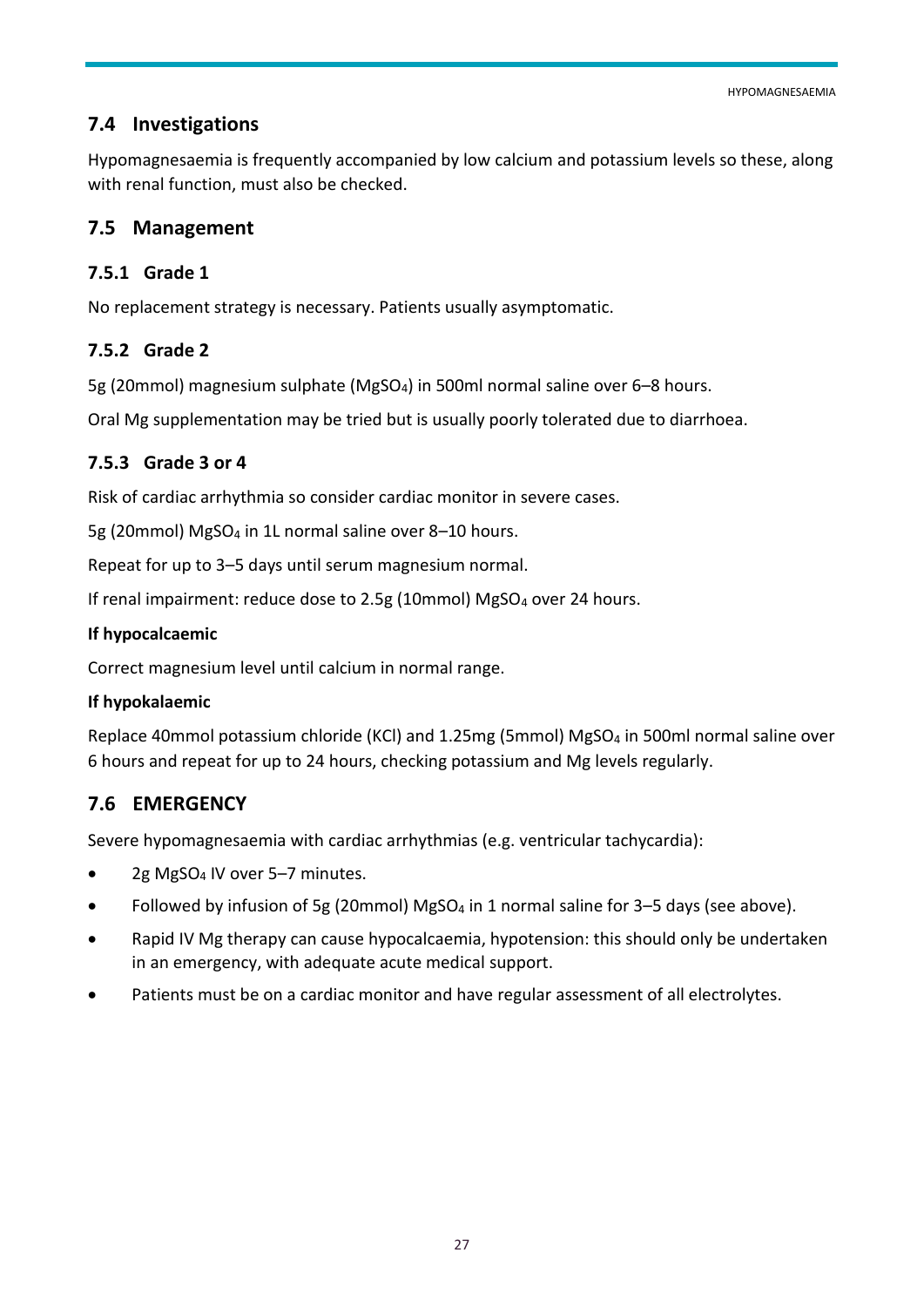# <span id="page-27-0"></span>**8 Lymphangitic Carcinomatosis**

## **If lymphangitic carcinomatosis suspected, please refer to Acute Oncology Service.**

Lymphangitic carcinomatosis is the diffuse infiltration of lymphatic channels by tumour, resulting in obstruction and interstitial oedema.

The lung is a common site of metastatic disease from many tumour types, and approximately 6–8% of lung metastasis presents as lymphangitis.

The most common underlying tumour types are breast (33%), lung and gastrointestinal cancers.

## **8.1 Diagnosis**

Chest radiography and high-resolution computed tomography (HRCT) of the chest are usually diagnostic in suspicious clinical context.

## **8.2 Presentation**

## **8.2.1 Signs and Symptoms**

- Dyspnoea out of proportion to physical findings
- Unproductive cough or haemoptysis
- Chest pain
- Fevers, tachycardia
- Fine crepitations.

#### **8.2.2 Radiological Changes**

- Chest X-ray Reticular or reticulonodular shadowing, septal lines, peribronchial cuffing. Normal in 50% of those with histologically proven disease.
- HRCT

Interlobular septal thickening, thickening of fissures, peribronchovascular thickening. Mediastinal lymphadenopathy or pleural effusion in approximately 50% of cases.

## **8.3 Histological**

In the absence of a known malignancy and if clinically appropriate, referral to the respiratory multidisciplinary team (MDT) for consideration of biopsy is essential and should be done before starting steroids.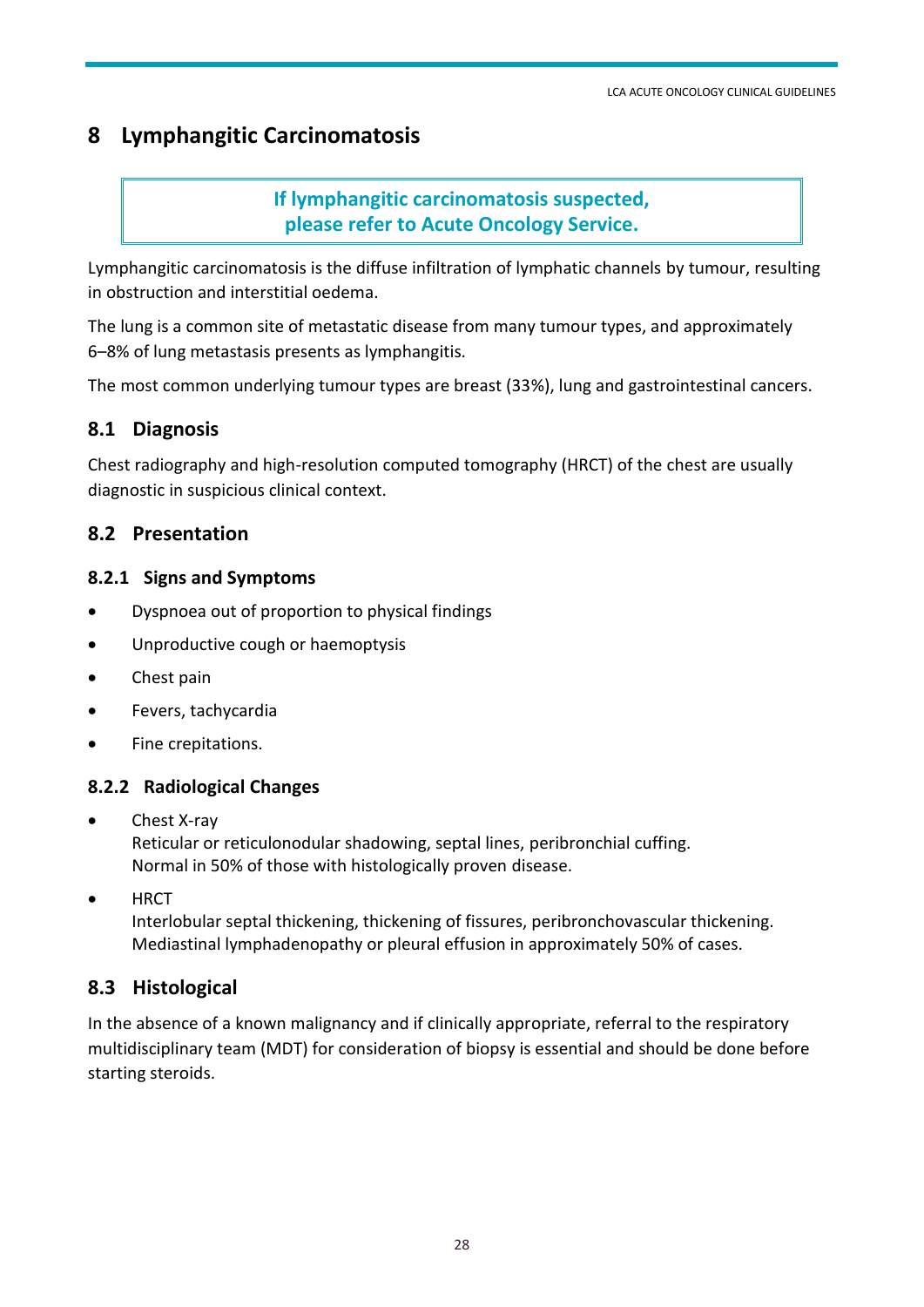LYMPHANGITIC CARCINOMATOSIS

## **8.4 Management**

#### **8.4.1 Hypoxia/Dyspnoea**

- Oxygen therapy
- Oral morphine solution 2.5mg 4 hourly
- Lorazepam 0.5mg 4–6 hourly S/L.

## **8.4.2 Cough**

- Simple linctus TDS
- Codeine linctus 15mg/5ml 5-10ml 6-8 hourly
- Oral morphine solution 2.5mg 4 hourly.

#### **8.4.3 Secretions**

- Nebulised 0.9% sodium chloride 2.5–5ml if trying to clear
- Glycopyrrolate 0.2–0.4mg S/C 2–4 hourly if trying to dry secretions
- Seek input from palliative care team.

#### **8.4.4 Corticosteroids**

- May give some improvement: dexamethasone 8mg BD (morning and lunchtime) or prednisolone
- One week trial: if no improvement, stop; if improvement, titrate to lowest effective dose.

#### **8.4.5 Systemic Anti-cancer Therapies**

 Treatment should be specific to underlying tumour if patient fit enough to undergo chemotherapy.

#### **8.5 Prognosis**

- Poor, but dependent on underlying tumour type
- Approximate 50% 3-month survival
- Determine patient preferences for future care as appropriate in view of poor prognosis.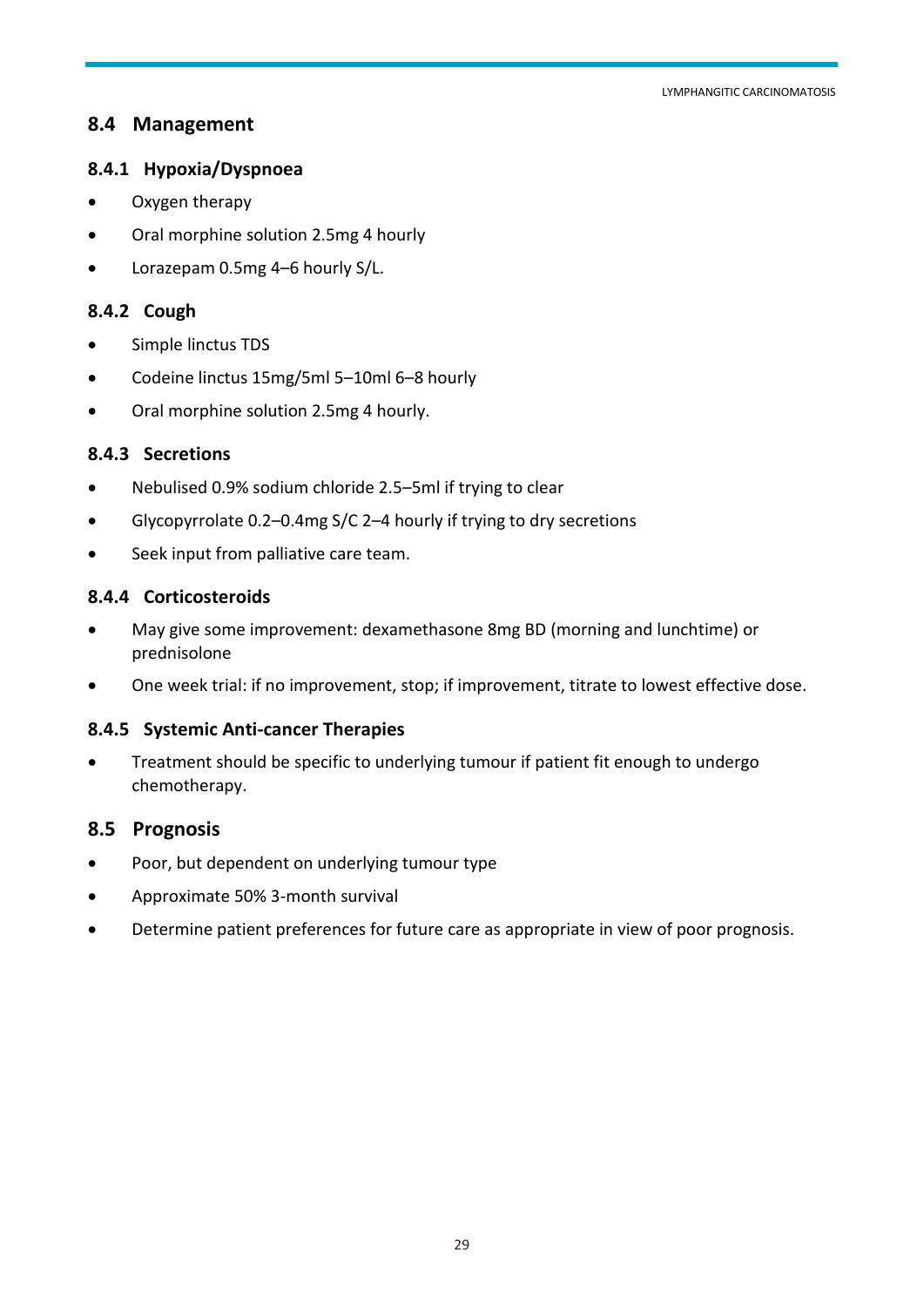# <span id="page-29-0"></span>**9 Metastatic Spinal Cord Compression**

**The guidelines should be read in conjunction with NICE guidance on the management of metastatic spinal cord compression (2008).**

#### **9.1 Introduction**

Metastatic spinal cord compression (MSCC) is the compression of the spinal cord, or *cauda equina*, by direct pressure and/or vertebral collapse as a result of metastatic spread that may cause neurological deficit and paralysis. MSCC is one of the most serious and devastating complications of malignancy; however, with prompt diagnosis and treatment many patients can retain good levels of function and independence. On the other hand, unnecessary delays in diagnosis and treatment impact on patients' quality of life and prognosis.

The incidence is poorly documented in the UK but in comparable populations 2.5% of patients with advanced cancer will develop MSCC.

## **9.2 Causes and Presentation**

MSCC can occur in virtually all types of malignancy, but myeloma, lung, prostate and breast cancer are the most common.

| <b>Tumour Site</b> | <b>Proportion of Patients</b><br><b>Who Develop MSCC</b> |
|--------------------|----------------------------------------------------------|
| Lung               | 20-31%                                                   |
| Prostate           | 18-21%                                                   |
| Breast             | 13-17%                                                   |
| Haematology        | $8 - 10%$                                                |
| Gastrointestinal   | $5 - 13%$                                                |
| Kidney             | $3 - 12%$                                                |
| Unknown            | $4 - 7%$                                                 |
| Other              | 7–14%                                                    |

The majority of MSCC cases occur in patients with a pre-existing cancer diagnosis; however, in around 20% of patients it is their first cancer presentation.

#### **9.3 Signs and Symptoms**

- Pain in the middle (thoracic) or upper (cervical) spine
- Progressive lower (lumbar) spinal pain
- Severe unremitting lower spinal pain
- Spinal pain aggravated by straining (for example at stool, or when coughing or sneezing)
- Localised spinal tenderness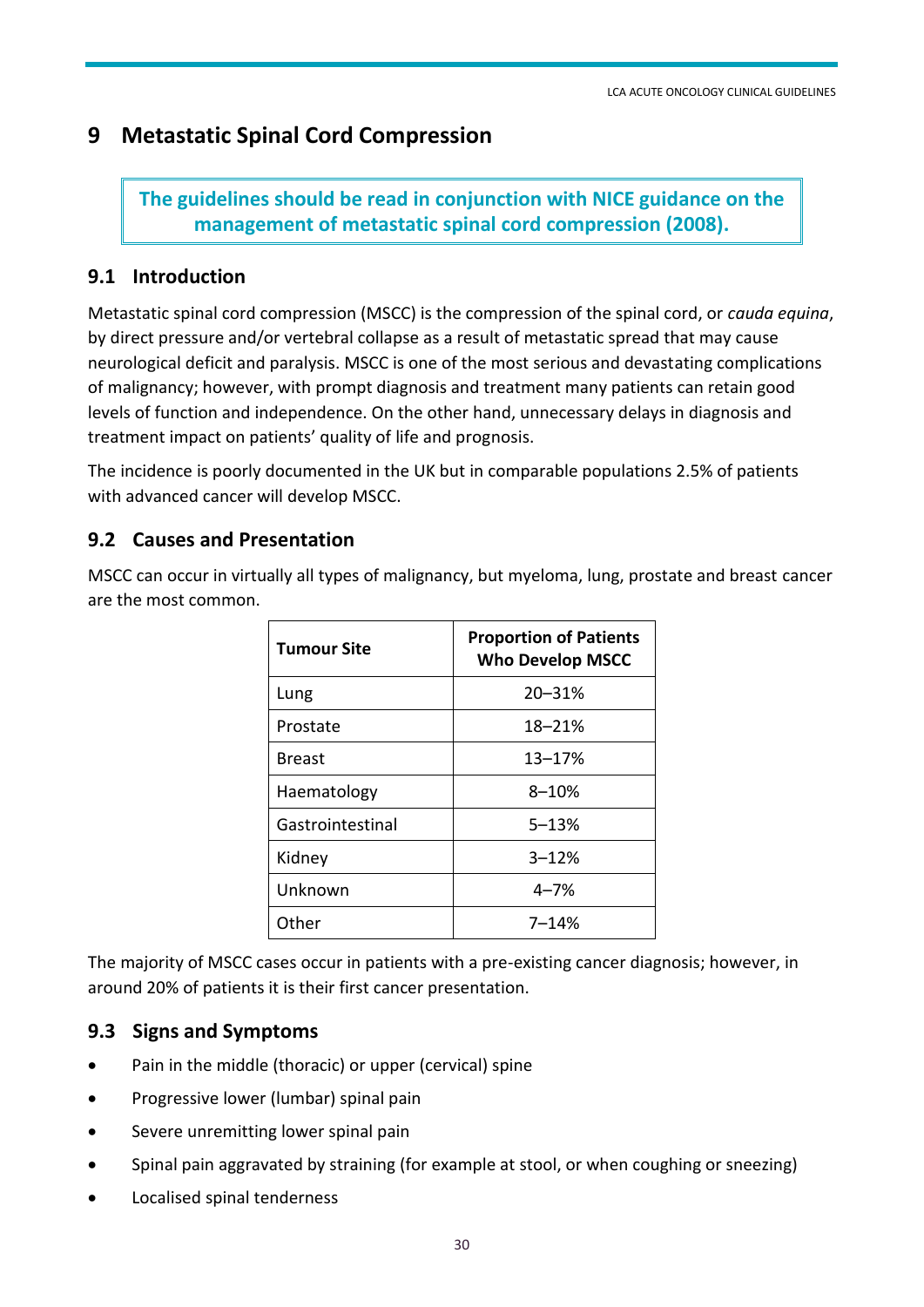- Nocturnal spinal pain preventing sleep
- Radicular pain
- Any limb weakness or difficulty in walking
- Sensory loss, or bladder or bowel dysfunction
- Neurological signs of spinal cord or *cauda equina* compression.

A patient with a cancer diagnosis and confirmed vertebral metastases is at high risk of developing MSCC. It is important that the patient is educated about the risks of developing MSCC, how to identify these symptoms, what to do and who to contact.

## **9.4 Assessment**

#### **9.4.1 Urgency of Assessment**

- MSCC coordinators are contactable 24 hours a day for rapid access to the MSCC pathway, all urgent referrals and review of patients with suspected MSCC.
- A list of local MSCC coordinators and regional MSCC treatment centres is in section 1.5.
- If there is a neurological deficit, the patient must immediately be discussed with the local MSCC coordinator and managed as an emergency.
- If an oncology patient has any of the symptoms above, this should still be discussed urgently with the local MSCC coordinator.
- Assessment and investigation must not be delayed due to lack of local out-of-hours services. If these are not available, contact the local MSCC coordinator to arrange urgent transfer to your regional MSCC treatment centre (the patient will be transferred back if there is no MSCC).

#### **9.4.2 Primary Care Presentation**

- Contact MSCC coordinator of nearest MSCC treatment centre.
- Arrange urgent clinical assessment by MSCC team.

#### **9.4.3 Hospital Presentation (Non-MSCC Treatment Centre)**

- Arrange urgent investigation as listed in section 1.6.
- Discuss results with local MSCC coordinator.
- If appropriate, transfer patient and imaging to MSCC treatment centre for further assessment and definitive treatment.

#### **9.4.4 Spinal Stability**

- Patients with severe pain suggestive of spinal instability, or any neurological signs or symptoms suggestive of MSCC, should be nursed flat with neutral spine alignment (including 'log rolling' and use of a slipper bed pan) until bony and neurological stability are ensured.
- Assume the spine unstable until clearly documented in the medical notes.
- Full neurological assessment including PR examination.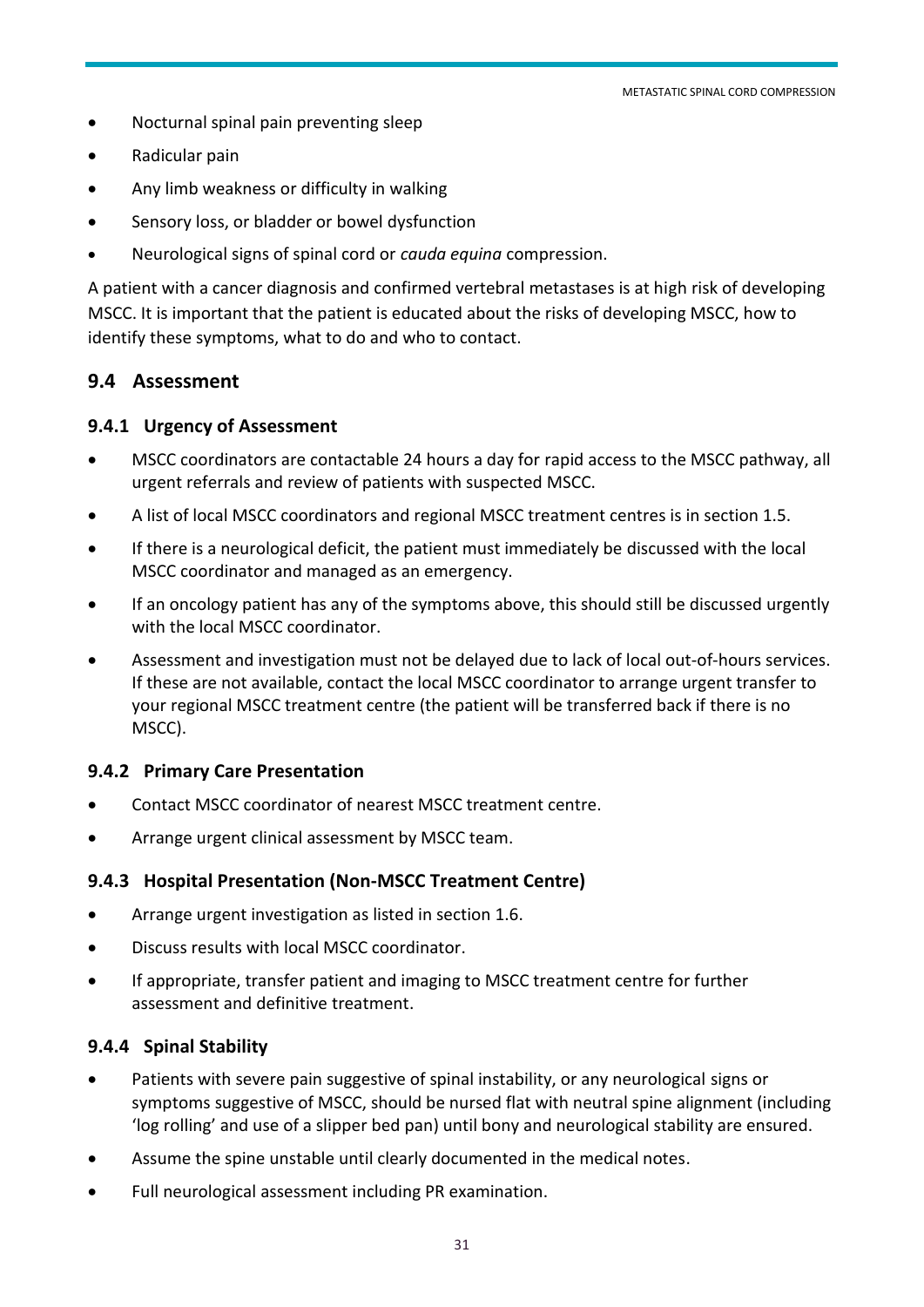- Respiratory assessment and treat as appropriate.
- Nurse patient with spine in neutral alignment.
- For cervical lesions, ensure immobilisation with hard collar.

## **9.5 Contact Details for MSCC Services Within the LCA**

All trusts have a local MSCC coordinator who should be the first point of contact for patients with suspected or proven MSCC. There are also regional MSCC treatment centres within the LCA.

| <b>Regional MSCC Treatment Centre</b>        | <b>Contact Details</b>                                                           |  |  |
|----------------------------------------------|----------------------------------------------------------------------------------|--|--|
| Imperial College Healthcare NHS Trust        | In hours:<br>020 3311 7866<br>Out of hours: 020 3311 7866                        |  |  |
| King's College Hospital NHS Foundation Trust | In hours: 020 3299 5468<br>Out of hours: 020 3299 4207                           |  |  |
| St George's Healthcare NHS Trust             | In hours: 020 8672 1255 - Bleep 6027<br>Out of hours: 020 8672 1255 - Bleep 6027 |  |  |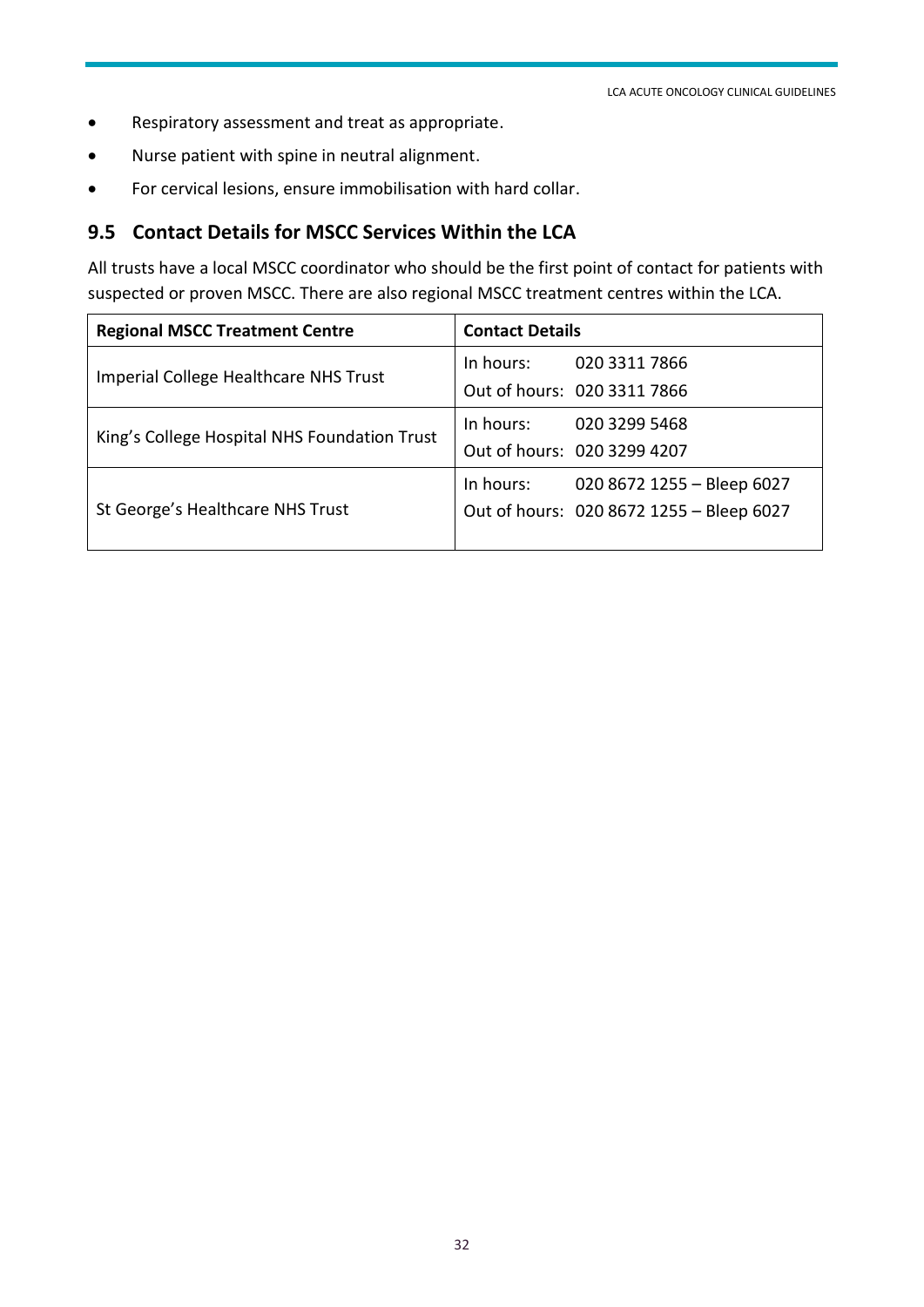METASTATIC SPINAL CORD COMPRESSION

| <b>Hospital Name</b>       | <b>Local MSCC Coordinator Contact Details</b> |                                                                                                                                | Regional<br><b>MSCC</b><br><b>Treatment</b><br><b>Centre</b> |
|----------------------------|-----------------------------------------------|--------------------------------------------------------------------------------------------------------------------------------|--------------------------------------------------------------|
| <b>Central Middlesex</b>   | In hours:                                     | 020 3311 7866<br>Out of hours: 020 3311 7866                                                                                   | Imperial                                                     |
| <b>Charing Cross</b>       | In hours:                                     | 020 3311 7866<br>Out of hours: 020 3311 7866                                                                                   | Imperial                                                     |
| Chelsea and<br>Westminster | In hours:                                     | 07791 472630 - Bleep 8908 SpR<br>Out of hours: 020 3311 7866                                                                   | Imperial                                                     |
| Croydon University         | In hours:                                     | 020 8401 3000 - Bleep 946<br>or Extension 5726<br>Out of hours: 020 8672 1255 - Bleep 6027                                     | St George's                                                  |
| Ealing                     | In hours:                                     | 020 3311 7866<br>Out of hours: 020 3311 7866                                                                                   | Imperial                                                     |
| Epsom                      | In hours:                                     | 01372 735 735 - Bleep 898<br>Out of hours: 020 8672 1255 - Bleep 6027                                                          | St George's                                                  |
| Guy's and St<br>Thomas'    | In hours:                                     | 020 7188 7188 - Bleep 2069<br>Out of hours: 020 3299 4207 - Bleep on-call<br>neurosurgical SpR                                 | King's                                                       |
| Hammersmith                | In hours:                                     | 020 3311 7866<br>Out of hours: 020 3311 7866                                                                                   | Imperial                                                     |
| Harefield                  | In hours:                                     | 020 3311 7866<br>Out of hours: 020 3311 7866                                                                                   | Imperial                                                     |
| Hillingdon                 | In hours:                                     | 01895 238282 - Bleep 5175<br>Out of hours: 020 3311 7866                                                                       | Imperial                                                     |
| King's College             | In hours:                                     | 020 3299 5468<br>Out of hours: 020 3299 4207                                                                                   | King's                                                       |
| Kingston                   | In hours:                                     | 07528 977590<br>Out of hours: 020 8672 1255 - Bleep 6027                                                                       | St George's                                                  |
| Lewisham                   | In hours:                                     | 020 3299 5468<br>Out of hours: 020 3299 4207                                                                                   | King's                                                       |
| Northwick Park             | In hours:                                     | 020 8864 3232 - Bleep 003 on-call<br>medical registrar<br>Out of hours: 020 8864 3232 - Bleep 003 on-call<br>medical registrar | Imperial                                                     |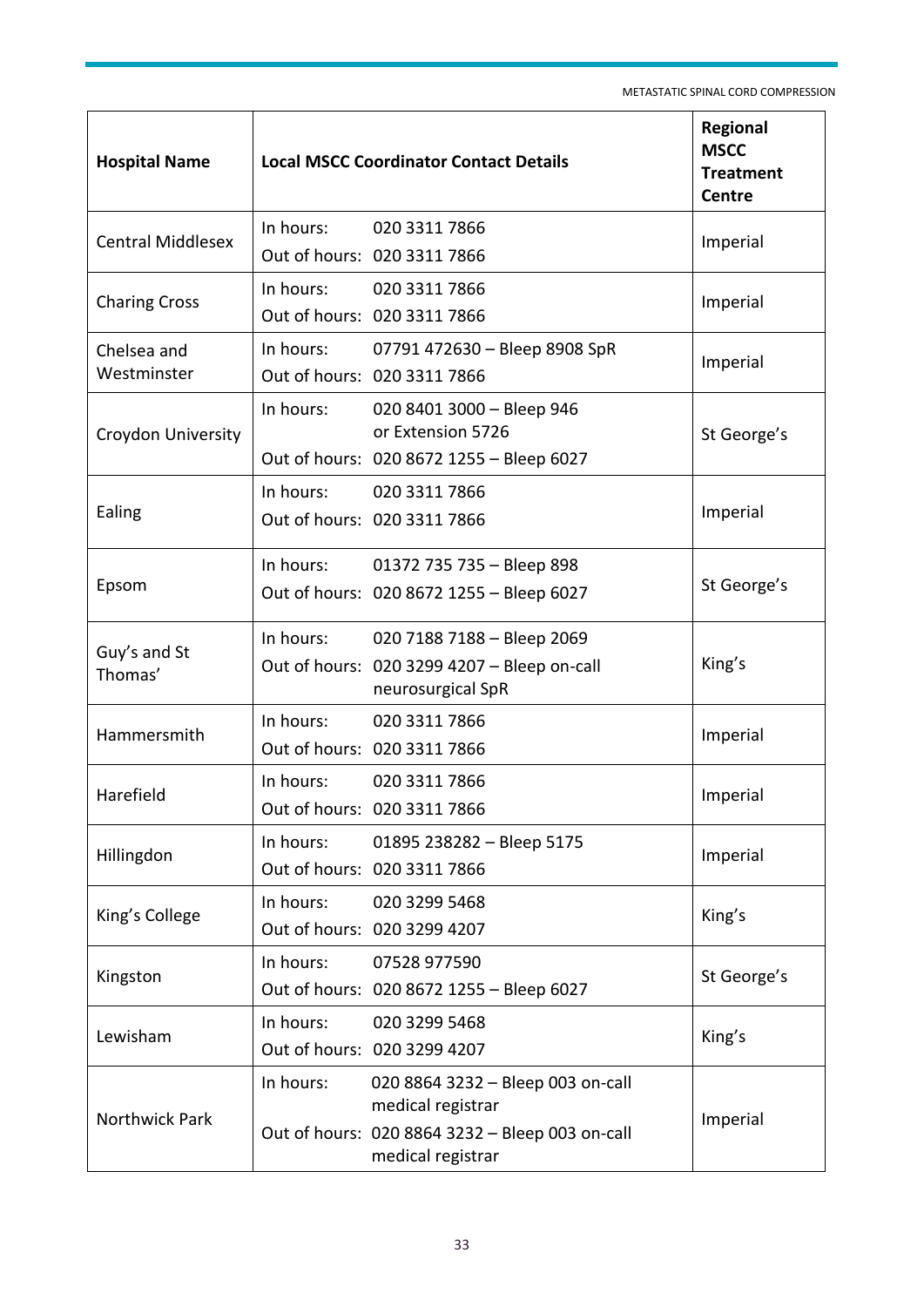LCA ACUTE ONCOLOGY CLINICAL GUIDELINES

| <b>Hospital Name</b>                      |           | <b>Local MSCC Coordinator Contact Details</b>                                                                | <b>Regional</b><br><b>MSCC</b><br><b>Treatment</b><br><b>Centre</b> |
|-------------------------------------------|-----------|--------------------------------------------------------------------------------------------------------------|---------------------------------------------------------------------|
| Queen Elizabeth<br>(Woolwich)             | In hours: | 020 8836 6000 - Bleep 835<br>Out of hours: 020 3299 4207 - Bleep on-call<br>neurosurgical SpR                | King's                                                              |
| Queen Mary's<br>(Sidcup)                  | In hours: | As for Queen Elizabeth or Princess Royal<br>Out of hours: 020 3299 4207 - Bleep on-call<br>neurosurgical SpR | King's                                                              |
| Princess Royal<br>University<br>(Bromley) | In hours: | 01689 863000 - Bleep 340<br>Out of hours: 020 3299 4207 - Bleep on-call<br>neurosurgical SpR                 | King's                                                              |
| Royal Brompton                            | In hours: | 020 3311 7866<br>Out of hours: 020 3311 7866                                                                 | St George's                                                         |
| Royal Marsden<br>(Chelsea)                | In hours: | 020 7352 8171 - Bleep on-call<br>radiotherapy SpR<br>Out of hours: 020 7352 8171 - Bleep 022                 | St George's                                                         |
| Royal Marsden<br>(Sutton)                 | In hours: | 020 8642 6011 - Bleep on-call<br>radiotherapy SpR<br>Out of hours: 020 8642 6011 - Bleep 022                 | St George's                                                         |
| St George's                               | In hours: | 020 8672 1255 - Bleep 6027<br>Out of hours: 020 8672 1255 - Bleep 6027                                       | St George's                                                         |
| <b>St Helier University</b>               | In hours: | 020 8296 2000 - Bleep 409<br>Out of hours: 020 8672 1255 - Bleep 6027                                        | St George's                                                         |
| St Mary's                                 | In hours: | 020 3311 7866<br>Out of hours: 020 3311 7866                                                                 | Imperial                                                            |
| <b>West Middlesex</b><br>University       | In hours: | 020 3311 7866<br>Out of hours: 020 3311 7866                                                                 | Imperial                                                            |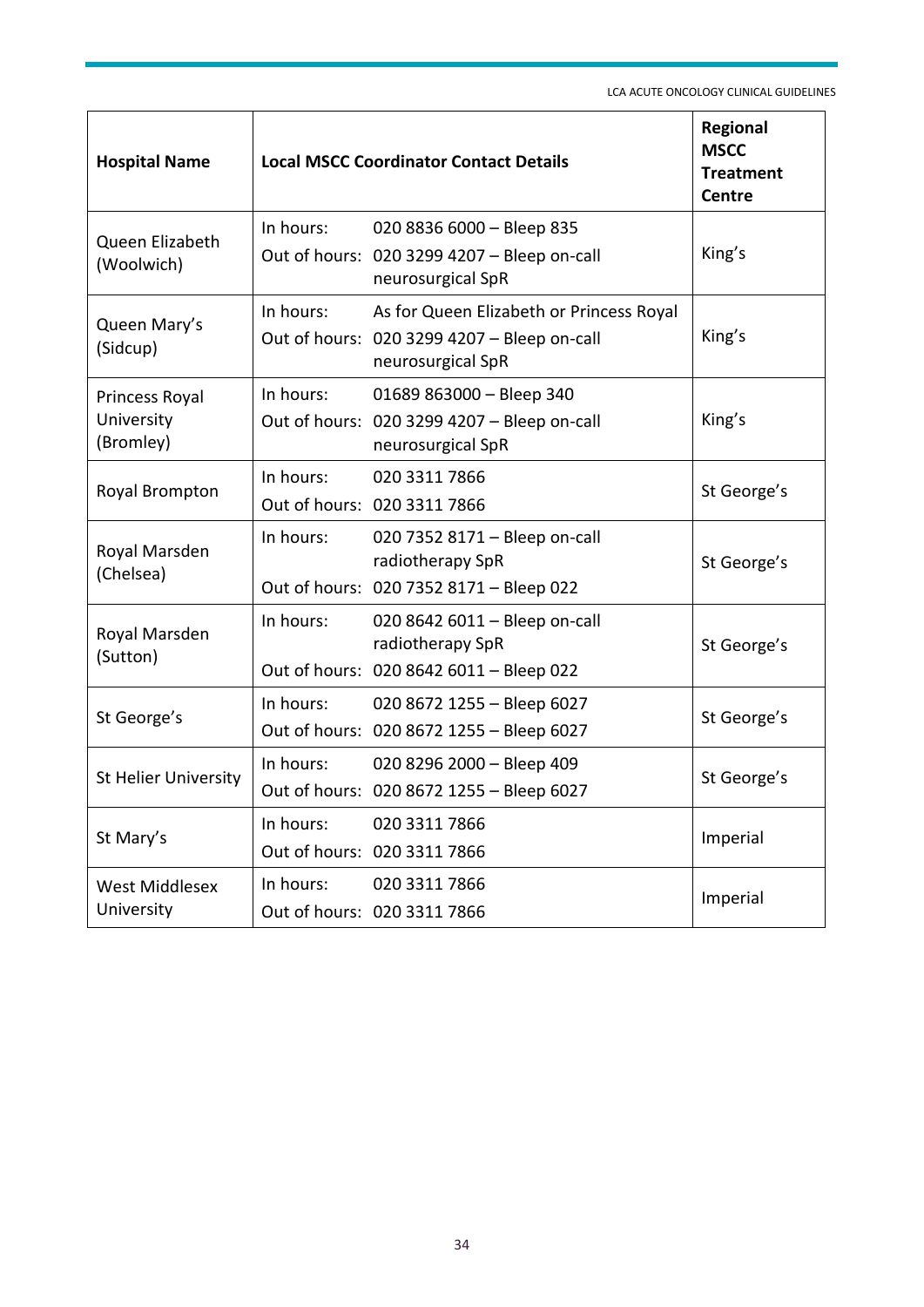## **9.6 Investigation**

Whole spine magnetic resonance imaging (MRI) is the investigation of choice. If an MRI is absolutely contra-indicated, then spinal computed tomography (CT) is an alternative; however, it is inferior in this setting.

- Imaging must be performed within 24 hours of presentation for any patient with spinal pain suggestive of spinal metastases and with neurological signs or symptoms suggestive of MSCC.
- **IMaging must be performed more urgently if there is clear neurological deficit or** deterioration.
- In these situations, if out-of-hours MRI is not available, then investigations must not be delayed. Instead, the patient should be transferred to the relevant regional MSCC treatment centre.
- For patients with pain suggestive of spinal metastases but no neurological signs or symptoms, imaging should be performed as an outpatient within 1 week of presentation.
- Consider up-to-date CT of brain, chest, abdomen and pelvis as this assists surgical planning with regard to bone strength, structural integrity and ensuring that surgery is used appropriately.

## **9.7 Management of MSCC**

- Dexamethasone 16mg PO or intravenous (IV) stat.
- Follow with dexamethasone 8mg BD (IV or PO) with proton pump inhibitor cover.
- Analgesia as described in the World Health Organization (WHO) three-step analgesia ladder.
- All patients with radiologically confirmed MSCC must be discussed urgently with a consultant clinical oncologist, consultant neuro- or spinal surgeon and, where possible, the treating oncology consultant prior to definitive treatment decisions.
- Decisions regarding the role of surgery or radiotherapy should be made bearing in mind the cancer diagnosis, characteristics of the MSCC, functional level of the patient (neurological and performance status), overall disease status and likely prognosis.
- It may be appropriate to manage patients with MSCC palliatively, without surgery or radiotherapy; however, this decision should be made by a consultant oncologist, neurosurgeon or palliative medicine physician, usually following joint discussion.

#### **9.7.1 Neurosurgical Management in Regional MSCC Treatment Centres**

- Discuss referral with neurosurgical spinal team in hours (Monday–Friday, 08.00–17.00) or on-call neurosurgical SpR out of hours.
- Bloods for full blood count (FBC), urea and electrolytes (U&E), clotting, group and save.
- Consider pre-operative investigations such as chest X-ray and electrocardiogram (ECG).
- If referral from another hospital, please ensure prompt availability of imaging via image exchange portal (IEP)/CD/picture archiving and communication system (PACS).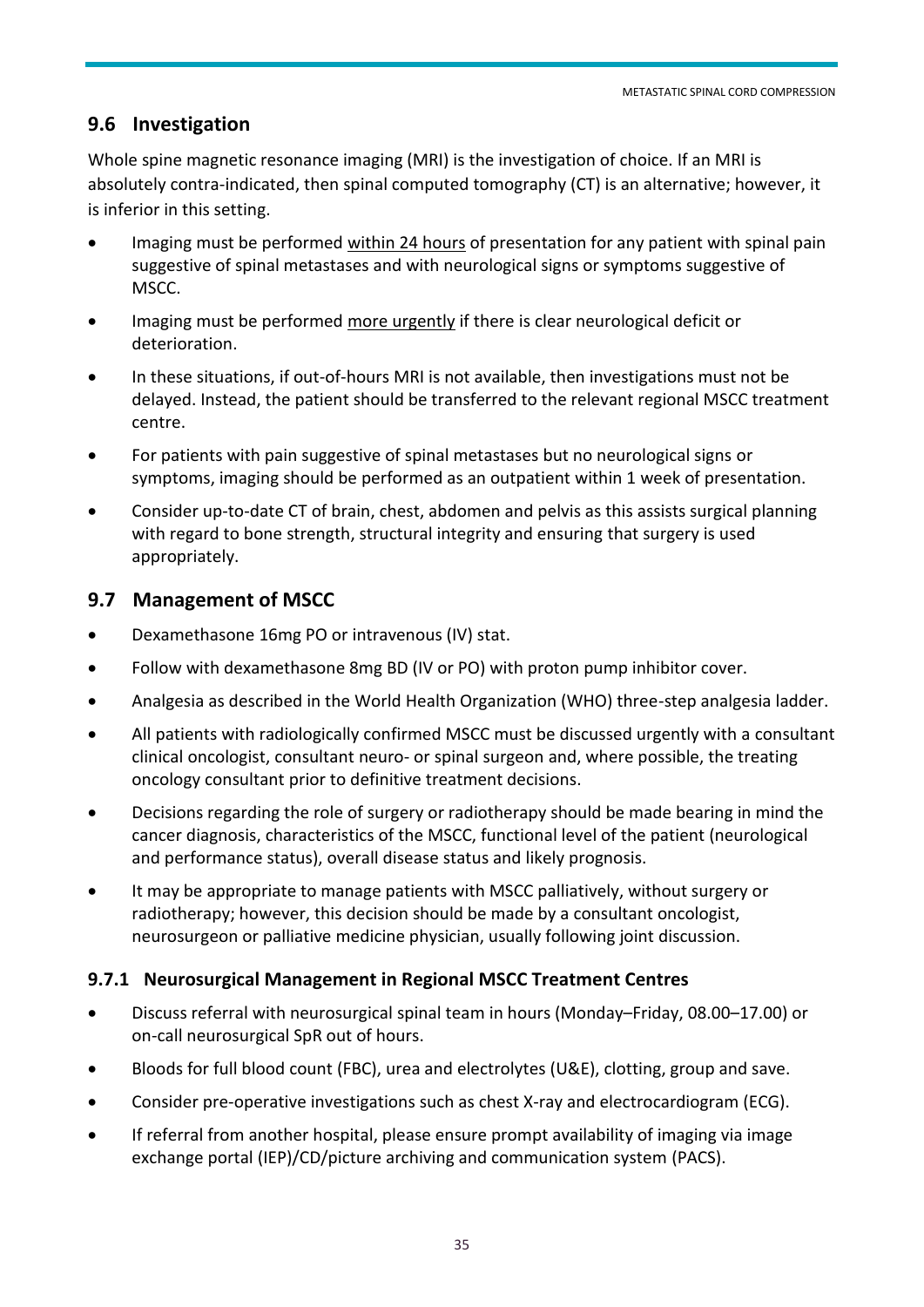#### **9.7.2 Radiotherapy Management**

- Confirm dexamethasone and proton pump inhibitor administration.
- Review the clinical situation, radiology with the imaging team and surgical opinion with the neurosurgical team before decision on definitive treatment.
- If the patient is not previously known to have cancer and if neurosurgical decompression is not planned, then a biopsy of the mass should be obtained urgently.
- Radiotherapy can be started in advance of a biopsy result being available if the clinical and radiological diagnoses are consistent with a malignant process and the clinical indication for treatment is urgent.
- Radiotherapy treatment plan should be delivered in line with the local trust radiotherapy protocols.
- Radiotherapy can be given post-operatively (usually 2 weeks) and once the wound has healed. Cases should be considered on an individual basis.

#### **9.7.3 Chemotherapy Sensitive Tumours**

- Some patients with MSCC may have a chemotherapy sensitive tumour and primary treatment with chemotherapy, rather than surgery or radiotherapy, should be considered.
- This particularly applies to proven or likely gestational trophoblastic disease, germ cell tumours, small cell lung cancer, lymphoma, leukaemia or myeloma.
- In these cases the on-call medical oncologist or haematology specialist should be contacted.

#### **9.7.4 New Diagnosis of Malignancy**

- Patients without a pre-existing diagnosis of malignancy should be considered for diagnostic biopsy if spinal surgery is not indicated.
- Treatment of MSCC should not be delayed if biopsy result is not available.

#### **9.7.5 Spine Stability after Definitive Treatment**

- Please refer to NICE guidance on the management of MSCC.
- Ensure referral to physiotherapist within 24 hours of admission.
- Consider spinal brace.
- Gentle mobilisation under instruction when pain well controlled.
- Encourage gradual sitting from supine to 45 degrees; once tolerated, progress to 60–90 degrees as able. Monitor neurology and pain during this process.
- Manual handling risk assessment, wheelchair assessment where needed.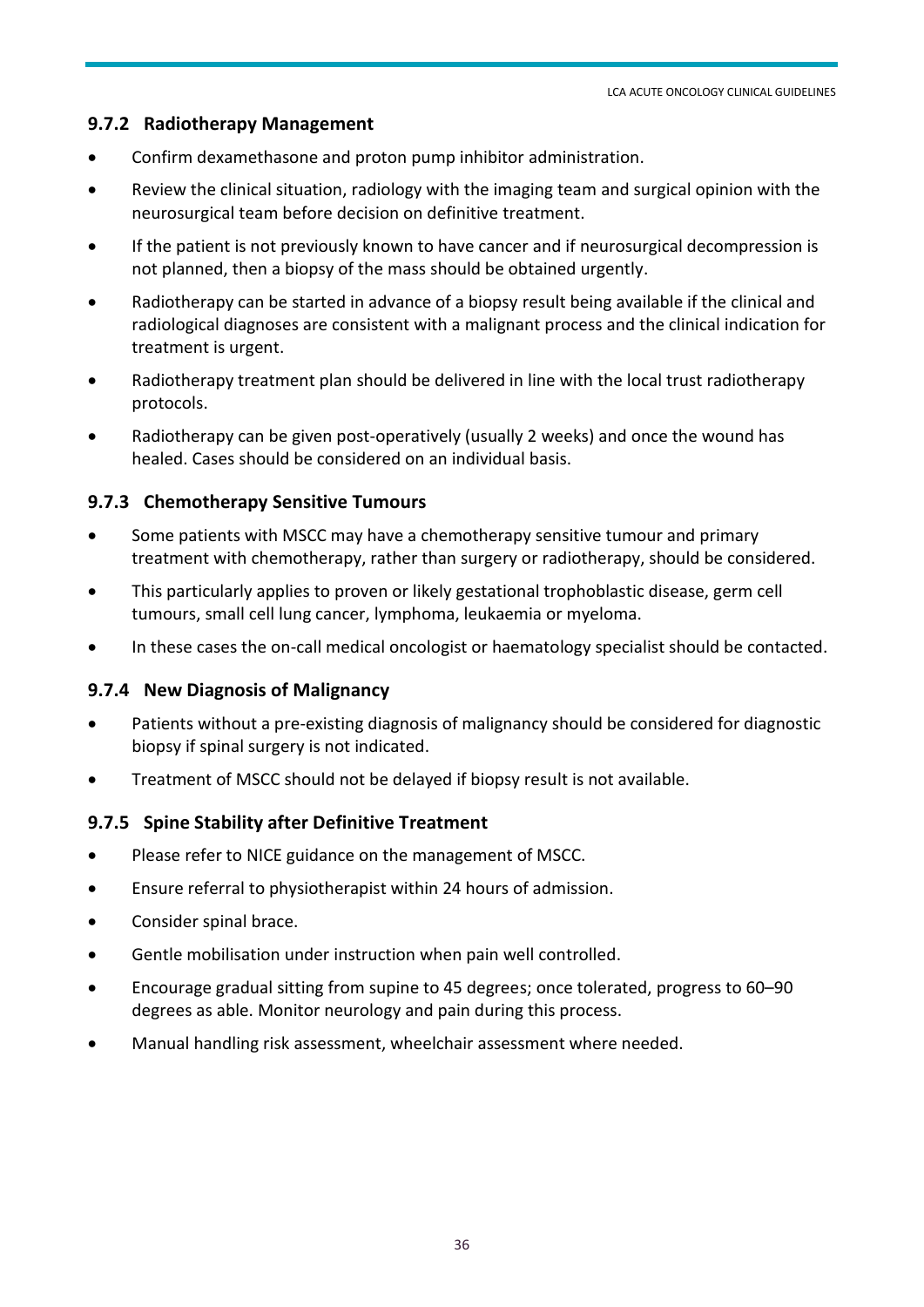#### **9.7.6 Further Management**

- Please refer to NICE guidance on the management of MSCC.
- Venous thromboembolism prophylaxis as per local guidelines.
- **•** Ensure appropriate bowel management.
- Catheterisation if bladder function affected.
- Liaise with acute pain service and/or palliative care to optimise symptom control.
- Refer to occupational therapist within 48 hours of admission.
- Ensure that protocol is in place for weaning off dexamethasone.

## **9.8 Rehabilitation and Discharge Planning**

- Please refer to NICE guidance on the management of MSCC.
- Early referral to appropriate allied health professionals (including speech and language therapists for swallow assessment as required).
- Liaise with physiotherapy, occupational therapy, social services and palliative medicine to develop discharge plan.
- Review steroid dose and, in liaison with neurosurgical or clinical oncology team, plan reduction after treatment.
- If the patient has been transferred to a regional MSCC treatment centre, facilitate timely transfer back to referring hospital following completion of surgical or oncology treatment.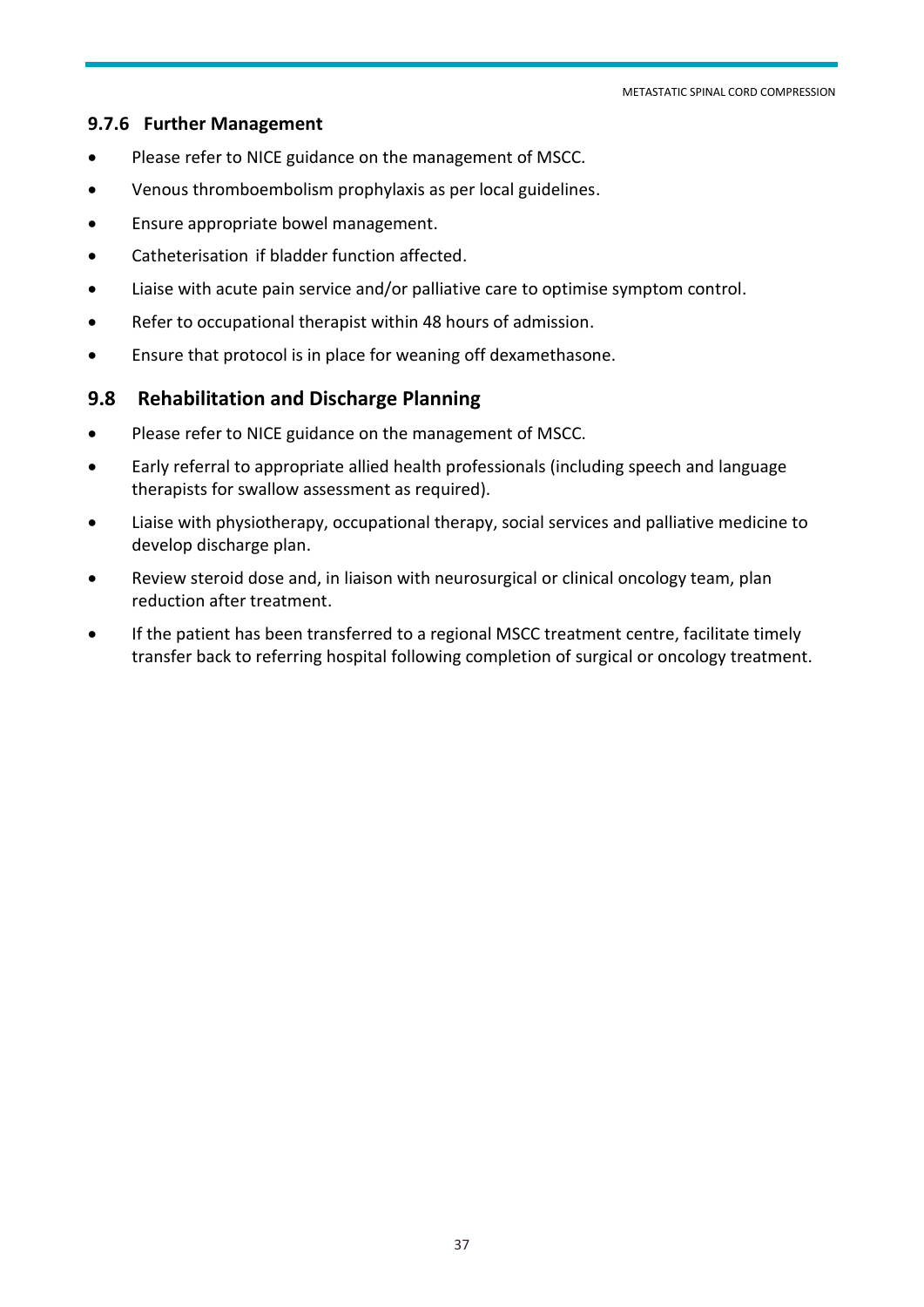# <span id="page-37-0"></span>**10 Mucositis**

## **If uncontrolled mucositis suspected, please refer to Acute Oncology Service.**

#### *Adapted from management protocol by B Quinn*

Mucositis is a general term for the erythematous, erosive, inflammatory and ulcerative lesions that occur in the mucosal lining of the mouth, pharynx, oesophagus and entire gastrointestinal tract secondary to cytotoxic treatment.

Patients at especial risk of mucositis include those receiving high-dose chemotherapy (e.g. for leukaemia or lymphoma) and those receiving radiotherapy, with/without chemotherapy, for head, neck and oral cancers.

#### **10.1 Assessment**

Check if patient is neutropenic. If evidence of neutropenic sepsis, treat according to guidelines in section 12.

| <b>WHO Grade</b><br><b>Oral Mucositis</b> | <b>Clinical Presentation</b>                                    |
|-------------------------------------------|-----------------------------------------------------------------|
|                                           | Soreness $+/-$ erythema, no ulceration.                         |
| $\overline{2}$                            | Erythema, ulcers. Patient can swallow solid diet.               |
| 3                                         | Ulcers, extensive erythema. Patient cannot swallow solid diet.  |
| 4                                         | Oral mucositis to the extent that alimentation is not possible. |

#### **10.2 Management of Grade 1 or 2 Mucositis**

Check to see if the patient has evidence of oral infection and if so ensure an anti-infective agent is prescribed (see section 10.5).

#### **10.2.1 Mouth Care**

- Ensure good oral hygiene.
- Stop any mouthwashes containing alcohol.
- Consider increasing the number of saline rinses to hourly if required.
- Remove dentures if they are irritating.
- Referral to dietician is required if eating and drinking are affected.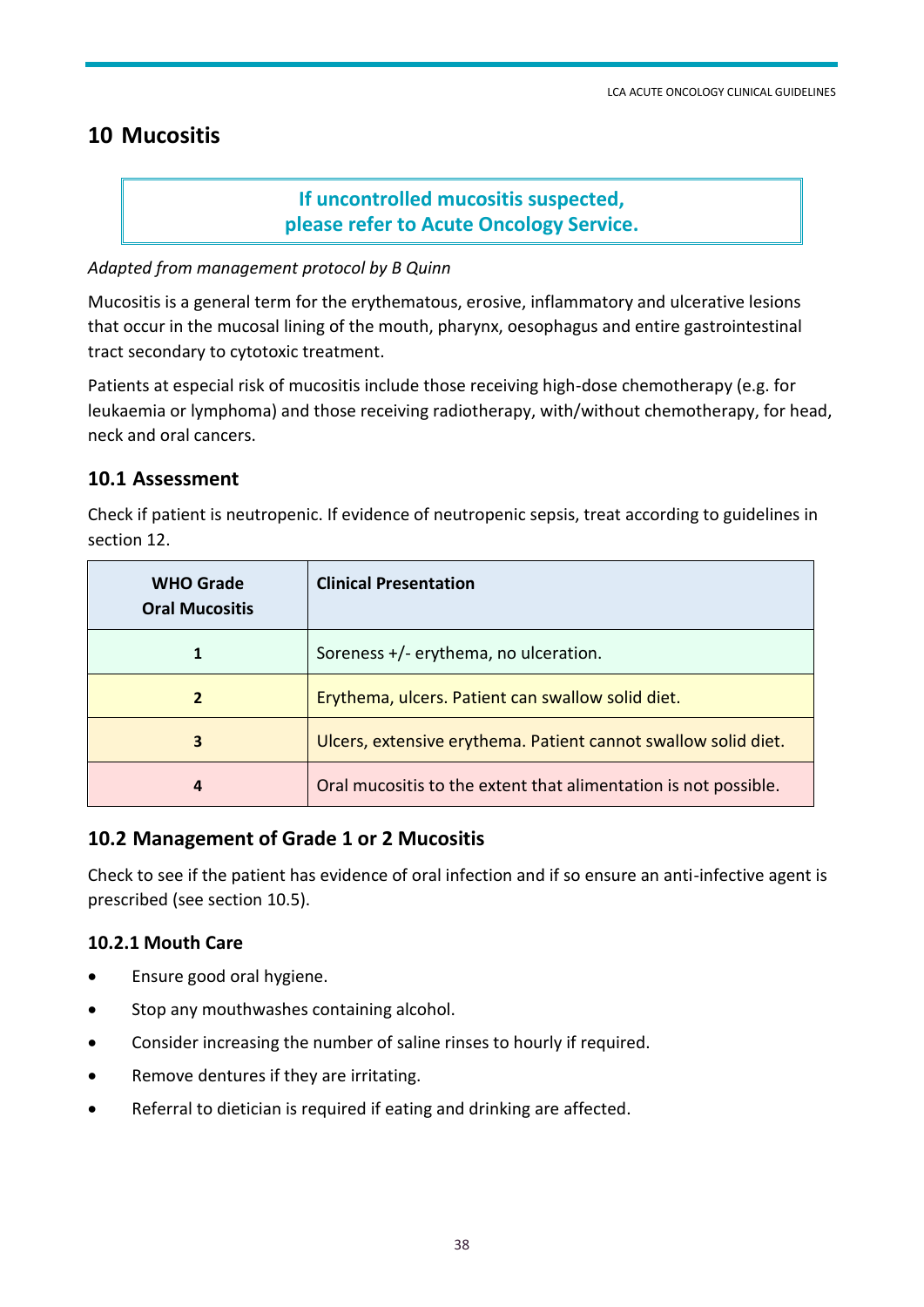#### **10.2.2 Topical Treatment Options**

- Soluble paracetamol: two tablets dissolved in water and used as a mouthwash. Use with caution as it may mask fever and these patients may be neutropenic.
- Benzydamine 0.15% oral solution: 10ml rinsed around the mouth and spat out. Repeat between every 1.5 and 3 hours as required. If it causes stinging, dilute 10ml benzydamine with 10ml water prior to administration and use 10ml of the solution.
- Sucralfate: 5ml to be used as a mouthwash and then swallowed QDS. Owing to its coating action, sucralfate must be used last in the oral care medication sequence, otherwise it will block the effect of any topical agent. The sucralfate coat may mask mucosal infections, therefore there should be close monitoring of infections in the mouth. To be used in caution in patients taking enteral feeds.

#### **10.3 Management of Grade 3 or 4 Mucositis**

As for Grades 1 and 2, plus:

#### **10.3.1 Topical Treatments**

Sodium hyaluronate topical for mouth ulcers: the contents of one sachet should be rinsed around the mouth to form a protective layer over the sore areas, applied 1 hour before eating.

#### **10.3.2 Analgesia**

- Immediate-release strong opioid (e.g. liquid morphine sulphate) to alleviate pain. Ensure that intravenous (IV) hydration is prescribed, as oral intake may be reduced. Consult dietician.
- Systemic analgesia: if unresponsive to measures above. Consider syringe driver or patientcontrolled analgesia. Ensure that laxative medications are prescribed.

#### **10.4 Specific Symptoms**

#### **10.4.1 Dry Lips**

Patients undergoing chemotherapy can experience dry lips. Petroleum jelly, yellow/white soft paraffin or normal lip salve can be used to moisten lips. Some of these products are contraindicated if the patient is receiving radiotherapy to the head and neck region, as they may act as another layer of skin and affect the depth of treatment.

If on oxygen therapy, apply a water-soluble lubricant.

#### **10.4.2 Dry Mouth**

Encourage oral hydration where possible. Where patients are on oxygen treatment, early intervention to prevent dry mouth should help. The following may provide relief:

- Chewing tinned pineapple chunks (may cause irritation if there is mouth ulceration)
- Sucking crushed ice or frozen tonic water
- Artificial saliva
- Sugar-free chewing gum (stimulates saliva production).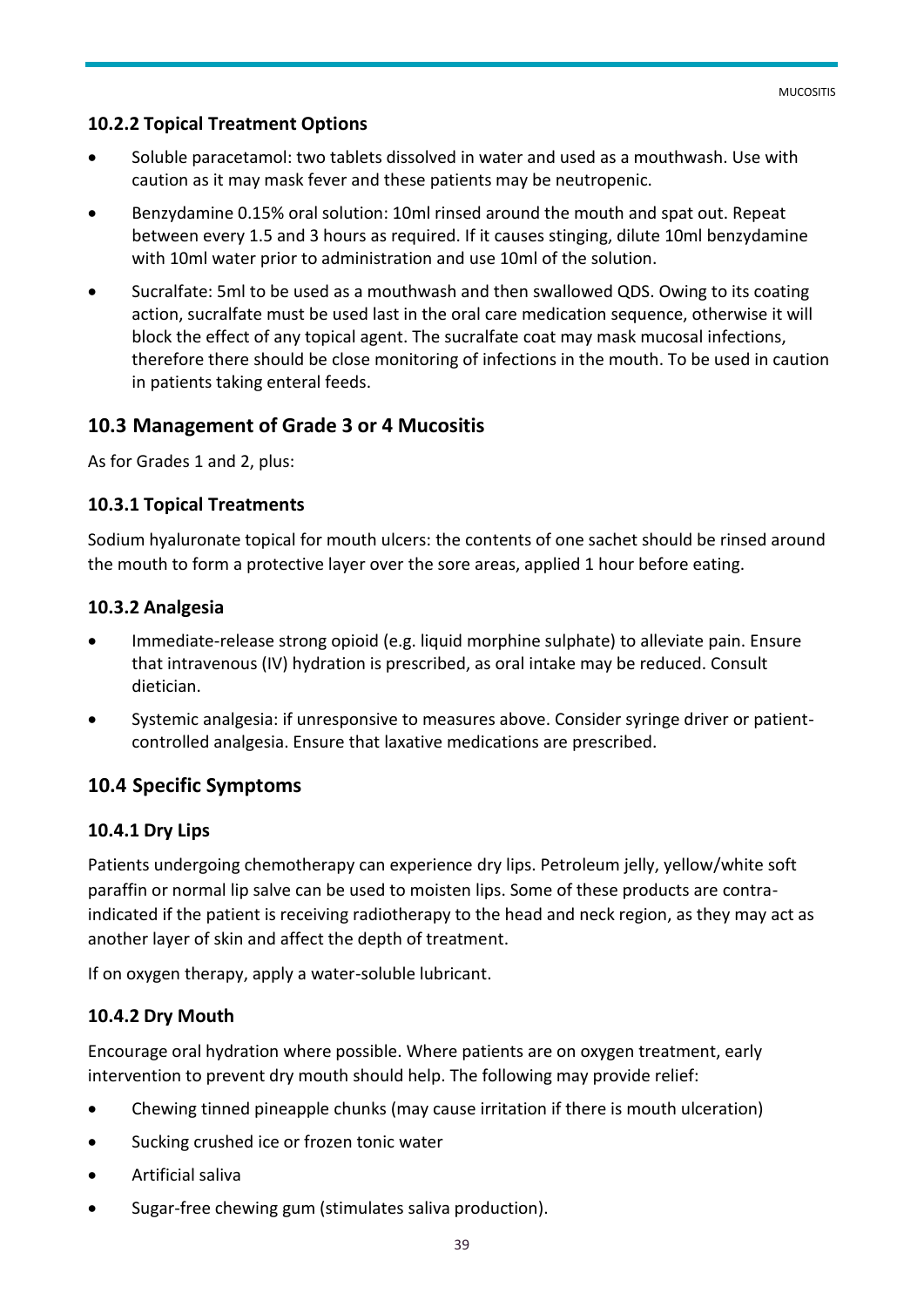## **10.4.3 Bleeding from the Mouth**

Add 500mg tranexamic acid injection to 5ml sterile water and use as a mouthwash. Rinse 4 hourly. Swallowing is permitted if a systemic effect is required.

## **10.5 Anti-infective Treatments**

Despite prophylaxis, patients may still present with a viral or fungal infection of the mouth. Swabs should take from the mouth for both fungal and viral infections. Consult with the acute oncology team. Treatment options include:

#### **10.5.1 Neutropenic Sepsis**

All patients who are neutropenic and have signs of infection should be treated according to the neutropenic sepsis guidelines in section 12.

#### **10.5.2 Fungal**

Refer to local microbiological guidelines.

#### **10.5.3 Viral**

Consider topical aciclovir 5% for local infection in low-risk patients. Increase the dose of aciclovir to 800mg orally five times a day or IV infusion 10mg/kg TDS.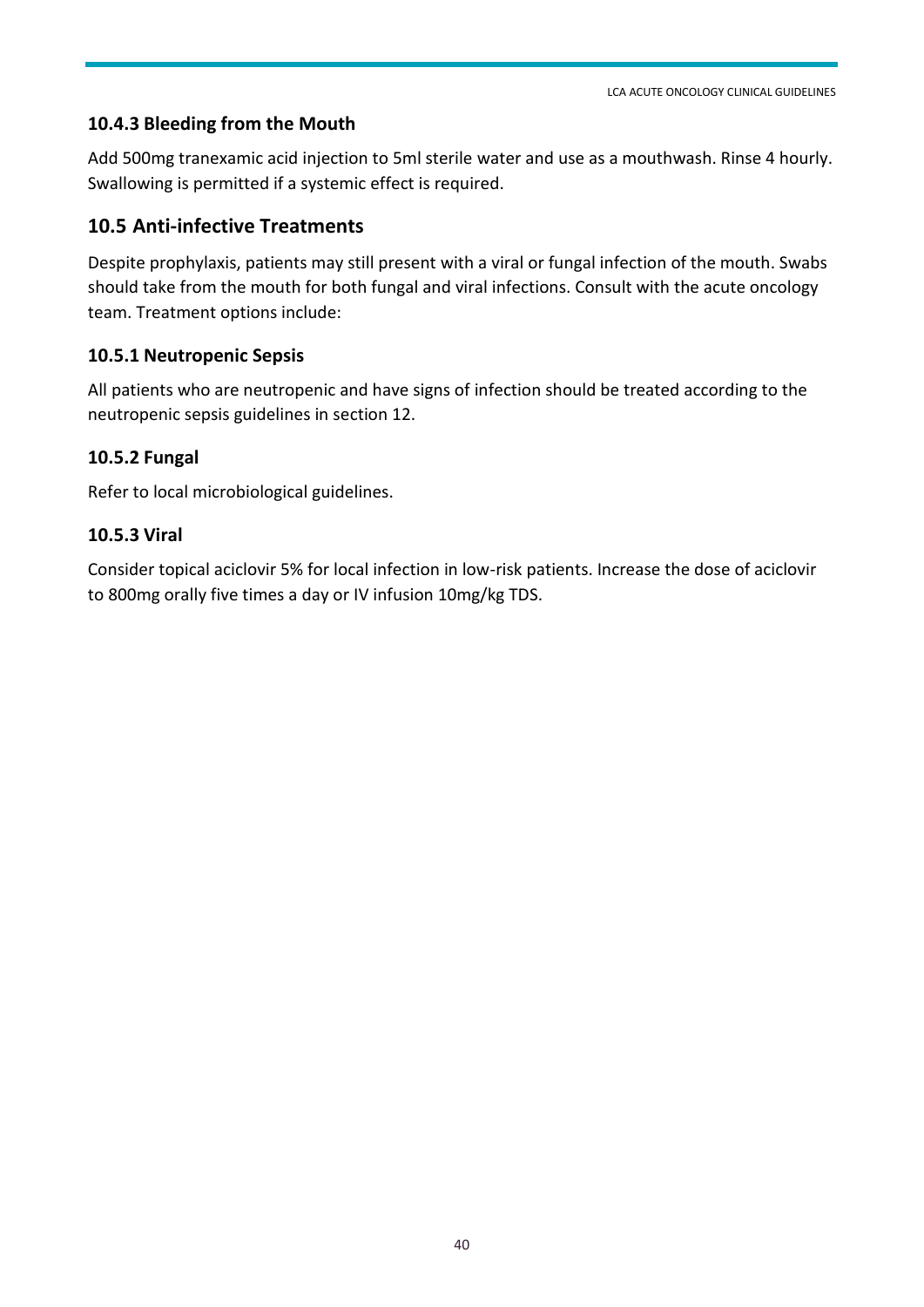## <span id="page-40-0"></span>**11 Nausea and Vomiting**

## **If nausea and vomiting suspected, please consider referral to Acute Oncology Service.**

*These guidelines are for the acute management of patients with uncontrolled nausea and vomiting. They are not guidelines for prophylactic anti-emetic use in patients about to receive anticancer treatment.*

Do not assume that nausea and vomiting are chemotherapy related. Many chemotherapies have no significant emetic potential, while chemotherapy will seldom causes nausea and vomiting more than 1 week after administration.

Therefore identify the cause before starting regular anti-emetics. Reflecting their mechanism of action, certain anti-emetics are indicated in specific situation.

|         | <b>Nausea</b>                                                                                                                         | <b>Vomiting</b>                                                       |
|---------|---------------------------------------------------------------------------------------------------------------------------------------|-----------------------------------------------------------------------|
| Grade 1 | Loss of appetite without alteration in<br>eating habits                                                                               | 1 episode in 24 hours                                                 |
| Grade 2 | Oral intake decreased without significant<br>weight loss, dehydration or malnutrition;<br>intravenous (IV) fluids indicated <24 hours | 2-5 episodes in 24 hours<br>IV fluids indicated <24 hours             |
| Grade 3 | Inadequate oral calorific or fluid intake;<br>IV fluids, tube feeding or total parenteral<br>nutrition (TPN) indicated >24 hours      | $\geq$ 6 episodes in 24 hours<br>IV fluids or TPN indicated >24 hours |
| Grade 4 | Life-threatening consequences                                                                                                         | Life-threatening consequences                                         |

#### **11.1 Grading Nausea and Vomiting**

#### **11.2 General Guidance on Anti-emetic Use**

- Anti-emetics are best given regularly, not PRN.
- Ensure that courses are completed.
- Consider whether there is a failure to absorb oral medication. If so, change the route of antiemetics administration.
- Choice of anti-emetics should take into consideration cause of symptoms and drug mechanism of action (see table below).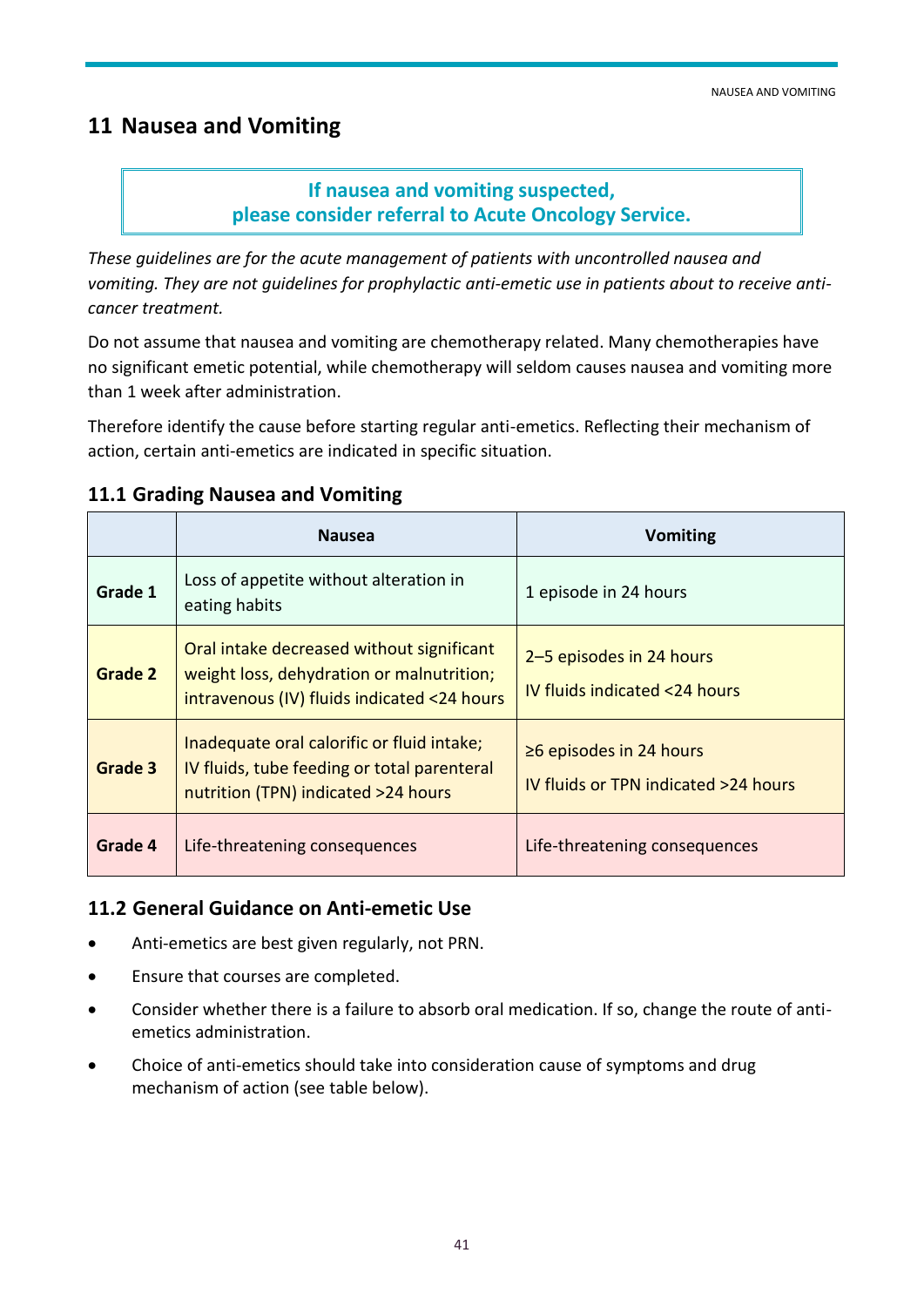| <b>Drug</b>     | D <sub>2</sub><br>antagonist | $H_1$<br>antagonist | <b>ACh</b><br>antagonist | 5HT <sub>2</sub><br>antagonist | 5HT <sub>3</sub><br>antagonist | 5HT <sub>4</sub><br>antagonist | NK1<br>inhibitor |
|-----------------|------------------------------|---------------------|--------------------------|--------------------------------|--------------------------------|--------------------------------|------------------|
| Metoclopramide  | $++$                         |                     |                          |                                |                                | $++$                           |                  |
| Domperidone     | $++$                         |                     |                          |                                |                                |                                |                  |
| Cyclizine       |                              | $++$                | $++$                     |                                |                                |                                |                  |
| Hyoscine        |                              |                     | $+ + +$                  |                                |                                |                                |                  |
| Haloperidol     | $+ + +$                      |                     |                          |                                |                                |                                |                  |
| Levomepromazine | $++$                         | $+ + +$             | $++$                     | $+ + +$                        |                                |                                |                  |
| Aprepitant      |                              |                     |                          |                                |                                |                                | $+ + +$          |
| Ondansetron     |                              |                     |                          |                                | $+ + +$                        |                                |                  |
| Granisetron     |                              |                     |                          |                                | $+ + +$                        |                                |                  |

Action of anti-emetics on main receptor sites

Table adapted from Twycross R and Wilcock A (eds) (2007) *Palliative Care Formulary* 3rd Edn. Nottingham: Palliativedrugs.com Limited.

- Cyclizine blocks the prokinetic effects of domperidone/metoclopramide so they should not be used together.
- Drugs acting on the same receptor (e.g. domperidone and metoclopramide) should not be used together.
- For patients <20 years old the dose of metoclopramide should be 10mg, or consider using domperidone.

#### **11.3 Causes of Nausea and Vomiting in Oncology Patients**

| Cause                        | <b>Treatment Options</b>                                      |  |
|------------------------------|---------------------------------------------------------------|--|
|                              | Lorazepam                                                     |  |
| Anxiety                      | Antidepressants in longer term: seek advice from patient's GP |  |
|                              | or from oncology team                                         |  |
| <b>Bowel obstruction</b>     | Levomepromazine or haloperidol or cyclizine                   |  |
| Chemotherapy                 | See section 11.5                                              |  |
| Constipation                 | Treat cause                                                   |  |
| Delayed gastric emptying     | Metoclopramide                                                |  |
|                              | Stop drug if possible                                         |  |
| Drugs* (non-chemotherapy)    | Haloperidol or levomepromazine                                |  |
| <b>Gastric irritation</b>    | Treat cause (e.g. proton pump inhibitor)                      |  |
|                              | Metoclopramide if needed                                      |  |
|                              | Treat cause (see section 6)                                   |  |
| Hypercalcaemia               | Haloperidol or levomepromazine                                |  |
| Renal failure                | Haloperidol or levomepromazine                                |  |
| Metabolic causes             | Haloperidol or levomepromazine                                |  |
|                              | Treat cause (see section 15)                                  |  |
| Raised intracranial pressure | Dexamethasone and cyclizine                                   |  |

\*Common culprits include antibiotics, antidepressants, NSAIDs and opiates.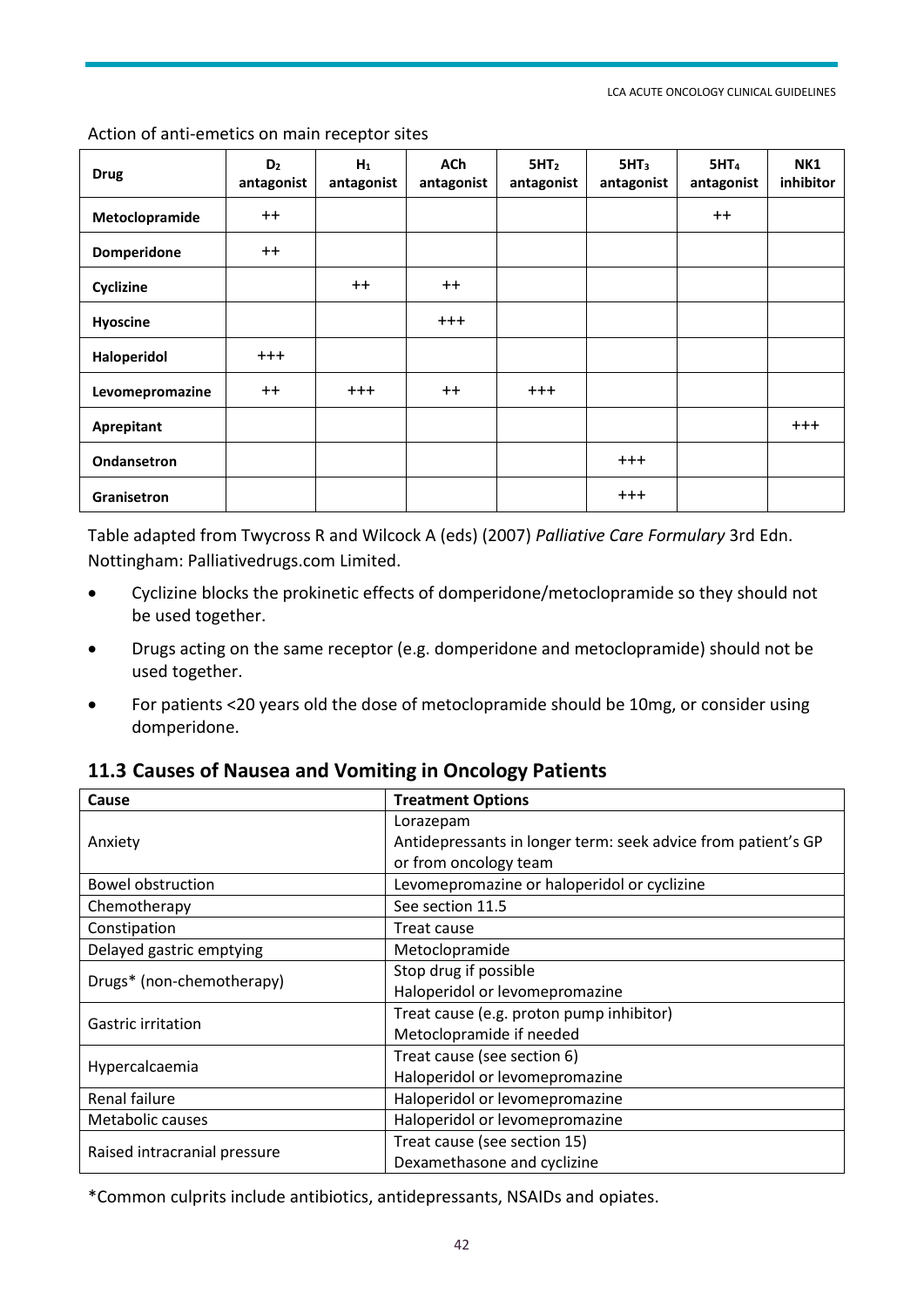## **11.4 Chemotherapy and Emesis**

Chemotherapy induced nausea and vomiting (CINV) is one of the commonest side effects of chemotherapy; however, persistent nausea and vomiting are now fairly rare with the use of the modern anti-emetic drugs. CINV is often grouped into three phases:

- **Acute:** within 24 hours of receiving chemotherapy.
- **Delayed:** from 24 hours after chemotherapy. Seldom persists beyond 1 week.
- **Anticipatory: occurs** prior to any chemotherapy and is a learned response to previous treatments.

In addition, CINV can be classified as:

- **Breakthrough:** development of symptoms (nausea and vomiting), despite standard antiemetic therapy, which require treatment with an additional pharmacological agent.
- **Refractory:** patients who have failed on both standard and rescue medication.

Breakthrough nausea and vomiting refers to symptoms despite regular anti-emetics and requiring additional agents. Dexamethasone should be given prophylactically, not as a treatment for CINV.

#### **11.5 Management of Uncontrolled CINV**

- Establish which anti-emetic regimen has been prescribed by the oncology team.
- Ensure that patient has been taking these anti-emetics correctly and regularly (see tables below).
- Investigate cause of nausea and vomiting (see above) and treat any non-chemotherapy related causes.
- If confirmed breakthrough CINV, select the appropriate additional anti-emetics as detailed below, starting at Level 1 and working upwards.
- If patient has persistent vomiting, is dehydrated or is unable to tolerate oral fluids, start IV rehydration and arrange admission.
- Delayed nausea and vomiting can occur with cisplatin chemotherapy. Ensure good rehydration and consider dexamethasone 4mg BD PO/IV as this can be particularly effective.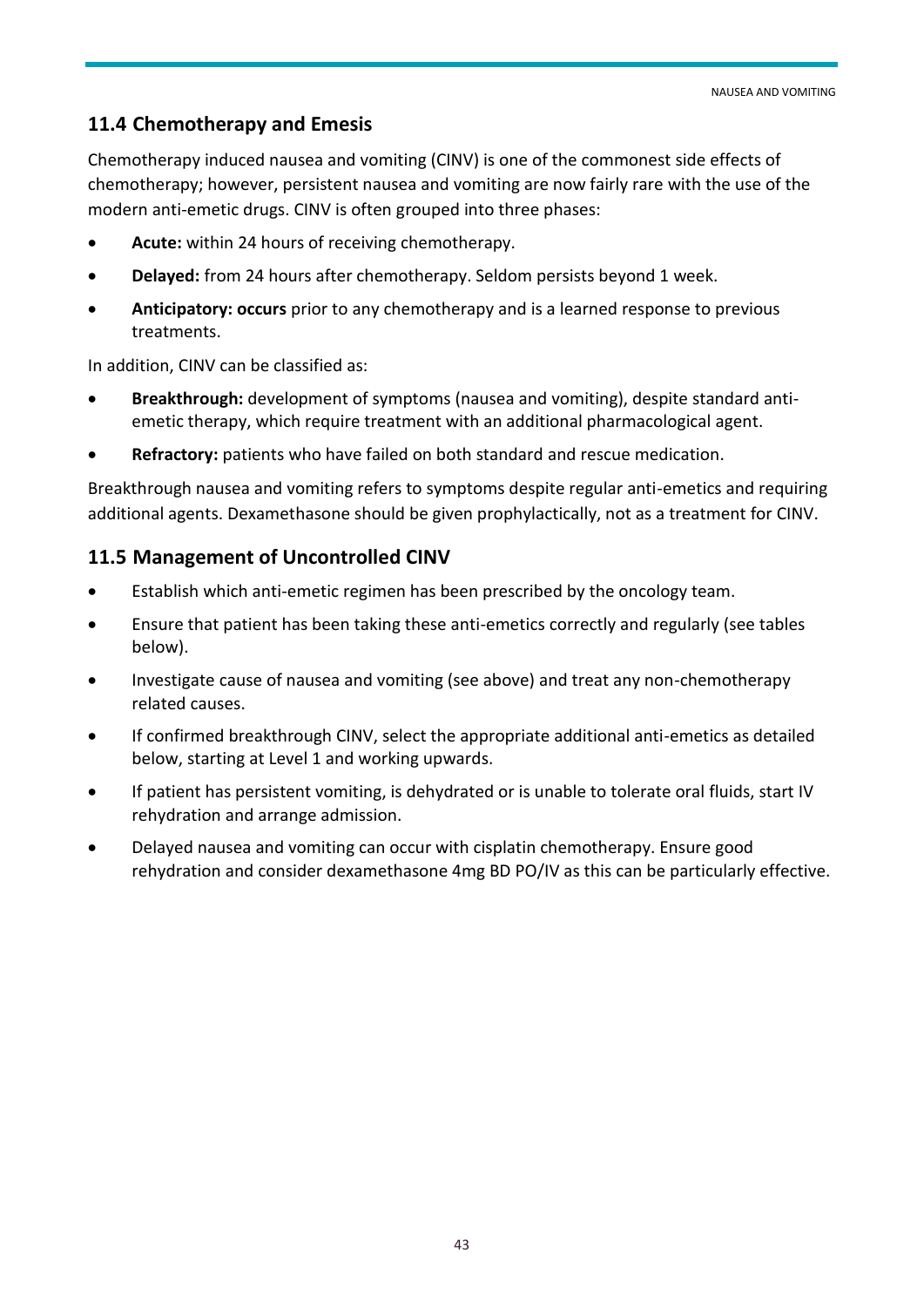| Level   | Anti-emetic                                                                  | <b>Comments</b>                                                                                                                                                                                                                                                                                           |  |  |
|---------|------------------------------------------------------------------------------|-----------------------------------------------------------------------------------------------------------------------------------------------------------------------------------------------------------------------------------------------------------------------------------------------------------|--|--|
| Level 1 | Domperidone<br>or<br>Metoclopramide                                          | Do not use domperidone and metoclopramide<br>together<br>Can use IV metoclopramide or domperidone PR                                                                                                                                                                                                      |  |  |
| Level 2 | Levomepromazine<br>or<br>Cyclizine<br>or<br>Prochlorperazine                 | Levomepromazine dose = $6.25mg$<br><b>BDPO</b><br>Prochlorperazine can be given as suppository (25mg)<br>PR) if needed<br>These agents replace metoclopramide/domperidone                                                                                                                                 |  |  |
| Level 3 | Ondansetron<br>or<br>Lorazepam<br>or<br>Levomepromazine<br>or<br>Haloperidol | Ondansetron is only effective in acute CINV. Only use<br>a short course (max 3 days)<br>Lorazepam is especially helpful for anticipatory<br>nausea and vomiting Can be given 1mg PO, IV or S/L<br>Consider S/C levomepromazine infusion<br>$\bullet$<br>Haloperidol is oral (1-2mg QDS) or IV (1-3mg TDS) |  |  |

## **11.6 Radiation Induced Nausea and Vomiting**

- As for CINV, the goal of anti-emetic therapy is to prevent nausea and vomiting.
- The risk of radiation induced emesis varies with the treatment administered.
- Refer to section 11.5 (above) for treatment of breakthrough nausea and vomiting.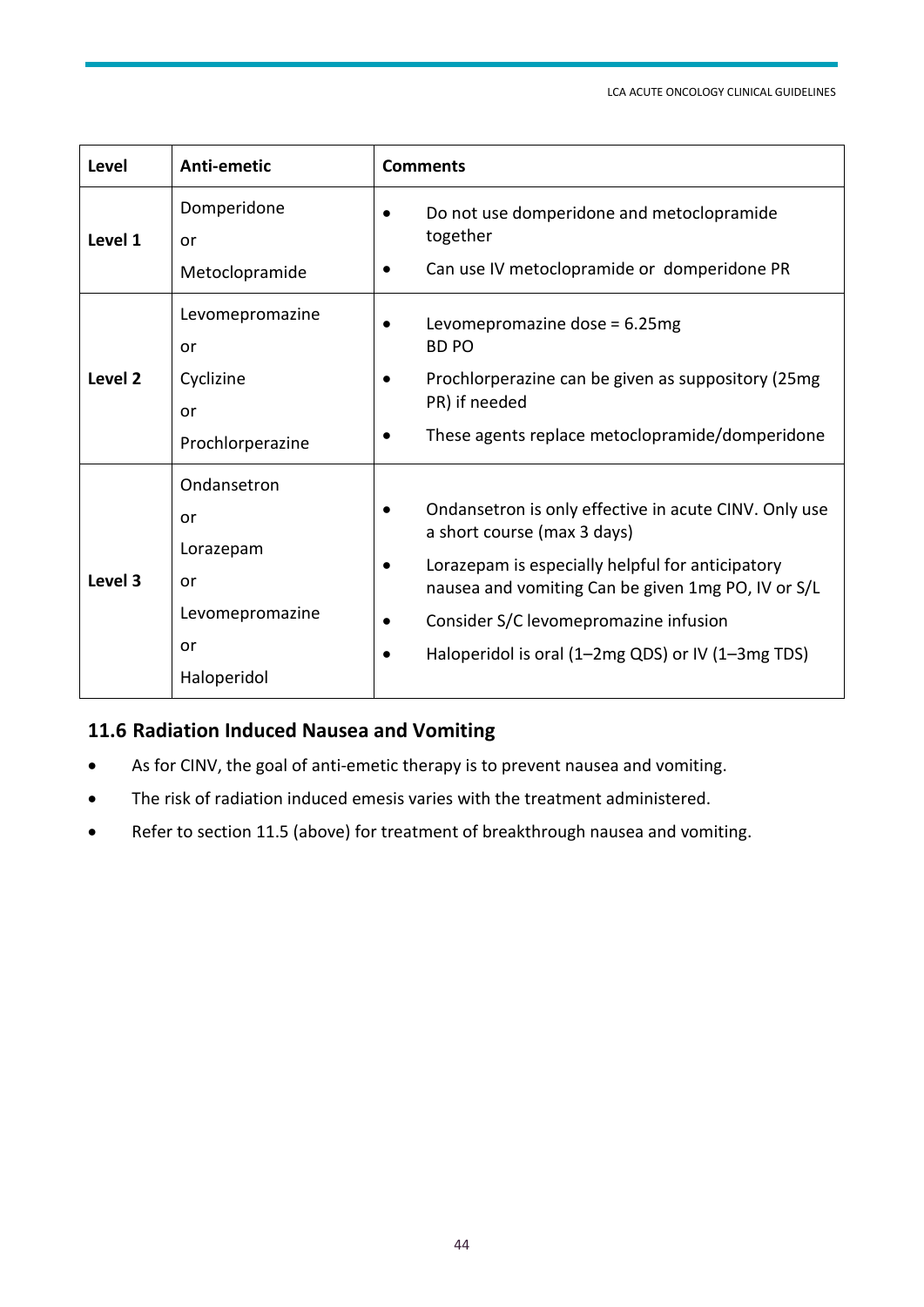NAUSEA AND VOMITING

# **11.7 Emetogenic Potential of Individual Drugs**

| <b>Low Emesis</b>       | Alemtuzumab                                                 | Lenolidamide                        |
|-------------------------|-------------------------------------------------------------|-------------------------------------|
| (<30% Incidence)        | Asparaginase                                                | Liposomal daunorubicin              |
|                         | Bevacizumab                                                 | Liposomal doxorubicin               |
|                         | Bleomycin                                                   | Melphalan oral                      |
|                         | Bortezomib                                                  | Mercaptopurine                      |
|                         | Busulfan <10mg/m <sup>2</sup>                               | Methotrexate <250mg/m <sup>2</sup>  |
|                         | Cetuximab                                                   | Nelarabine                          |
|                         | Capecitabine                                                | Nilotinib                           |
|                         | Chlorambucil                                                | Pemetrexed                          |
|                         | Cladrabine                                                  | Pentostatin                         |
|                         | Dasatinib                                                   | Rituximab                           |
|                         | Erlotinib                                                   | Sorafenib                           |
|                         | Eytoposide $\leq$ 120mg/m <sup>2</sup>                      | Thalidomide                         |
|                         | Fludarabine                                                 | Thiguanine                          |
|                         | Fluorouracil                                                | Trastuzumab                         |
|                         | Gefitnib                                                    | Vinblastine                         |
|                         | Gemtuzumab                                                  | Vincristine                         |
|                         | Hydroxycarbamide                                            | Vindesine                           |
|                         | Imatinib                                                    | Vinorelbine IV                      |
|                         | Lapatinib                                                   |                                     |
| <b>Moderate Emesis</b>  | Arsenic                                                     | Mitomycin C                         |
| (30%-60% Incidence)     | Carmustine <100mg/m <sup>2</sup>                            | Mitoxantrone                        |
|                         | Cyclophosphamide <750mg/m <sup>2</sup>                      | Paclitaxel                          |
|                         | Cytarabine <900mg/m <sup>2</sup>                            | Procarbazine                        |
|                         | Daunorubicin <50mg/m <sup>2</sup>                           | Temozolomide                        |
|                         | Doxorubicin <60mg/m <sup>2</sup>                            | Raltitrexed                         |
|                         | Etoposide >120mg/m <sup>2</sup>                             | Trabectidin                         |
|                         | Gemcitabine                                                 | Topotecan PO/IV                     |
|                         | Methotrexate >250mg/m <sup>2</sup> - <1000mg/m <sup>2</sup> | Vinorelbine PO                      |
| <b>High Emesis</b>      | Altretamine                                                 | Docetaxel                           |
| (60%-90% Incidence)     | Amsacrine                                                   | Doxorubicin > 60mg/m <sup>2</sup>   |
|                         | 5 Azacitadine                                               | Epirubicin                          |
|                         | Carboplatin                                                 | Estramustine                        |
|                         | Clofarabine                                                 | Idarubicin                          |
|                         | Carmustine >100mg/m <sup>2</sup> - <250mg/m <sup>2</sup>    | Ifosfamide < $3g/m^2$               |
|                         | Cisplatin <60mg/m <sup>2</sup>                              | Irinotecan                          |
|                         | Cyclophosphamide >750mg/m <sup>2</sup> -                    | Lomustine                           |
|                         | $<$ 1500mg/m <sup>2</sup>                                   | Melphalan IV >100mg/m <sup>2</sup>  |
|                         | Cytarabine >900mg/m <sup>2</sup>                            | Methotrexate >1000mg/m <sup>2</sup> |
|                         | Dactinomycin                                                | Oxaliplatin                         |
|                         | Daunorubicin >50mg/m <sup>2</sup>                           |                                     |
| <b>Very High Emesis</b> | Busulfan high doses                                         | Dacarbazine                         |
| (>90% Incidence)        | Carmustine > $250$ mg/m <sup>2</sup>                        | Ifosfamide > 3mg/m <sup>2</sup>     |
|                         | Cisplatin >60mg/m <sup>2</sup>                              | Streptozocin                        |
|                         | Cyclophosphamide >1500mg/m <sup>2</sup>                     |                                     |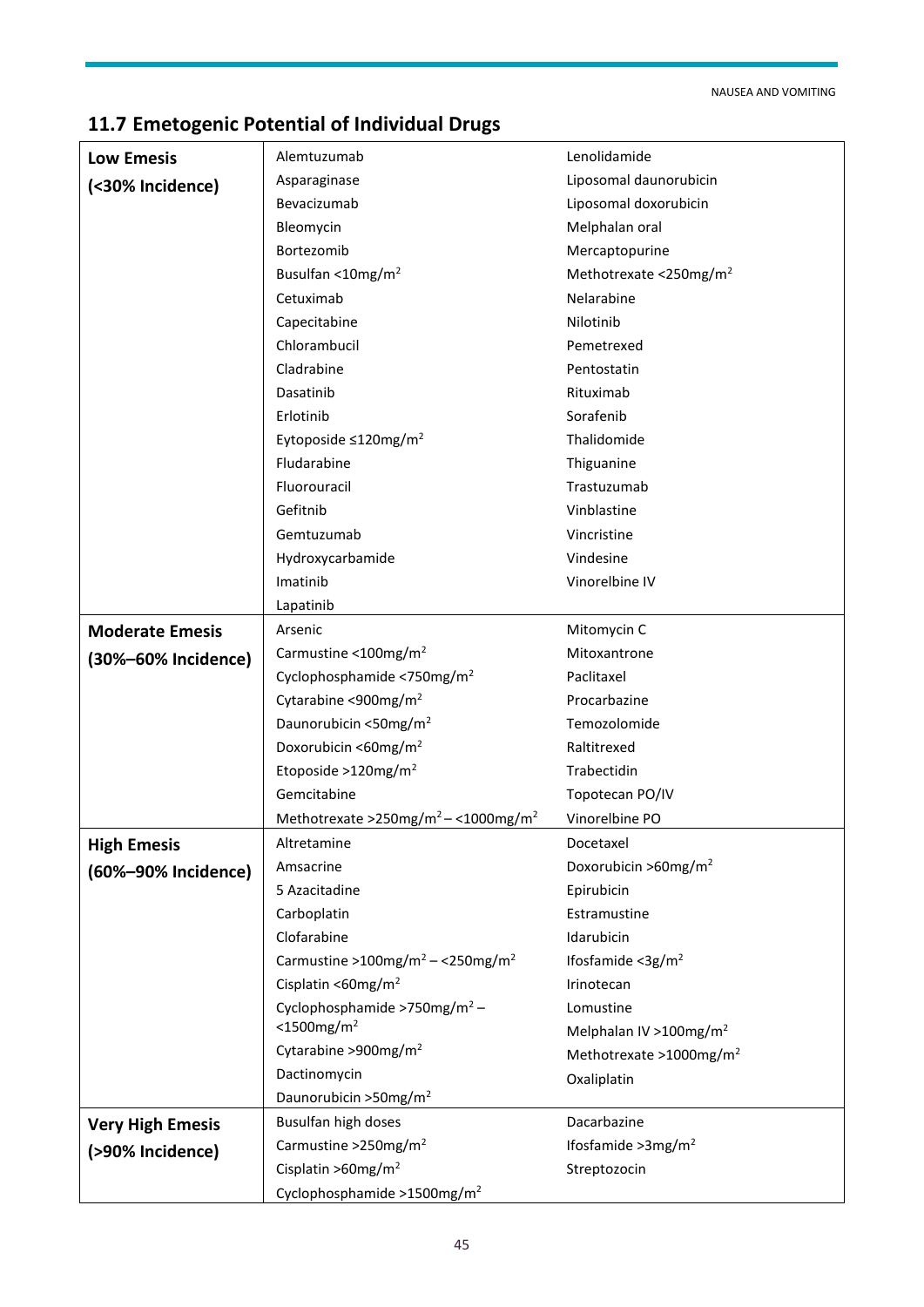## **11.8 Notes on Individual Anti-emetics**

| 5HT <sub>3</sub> Antagonist | Patients may complain of constipation and headaches. Patients need to<br>be advised accordingly, e.g. lactulose to relieve constipation and<br>paracetamol to relieve headache. If severe, consider an alternative anti-<br>emetic. Long acting 5HT <sub>3</sub> antagonists are available and may be used if<br>locally approved.                                                                                                                                                                                                                                                                                                                                                                                                                                                                      |
|-----------------------------|---------------------------------------------------------------------------------------------------------------------------------------------------------------------------------------------------------------------------------------------------------------------------------------------------------------------------------------------------------------------------------------------------------------------------------------------------------------------------------------------------------------------------------------------------------------------------------------------------------------------------------------------------------------------------------------------------------------------------------------------------------------------------------------------------------|
| Aprepitant                  | Aprepitant is an NK-1 receptor antagonist which has been shown to<br>inhibit emesis induced by cyclotoxic chemotherapeutic agents, such as<br>cisplatin, via central actions. In addition, studies show that aprepitant<br>augments the antiemetic activity of the 5HT <sub>3</sub> receptor antagonist and<br>dexamethasone and inhibits both the acute and delayed process of<br>cisplatin-induced emesis. When given in combinations with<br>corticosteroids, the SPC suggests: reduce oral dexamethasone dose by<br>50%, reduce methylprednisolone IV dose by 25% and oral dose by 50%.<br>NB for practical reasons it is not necessary to halve post chemotherapy<br>dexamethasone doses as confirmed in the aprepitant trial data.<br>Common side effects include headaches, hiccups and fatigue. |
| Cyclizine                   | Cyclizine may cause antimuscarinic side effects such as dryness of the<br>mouth and drowsiness. Children and the elderly are more susceptible to<br>these effects.                                                                                                                                                                                                                                                                                                                                                                                                                                                                                                                                                                                                                                      |
| Dexamethasone               | Corticosteroids can cause sleep disturbances, hyperactivity and<br>excessive appetite. They also produce glucose intolerance; use with care<br>in patients with diabetes mellitus. Patients may experience perineal<br>discomfort if the drug is given by IV bolus. This can be avoided by<br>administration via IV infusion.                                                                                                                                                                                                                                                                                                                                                                                                                                                                           |
| <b>Domperidone</b>          | Domperidone should not be used when stimulation of the gastric<br>motility could be harmful, e.g. gastro-intestinal haemorrhage,<br>mechanical obstruction or perforation.                                                                                                                                                                                                                                                                                                                                                                                                                                                                                                                                                                                                                              |
| Levomepromazine             | Avoid in patients with liver dysfunction. Inhibits cytochrome P-450.<br>Common side effects are somnolence, asthenia, dry mouth,<br>hypotension, photosensitivity and skin reactions.                                                                                                                                                                                                                                                                                                                                                                                                                                                                                                                                                                                                                   |
| Lorazepam                   | Can cause drowsiness and may affect performance of skilled tasks<br>(driving).                                                                                                                                                                                                                                                                                                                                                                                                                                                                                                                                                                                                                                                                                                                          |
| Metoclopramide              | Can rarely cause agitation or the development of extra-pyramidal<br>symptoms particularly in the young female patients. These can occur up<br>to 24 hours after a dose and may vary from facial grimacing and dystonic<br>movements to odd feelings in the mouth, restlessness, somnolence and<br>irritability. Bowel transit time may be reduced and some patients<br>experience diarrhoea.                                                                                                                                                                                                                                                                                                                                                                                                            |
| Prochlorperazine            | Prochlorperazine should be avoided in patients with liver or renal<br>dysfunction, Parkinson's disease, hypothyroidism, cardiac failure,<br>phaeochromocytoma, myasthenia gravis and prostatic hypertrophy. A<br>mild leukopenia occurs in up to 30% of patients on prolonged high<br>dosage. May cause drowsiness.                                                                                                                                                                                                                                                                                                                                                                                                                                                                                     |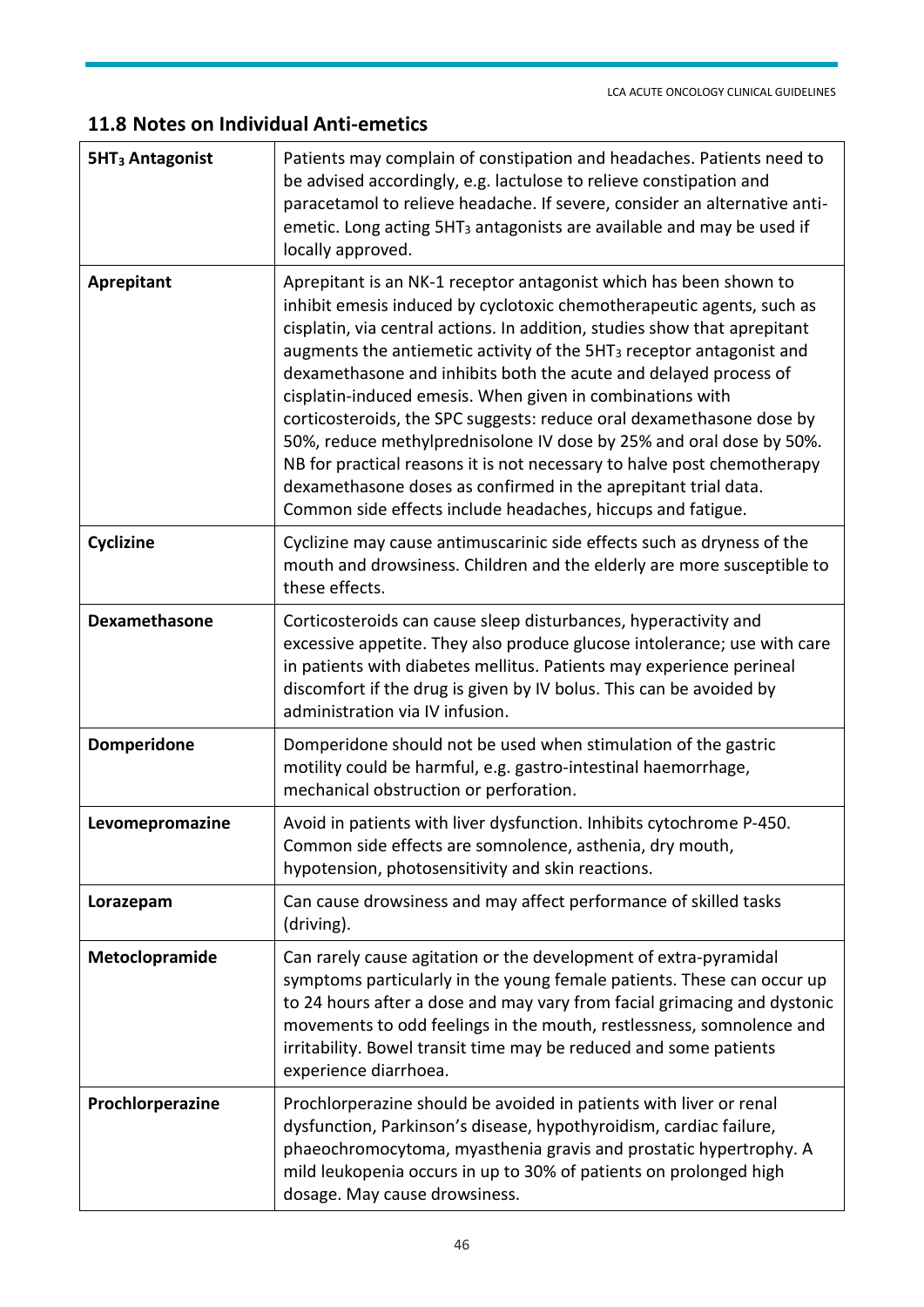# <span id="page-46-0"></span>**12 Neutropenic Sepsis**

**If neutropenic sepsis suspected, please refer to Acute Oncology Service.**

Please refer to NICE clinical guidance on the management of neutropenic sepsis (Sept 2012): [www.nice.org.uk/nicemedia/live/13905/60866/60866.pdf](http://www.nice.org.uk/nicemedia/live/13905/60866/60866.pdf)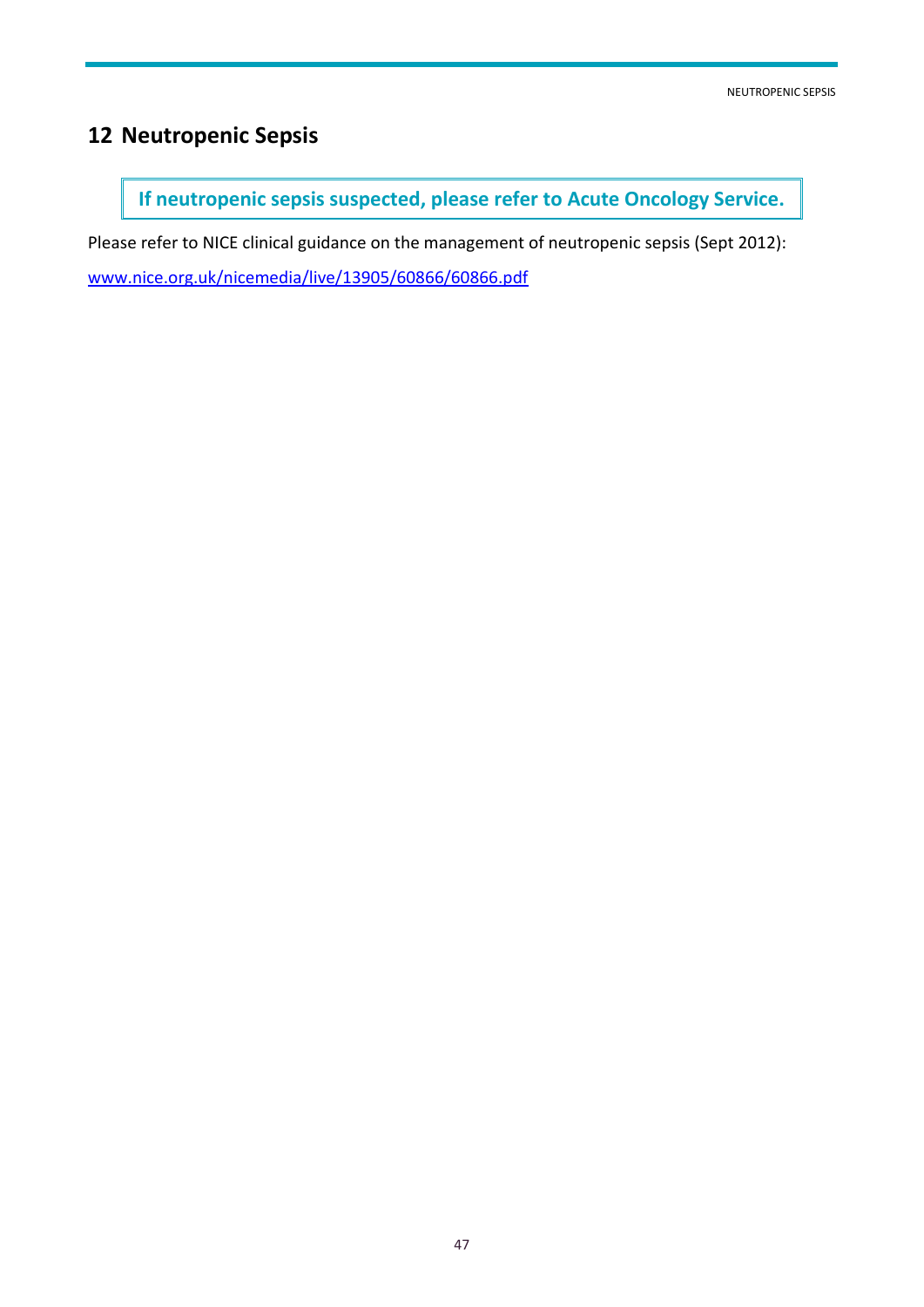# <span id="page-47-0"></span>**13 Pericardial Effusion (Malignant)**

## **If malignant pericardial effusion suspected, please refer to Acute Oncology Service.**

Malignant pericardial effusions occur in up to 20% of cancer patients but are frequently not suspected until clinical signs or symptoms of pericardial tamponade develop. Pericardial effusions occur most commonly in lymphoma, lung, breast and oesophageal cancers. They can also develop following radiotherapy to the mediastinum and with some chemotherapies (e.g. doxorubicin, bulsulfan, cytarabine).

## **13.1 Signs and Symptoms**

The majority of pericardial effusions are asymptomatic. When present, symptoms include dyspnoea and fatigue. Pericardial tamponade results from increasing fluid accumulation in the pericardium, leading to elevated pressure, reduced stroke volume and cardiac output, and haemodynamic compromise, resulting in death if not treated.

Generally haemodynamic compromise occurs when the normal amount of pericardial fluid (15-50ml) increases rapidly to >200ml or more, then slowly accumulates up to 1L.

## **13.2 Investigations**

- **Chest X-ray (CXR):** widening of the cardiac silhouette if >250 ml fluid. CXR cannot assess degree of cardiac compromise.
- **Electrocardiogram (ECG):** bradycardia and diminished QRS amplitude in all leads. Very rarely: electrical alternans pattern.
- **Echocardiography:** gold-standard investigation. Can demonstrate the presence and volume of pericardial effusions as well as associated pericardial masses and inflammation, and can also determine right and left ventricular function and the possibility of right ventricular or atrial diastolic collapse.

## **13.3 Treatment**

There are little randomised data as to the optimal management of a pericardial effusion and current treatment should be aimed at symptom relief with minimal impact on quality of life. If intervention is being considered, patient must be discussed with the local cardiology and/or cardiothoracic surgical team.

Elective treatment options include percutaneous pericardiocentesis, pericardial sclerosis, subxiphoid pericardial window, pericardiectomy, or pericardotomy by thoracotomy or videoassisted thoracoscopy.

Catheter drainage is recommended for large effusions to prevent rapid re-accumulation of fluid and subsequent tamponade, and for the anticipated survival of the patient.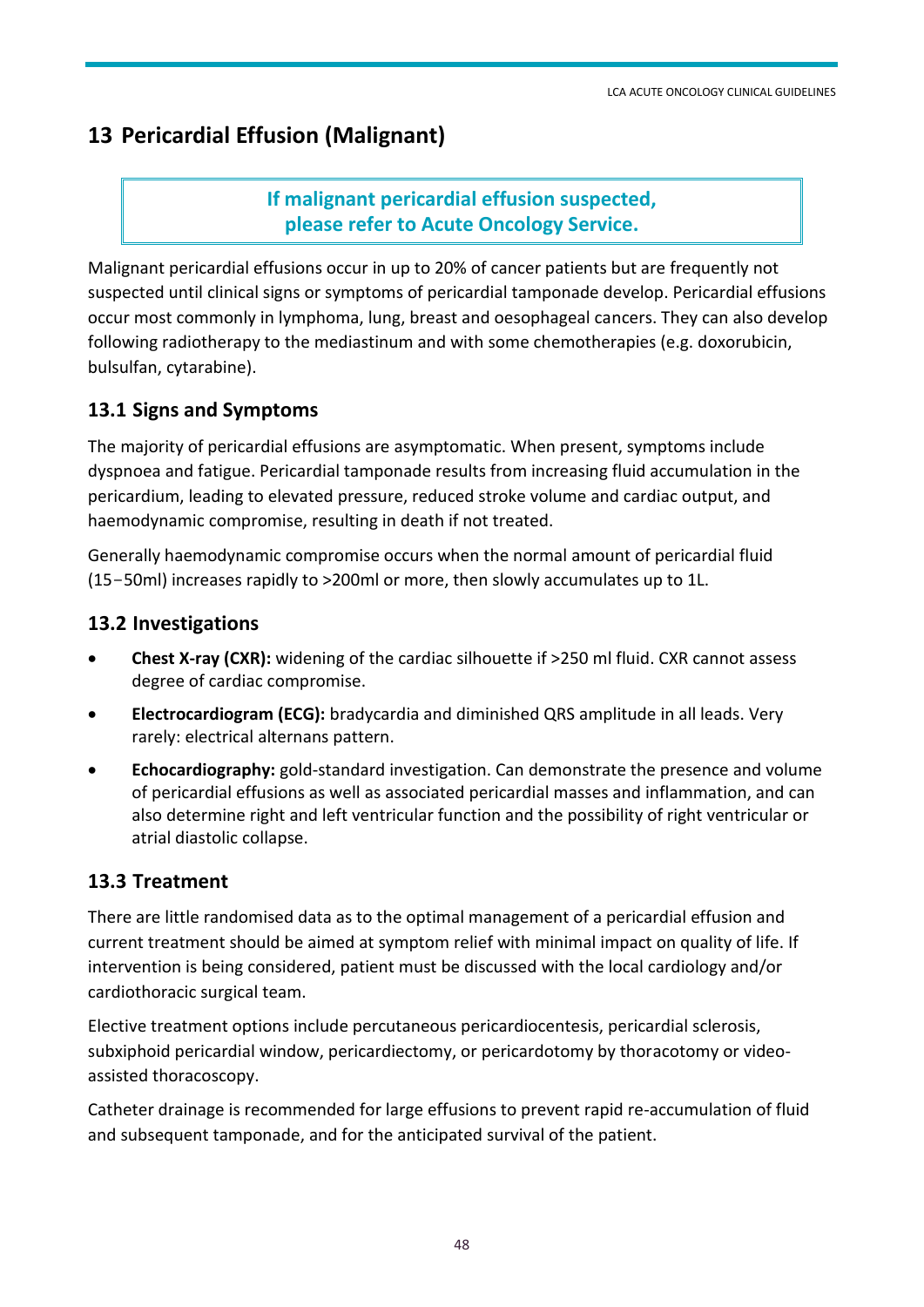# <span id="page-48-0"></span>**14 Radiotherapy Induced Complications**

## **If radiotherapy induced complications suspected, please refer to Acute Oncology Service.**

Patients who are currently receiving or who have recently undergone radiotherapy are at risk of a number of complications. Guidelines on the initial management are detailed below but please also liaise with the radiotherapy unit looking after the patient for their advice on further management.

## **14.1 Acute Skin Reactions**

The skin is affected by nearly all radiotherapy treatments. The degree of skin reaction depends on several factors, including type of radiation, dose, treatment schedule, area of treatment and coexisting skin conditions. Please liaise with the relevant radiotherapy team at the first opportunity.

| Grade          | <b>Skin Changes</b>                                |  |
|----------------|----------------------------------------------------|--|
| 0              | No visible changes                                 |  |
|                | Faint or dull erythema; dry desquamation           |  |
| 2a             | Tender or bright erythema without dry desquamation |  |
| 2 <sub>b</sub> | Patchy moist desquamation; moderate oedema         |  |
|                | Confluent moist oedema; pitting oedema             |  |

#### **14.1.1 Treatment**

| <b>Skin Reaction</b> | <b>Treatment</b>                                                                                                     | <b>Notes</b>                                                                                  |
|----------------------|----------------------------------------------------------------------------------------------------------------------|-----------------------------------------------------------------------------------------------|
| 0                    | Aqueous cream BD                                                                                                     | To prevent itching and maintain<br>moisture                                                   |
| $\mathbf{1}$         | <b>Aqueous cream PRN</b>                                                                                             | To moisturise and soothe                                                                      |
| 2a                   | <b>Aqueous cream BD</b><br><b>Hydrocortisone 1% sparingly</b><br>Use hydrogel, hydrocolloid or<br>alignate dressing* | To moisturise and soothe<br>To reduce itching<br>Do not use adhesive tape to hold<br>in place |
| 2 <sub>b</sub>       | Stop applying aqueous cream<br>Use hydrogel, hydrocolloid or<br>alignate dressing*<br>Swab area                      | To prevent trauma<br>Do not use adhesive tape to hold<br>in place                             |
| 3                    | Use hydrogel, hydrocolloid or<br>alignate dressing*<br>Swab area                                                     | Do not use adhesive tape to hold<br>in place                                                  |

\*Use of dressings should be discussed with the tissue viability nurse at the first opportunity.

Analgesia prescribed should be as defined in the World Health Organization (WHO) analgesia ladder.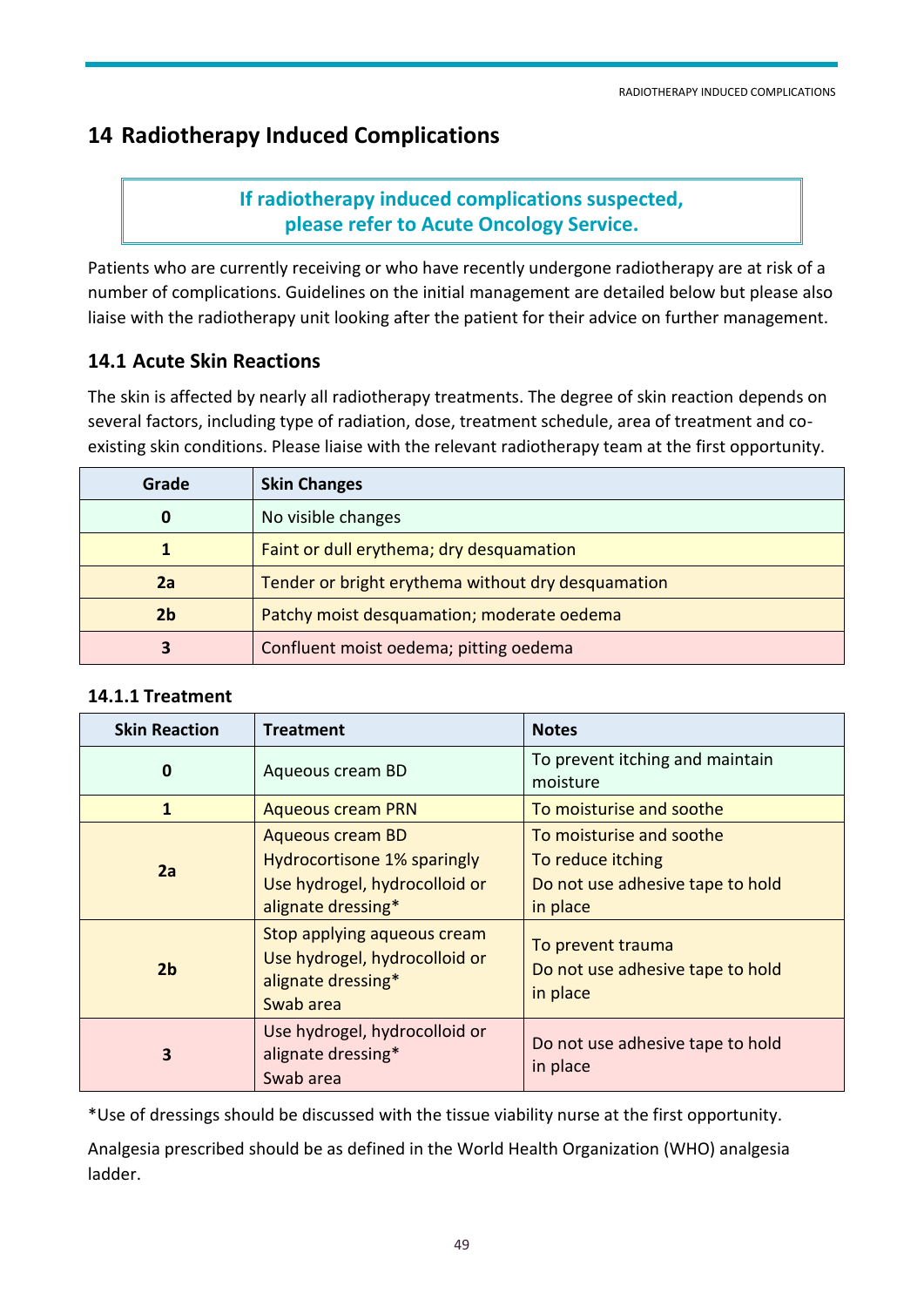#### **14.2 Acute Radiation Pneumonitis**

- **Radiation pneumonitis** is an acute phase injury that occurs within 6 months of treatment.
- **Lung fibrosis** is the resulting chronic injury and develops after 1 year.

All patients with suspected radiation pneumonitis should be discussed with their own clinical oncology team.

#### **14.2.1 Signs**

Usually unremarkable, but sometimes pleural friction rub. Haemoptysis is not typical and more likely suggests a different pathology.

#### **14.2.2 Symptoms**

Classically develop 2-3 months after radiation, and persist for up to 7 months. They include:

- Shortness of breath
- Dry cough
- Low-grade fever.

#### **14.2.3 Assessment**

| Grade | <b>Symptoms</b>                                                                                             |
|-------|-------------------------------------------------------------------------------------------------------------|
|       | Asymptomatic: clinical or diagnostic observations only; intervention not<br>indicated                       |
| 2     | Symptomatic: medical intervention indicated; limiting instrumental<br>activities of daily living (ADL)      |
| 3     | Severe symptoms: limiting self-care ADL; oxygen indicated                                                   |
| 4     | Life-threatening respiratory compromise: urgent intervention indicated<br>(e.g. tracheostomy or intubation) |
| 5     | Death                                                                                                       |

Source: Common Terminology Criteria for Adverse Events 4.0

#### **14.2.4 Investigations**

**Chest X-ray (CXR)**

Commonest finding is patchy opacification peaking 12 months after treatment. Later changes include fibrosis, volume loss and pleural thickening.

#### **•** Computed tomography (CT)

Not routinely indicated but can be considered if pulmonary embolism (PE) in differential diagnosis.

Findings include ground glass changes, consolidation and volume loss.

- **Arterial blood gases**
- **Spirometry**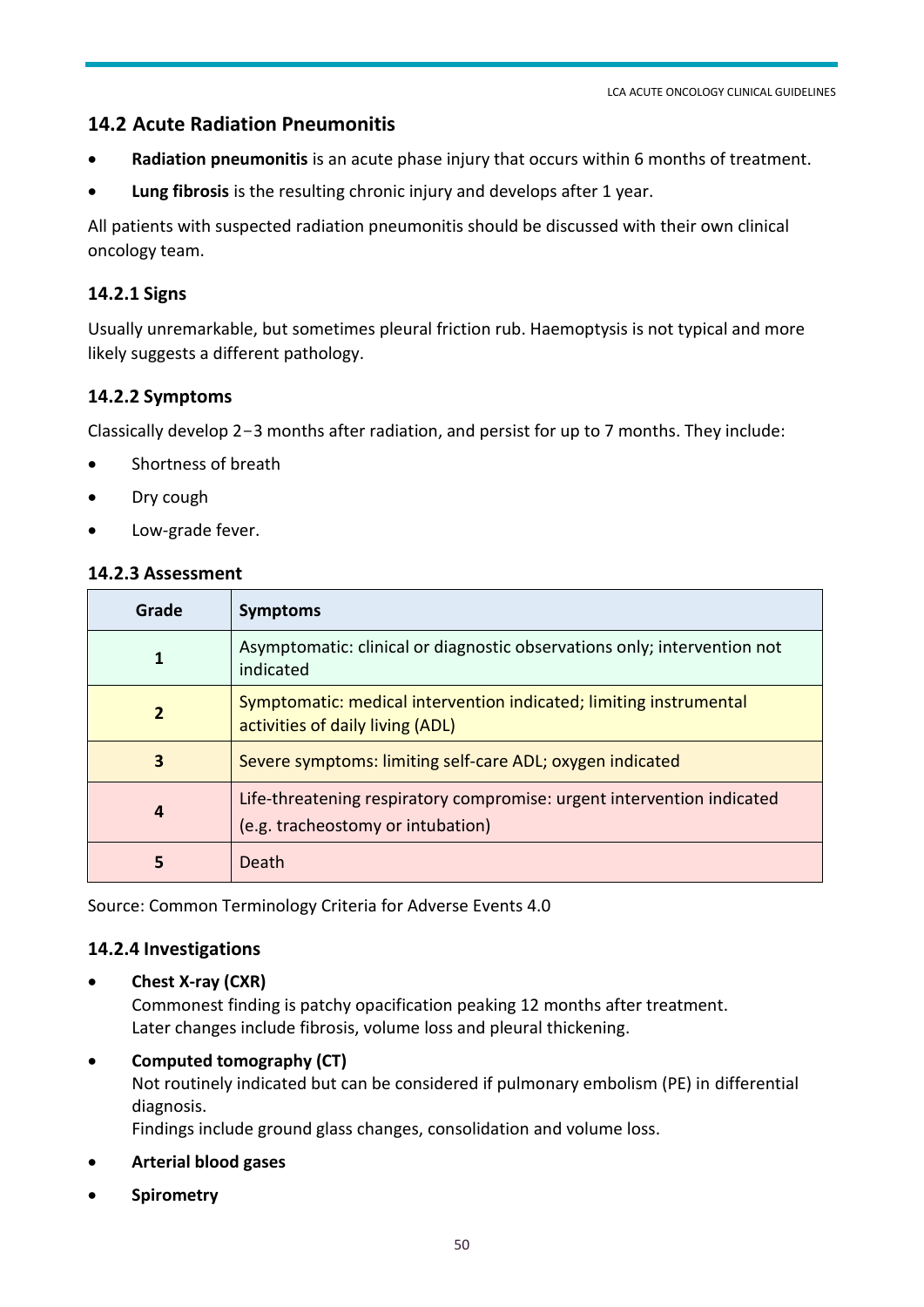#### **Other**

White cell count (WCC)/neutrophils should be normal in radiation pneumonitis. Consider bronchoscopy if condition worsening.

#### **14.2.5 Differential Diagnosis**

- Infection
- Recurrence of disease
- Lymphangitic carcinomatosis.

#### **14.2.6 Management**

- Exclude other pathology: infectious pneumonitis, PE, tumour recurrence.
- If likely radiation pneumonitis: prednisolone 30-40mg for 1-2 weeks followed by a slow taper.
- Some patients will require long-term low-dose prednisolone.
- Ensure appropriate oncology or respiratory follow-up.
- Severe pneumonitis may require oxygen and hospitalisation. Liaise with respiratory team.

## **14.3 Acute Syndromes Caused by Radiation Induced Cerebral or Spinal Cord Oedema**

Oedema of the brain and spinal cord can occur as an early (days) or late (months) effect of radiation. Most patients will receive prophylactic steroids while receiving radiotherapy; however, they are still at risk of developing treatment associated oedema. The symptoms and signs depend on the area of radiation.

#### **14.3.1 Investigations**

Full imaging of the affected area is not necessary if this has recently been done as part of their radiotherapy treatment and if signs and symptoms are consistent with radiation induced oedema.

Repeat CT of head or magnetic resonance imaging (MRI) of spine is reasonable if a different pathology (e.g. haemorrhage) is suspected.

#### **14.3.2 Treatment**

- Start steroids, or increase dose if already prescribed. Dexamethasone 4–8mg BD PO/IV is usually initially required. Increasing dexamethasone beyond 16mg/day is unlikely to produce additional benefit.
- Add proton pump inhibitor and consider prophylactic fluconazole and co-trimoxazole in patient likely to be on extended courses of high-dose steroids.
- For patients not responding to dexamethasone, mannitol can be considered, but this should be discussed first with the oncology consultant in charge.

#### **14.4 Radiotherapy Induced Nausea and Vomiting**

Please refer to management of nausea and vomiting in section 11.6.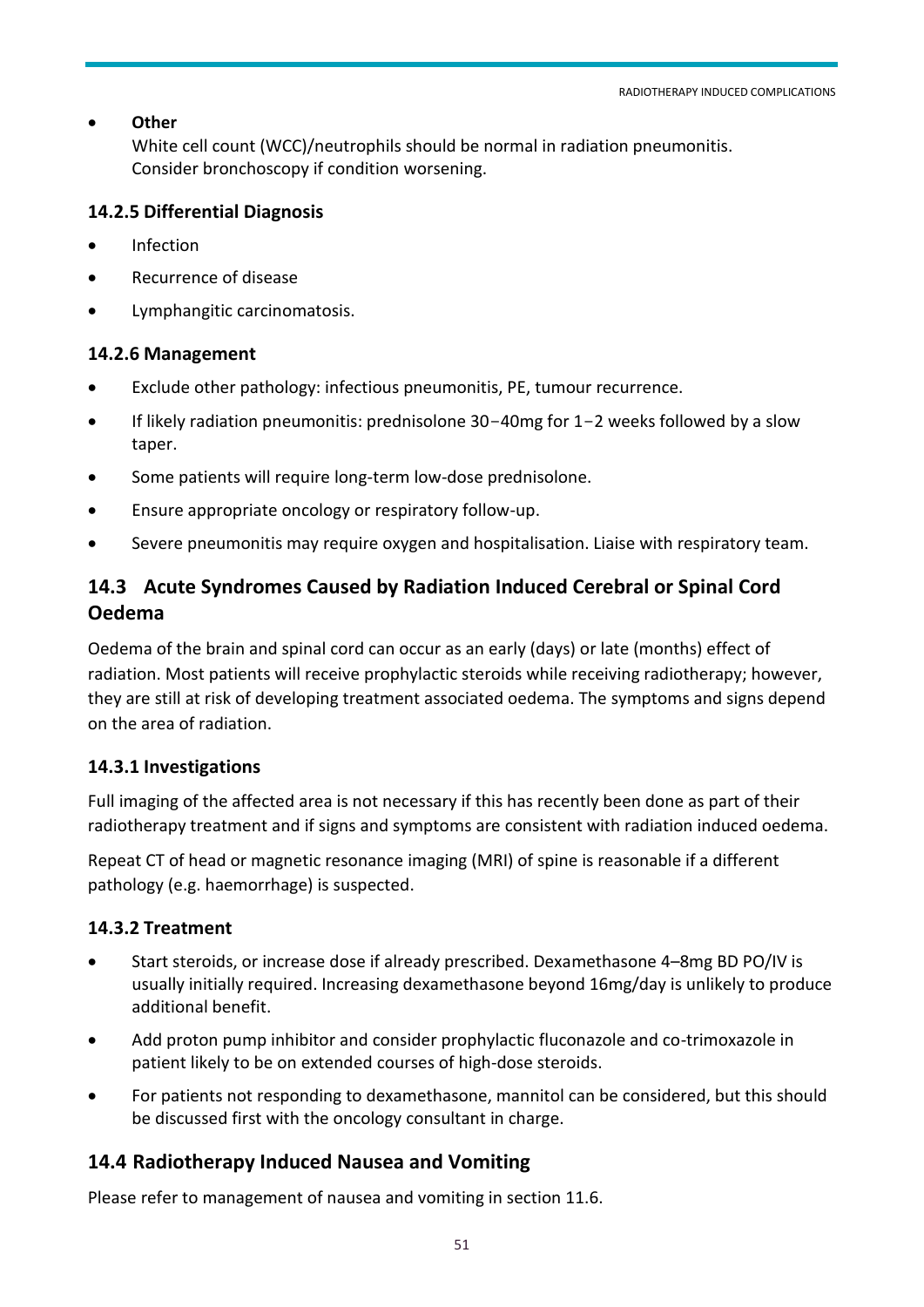LCA ACUTE ONCOLOGY CLINICAL GUIDELINES

## **14.5 Radiotherapy Induced Diarrhoea**

Please refer to management of diarrhoea in section 4.6.

## **14.6 Radiotherapy Associated Mucositis**

Please refer to management of mucositis in section 10.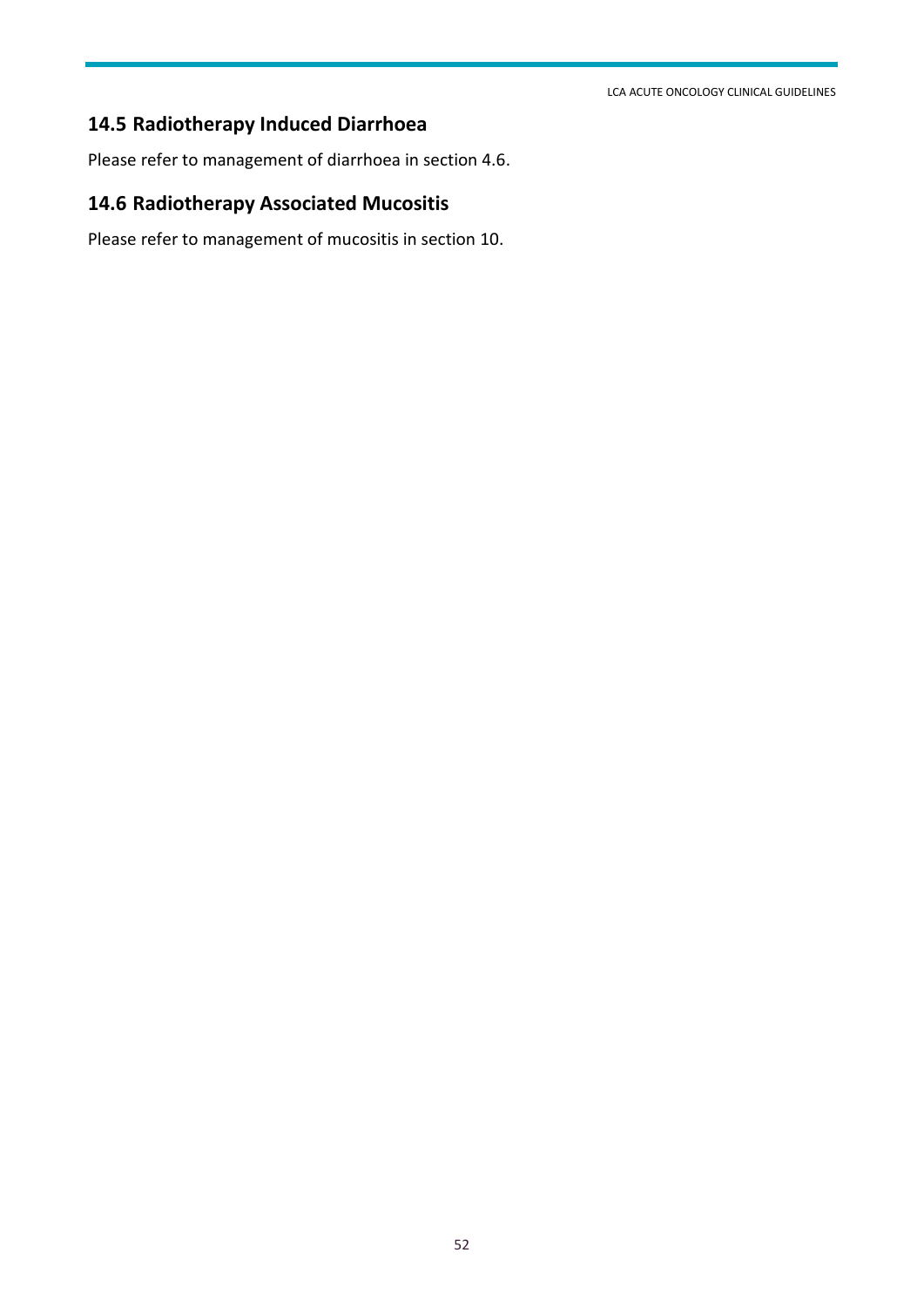# <span id="page-52-0"></span>**15 Raised Intracranial Pressure/Central Nervous System (CNS) Space Occupying Lesions**

## **If raised intracranial pressure or space occupying lesions suspected, please refer to Acute Oncology Service.**

Increased intracranial pressure (ICP) is secondary to obstruction of cerebrospinal fluid (CSF) flow, cerebral oedema or increased venous pressure. Space occupying lesions (SOL) are the commonest cause of a raised ICP. Secondary metastases from breast, lung, melanoma and colorectal cancers etc are much more common than primary brain tumours.

Raised ICP can occur acutely. Without prompt treatment, it can lead to reduction in cerebral perfusion pressure, cerebral infarction and tonsillar herniation.

The most common tumour types to metastasise are:

- Lung 50%
- Breast 15–20%
- Unknown primary 10–15%
- Melanoma 10%
- Colon 5%

#### **15.1 Assessment**

Patients present in several different ways depending on the site of the lesion.

Physical assessment (including breasts in women), neurological examination and Glasgow Coma Scale (GCS) assessment.

#### **15.1.1 Symptoms**

- Headache
- Vomiting
- Confusion
- Neck stiffness
- Speech disturbance
- Nausea
- Diplopia
- Fever
- Visual symptoms
- Limb symptoms.

Seizures

#### **15.2 Investigations**

- Full blood count (FBC), urea and electrolytes (U&E), liver function test (LFT), blood sugar, calcium (Ca++)
- Chest X-ray (CXR)
- Urgent computed tomography (CT): SOL are clearly seen on CT imaging. Radiological signs suggestive of imminent neurological compromise include: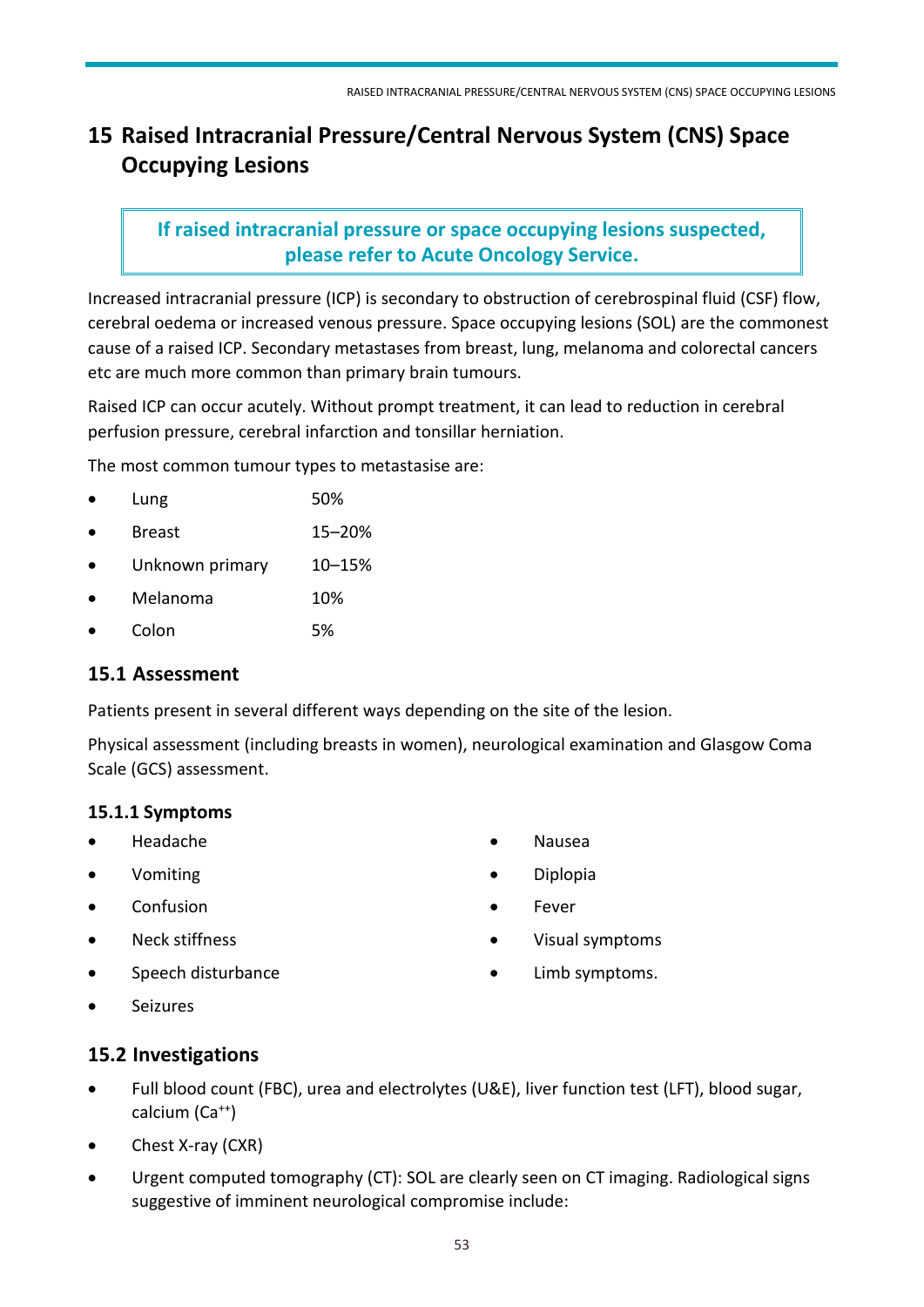Mass effect and midline shift

- Hydrocephalus

- Cerebral oedema

- Acute haemorrhage.

If new malignant diagnosis suspected, investigate according to local Carcinoma Unknown Primary guidelines. Refer to the AOS at time of referral to neurosurgery.

## **15.3 Management**

#### **15.3.1 Emergency Management**

If  $GCS \leq 12$ : contact critical care team for urgent review, as per local guidelines.

Keep nil by mouth.

#### **15.3.2 Steroids**

Dexamethasone 8mg BD IV/PO (8am and 12 noon). Consider adding proton pump inhibitor.

#### **15.3.3 Other Measures**

- Rehydration: aim for euvolaemia.
- Anti-emetics: consider cyclizine 50mg TDS IV.
- Anti-convulsants: start anti-convulsants if seizures. Prophylactic use of anti-convulsants in the absence of seizures is not indicated. Discuss with neurology team for advice about best choice of agent.
- Mannitol: this is sometimes used for those with persistently and/or severely elevated ICP. Advice from the neurosurgical and/or critical care team should be sought.

#### **15.3.4 Subsequent Management**

An urgent neurosurgical referral should be made in the following situations.

- 1. **CT demonstrates hydrocephalus:** de-bulking surgery may reduce the risk of cerebral infarction and tonsillar herniation.
- 2. **Solitary or oligometastatic lesions:** consider for surgical excision.
- 3. **Need for histological diagnosis** in patient with a new presentation of cancer, or in whom a different cancer diagnosis is now suspected.

If in doubt please liaise with the AOS for advice on how to contact your local neurosurgical unit.

Stereotactic radiosurgery is indicated if there are solitary or oligometastatic lesions (but patient should be considered for neurosurgery as well). Whole brain radiotherapy (WBRT) may be indicated for multiple brain metastases from a known primary in patients well enough to receive treatment. Careful consideration as to whether WBRT will benefit the patient is needed, however, and referral to the specialist palliative care team is advised.

Decisions regarding definitive treatment of brain metastases should be made by the multidisciplinary team (MDT).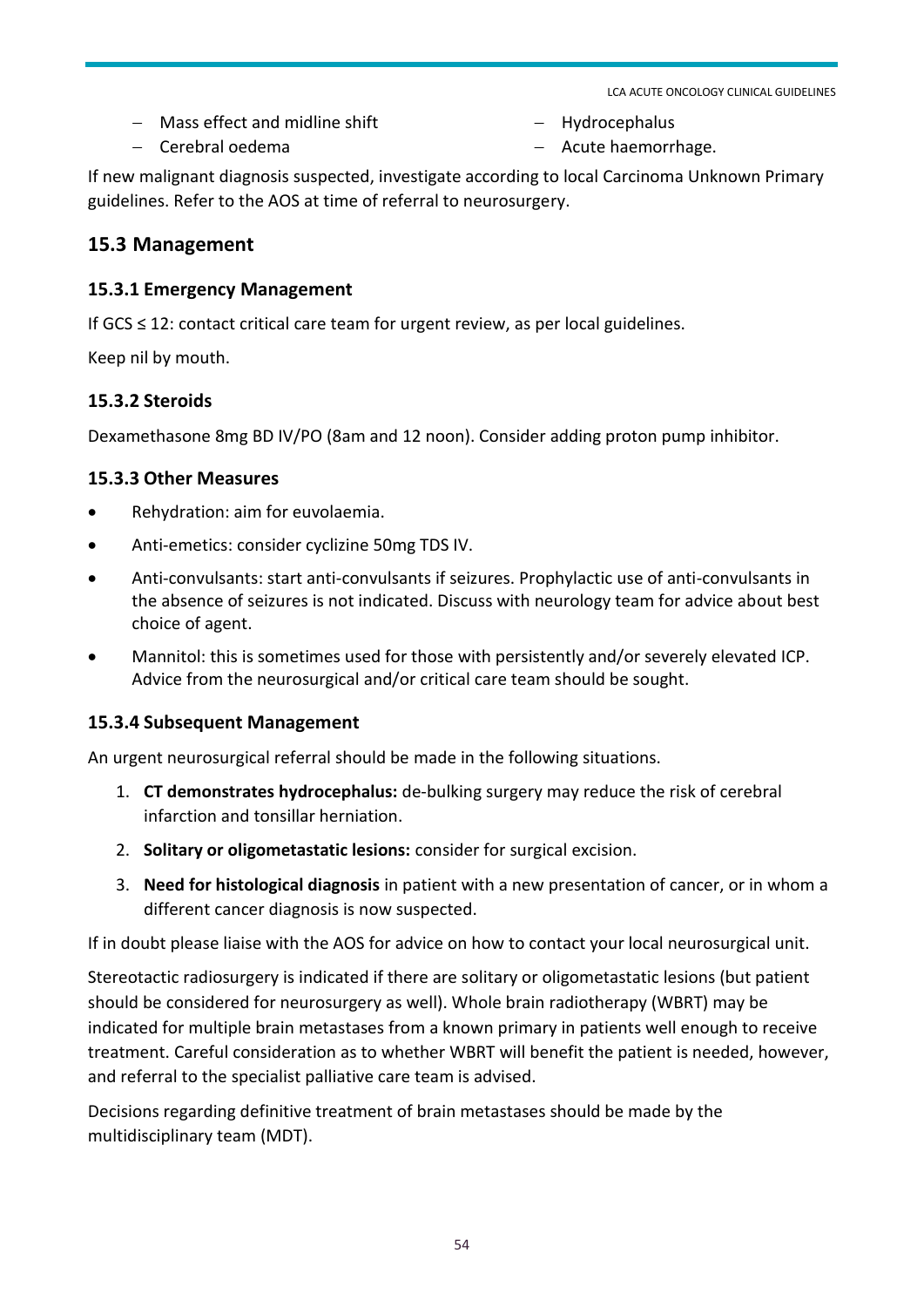## SUPERIOR VENA CAVA OBSTRUCTION

# <span id="page-54-0"></span>**16 Superior Vena Cava Obstruction**

## **If superior vena cava obstruction suspected, please refer to Acute Oncology Service.**

Superior vena cava obstruction (SVCO) is nearly always associated with malignancy, usually lung cancer (80% of cases) but sometimes lymphoma, breast cancer or germ cell tumours. It occurs most commonly in patients with known cancer, but can be the presenting feature of a new diagnosis.

## **16.1 Signs**

Although the signs of SVCO are characteristic, they are often absent and so an index of suspicion is needed based on tumour type and symptoms.

- Thoracic vein distension (65%)
- Neck vein distension (55%)
- Tachypnoea
- Facial/conjunctival oedema (55%)
- Central/peripheral cyanosis (15%)
- Arm oedema (10%)
- Plethora (15%)

Dysphagia

Vocal cord paresis (3%).

# **16.2 Symptoms**

These usually present as worsening over the preceding few days.

- Dyspnoea
- Head fullness/headache
- Cough

• Neck and facial swelling Trunk and arm swelling.

# **16.3 Investigations**

In the absence of a known malignancy, biopsy is preferable prior to starting steroids.

- Observations, including oxygen saturations
- Chest X-ray (CXR)
- Bloods: full blood count (FBC), urea and electrolytes (U&E), liver function test (LFT), clotting (in case interventional procedure required)
- If new diagnosis: consider human chorionic gonadotropin (HCG), alpha-fetoprotein (AFP), lactate dehydrogenase (LDH) but discuss with acute oncology team first
- Urgent computerised tomography (CT) chest.

# **16.4 Management**

There is little evidence that unrelieved SVCO is life threatening except in the presence of cerebral dysfunction, decreased cardiac output or upper airways obstruction.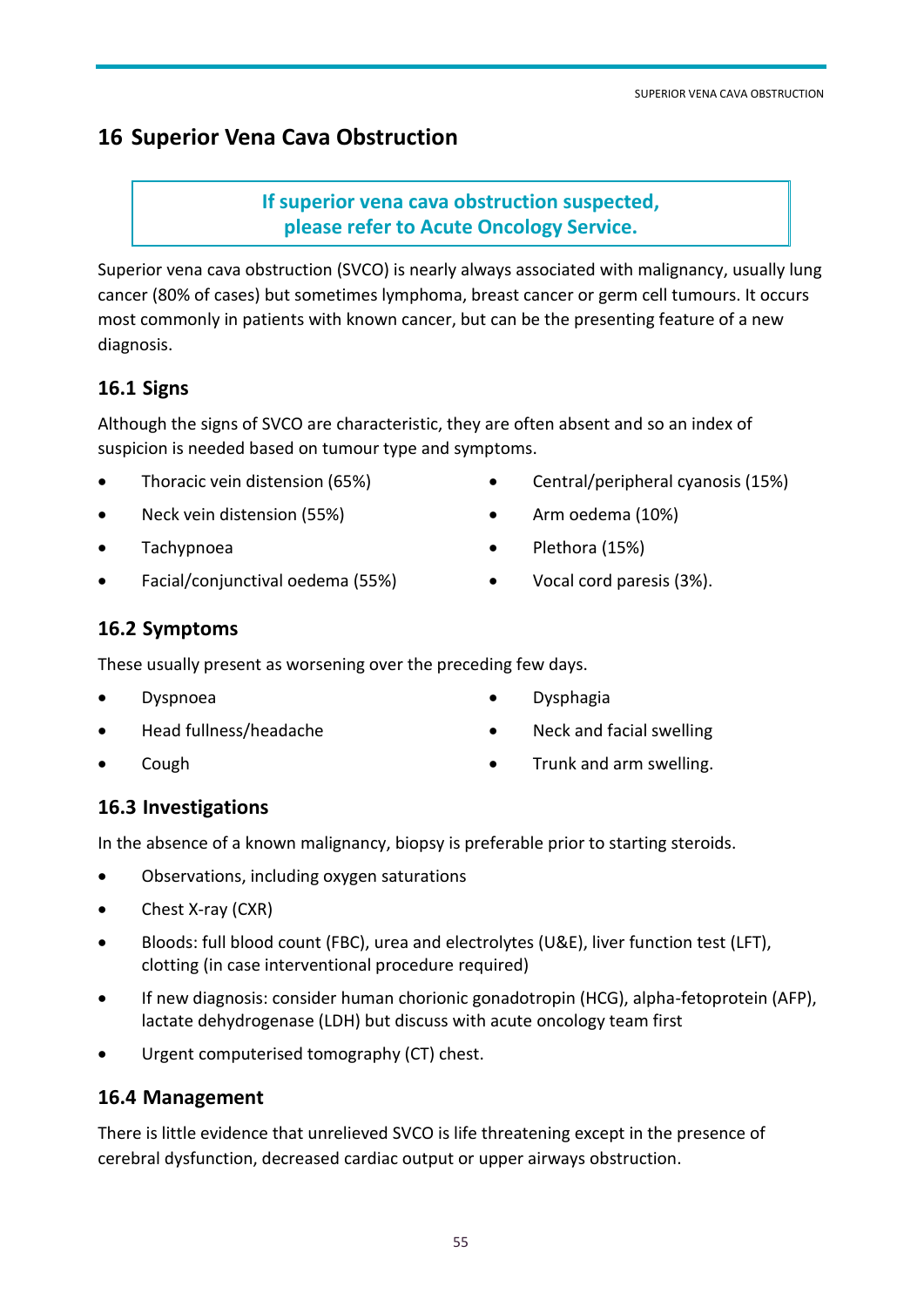LCA ACUTE ONCOLOGY CLINICAL GUIDELINES

#### **16.4.1 Symptomatic Relief**

- Sit the patient up, prescribe oxygen, prescribe analgesia (if needed), support arms.
- If dyspnoea: 5mg oramorph 4 hourly is usually effective.

## **16.4.2 Steroids**

**If this is the first presentation of a suspected malignancy:** hold off steroids as they may compromise interpretation of subsequent biopsies. Discuss with acute oncology team.

**If the patient already has a diagnosis of a malignancy:** dexamethasone 8mg BD PO/IV (8am and 12 noon).

If the patient has respiratory compromise: treatment should be started urgently. Prescribe proton pump inhibitor if needed.

## **16.4.3 Stent Insertion**

Percutaneous placement of self-expanding endoprostheses gives rapid symptomatic relief in >95% of patients. Discuss the case with the interventional radiology +/- the cardiothoracic team.

Stents are recognised to give best symptomatic benefit and rapid restoration of the normal pattern of flow, although they are used less frequently in potentially curable cancer such as lymphoma.

## **16.4.4 Chemotherapy**

Urgent chemotherapy is an alternative to stenting for patients with curable chemo-sensitive cancers such as lymphoma and germ cell tumours, and is an addition to stenting for other cancers such as small cell lung cancer.

## **16.4.5 Radiotherapy**

This may be recommended depending on the underlying histological subtype, particularly if the occlusion is not amenable to stent placement. Radiotherapy schedules depend on the volume of disease and the performance status of the patient.

## **16.4.6 Anticoagulants and Antifibrinolytics**

There is a high incidence of thrombus with intravascular stents and therefore prophylactic anticoagulation or antiplatelet therapy can be considered, depending on local guidelines and individual patient factors.

Full anticoagulation should be given, where appropriate, for those with evidence of thrombus.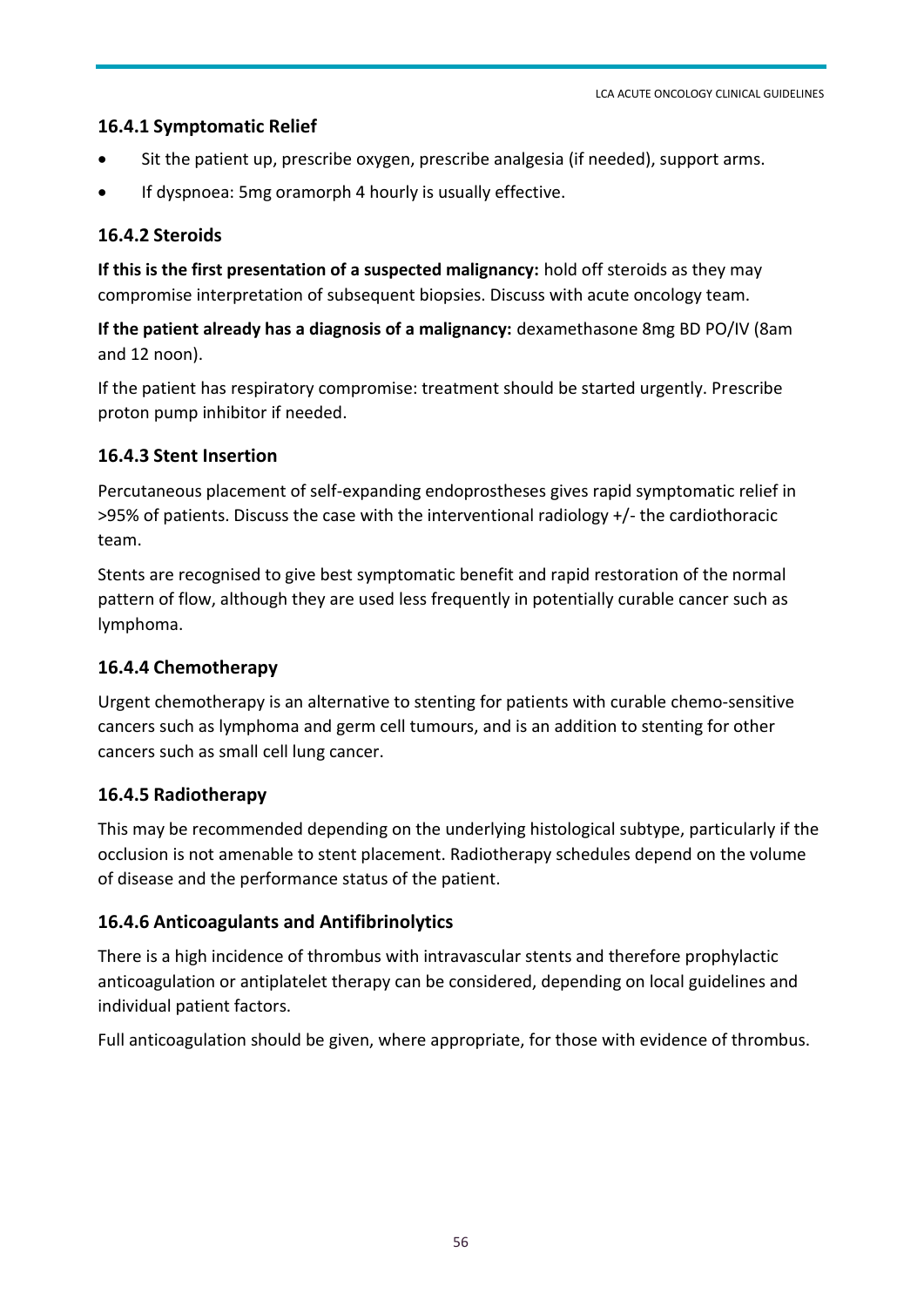# <span id="page-56-0"></span>**References**

Allan L et al. (2009). Suspected malignant cord compression – improving time to diagnosis via a 'hotline': a prospective audit. *British Journal of Cancer* 100(12):1867–72.

Beck SL (2004). 'Mucositis'. In Henke-Yarbro C, Hansen-Frogge M and Goodman M (eds) *Cancer Symptom Management* 3rd edn. Sudbury: Jones & Bartlett Learning, pp 276–92.

Bruce DM, Heys SD, Eremin O (1996). Lymphangitis carcinomatosa: a literature review. *Journal of the Royal College of Surgeons of Edinburgh* 41(1):7–13.

Cancer Therapy Evaluation Program (2009). *Common Terminology Criteria for Adverse Events*, Version 4.0. Bethesda, Md: National Cancer Institute, Division of Cancer Treatment and Diagnosis.

Cheng KK et al. (2001). Evaluation of an oral care protocol intervention in the prevention of chemotherapy-induced oral mucositis in paediatric cancer patients. *European Journal of Cancer* 37(16):2056–63.

Cooley C (2002). Oral health: basic or essential care. *Cancer Nursing Practice* 1(3):33–9.

Davies A and Finlay I (eds) (2005). *Oral Care in Advanced Disease*. Oxford: Oxford University Press.

Eilers J (2004). Nursing interventions and supportive care for the prevention and treatment of oral mucositis associated with cancer treatment. *Oncology Nursing Forum* 31(4 Suppl):13–23.

Herrstedt J and Roila F on behalf of the European Society for Medical Oncology Guidelines Working Group (2009). Chemotherapy-induced nausea and vomiting: ESMO Clinical Recommendations for prophylaxis. *Annals of Oncology* 20(4 Suppl):156–8.

Hesketh PJ et al. (2003). The oral neurokinin-1 antagonist aprepitant for the prevention of chemotherapy-induced nausea and vomiting: a multinational, randomized, double-blind, placebocontrolled trial in patients receiving high-dose cisplatin – The Aprepitant Protocol 052 Study Group. *Journal of Clinical Oncology* 21(22):4112–19.

Jordan K et al. (2007). Guidelines for anti-emetic treatment of chemotherapy-induced nausea and vomiting: past, present, and future recommendations. *The Oncologist* 12(9):1143–50.

Keefe DM et al. (2007). Updated clinical practice guidelines for the prevention and treatment of mucositis. *Cancer* 109(5):820–31.

Kris MG et al. (2006). American Society of Clinical Oncology guideline for antiemetics in oncology: Update 2006. *Journal of Clinical Oncology* 24:2932–47.

Levack P et al., Scottish Cord Compression Study Group (2002). Don't wait for a sensory level – listen to the symptoms: a prospective audit of the delays in diagnosis of malignant cord compression. *Journal of Clinical Oncology (Royal College of Radiologists)* 14(6):472–80.

Loblaw DA et al. (2003). A population-based study of malignant spinal cord compression in Ontario. *Journal of Clinical Oncology (Royal College of Radiologists)* 15(4):211–7.

National Cancer Action Team (2011). *Manual for Cancer Services: Acute Oncology – Including Metastatic Spinal Cord Compression Measures* (version 1.0). London: NHS.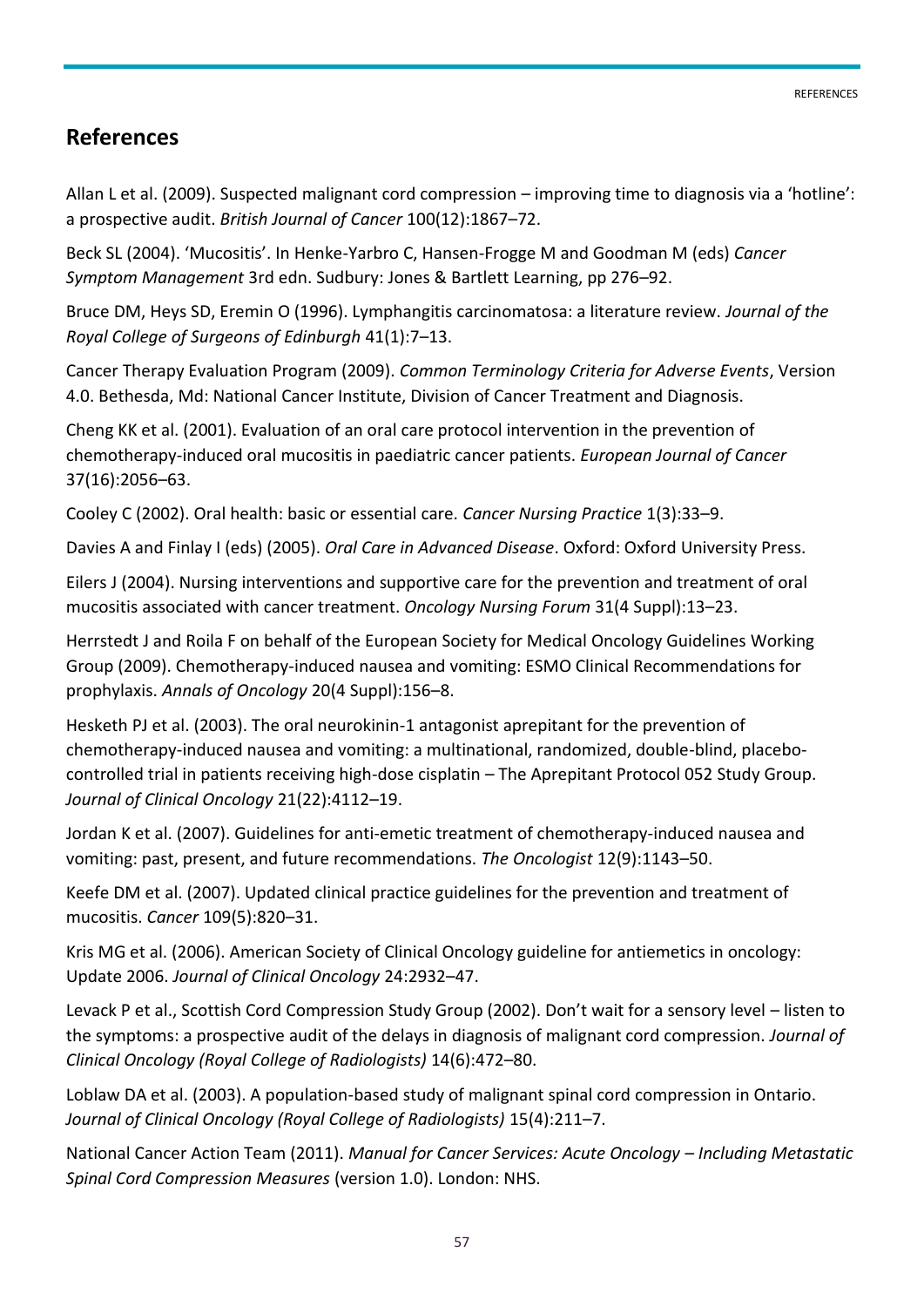LCA ACUTE ONCOLOGY CLINICAL GUIDELINES

National Institute for Health and Clinical Excellence (NICE) clinical guidelines 75 (2008). *Metastatic spinal cord compression: Diagnosis and management of adults at risk of and with metastatic spinal cord compression*. London: NICE.

Navari RM (2009). Pharmacological management of chemotherapy-induced nausea and vomiting: focus on recent developments. *Drugs* 69(5):515–33.

Papas AS et al. (2003). A prospective, randomized trial for the prevention of mucositis in patients undergoing hematopoietic stem cell transplantation. *Bone Marrow Transplant* 31:705–12.

Patient.co.uk. Accessed online via: [www.patient.co.uk/health/Mouth-Care.htm.](http://www.patient.co.uk/health/Mouth-Care.htm) [Date accessed 28/06/2013]

Poli-Bigelli S et al. (2003). Addition of the neurokinin-1 receptor antagonist aprepitant to standard antiemetic therapy improves control of chemotherapy-induced nausea and vomiting. Results from a randomised, double-blind, placebo-controlled trial in Latin America. *Cancer* 97(12):3090–98.

Quinn B (2011). Personal hygiene: oral care. In Dougherty L and Lister S (eds) *The Royal Marsden Hospital Manual of Clinical Nursing Procedures* 8th edn. Oxford: Wiley-Blackwell, pp 647–59.

Quinn B et al. (2008). Guidelines for the assessment of oral mucositis in adult chemotherapy, radiotherapy and haematopoietic stem cell transplant patients. *European Journal of Cancer* 44(1):61–72.

Roila F et al. (2006). Prevention of chemotherapy- and radiotherapy-induced emesis: results of the 2004 Perugia International Antiemetic Consensus Conference. *Annals of Oncology* 17(1):20–28.

Rowell NP and Gleeson FV (2002). Steroids, radiotherapy, chemotherapy and stents for superior vena caval obstruction in carcinoma of the bronchus: a systematic review. *Clinical Oncology* 14(5):338–51.

Royal United Hospital Bath NHS Trust (2005). Prevention and Treatment of Stomatitis & Mucositis in patient receiving chemotherapy. Accessed online via:

[www.ruh.nhs.uk/about/policies/documents/clinical\\_policies/local/406%202006%20Mouth%20Care%20](http://www.ruh.nhs.uk/about/policies/documents/clinical_policies/local/406%202006%20Mouth%20Care%20Policy.pdf) [Policy.pdf](http://www.ruh.nhs.uk/about/policies/documents/clinical_policies/local/406%202006%20Mouth%20Care%20Policy.pdf) [Date accessed 28/06/2013]

Rubenstein EB et al. (2004). Clinical practice guidelines for the prevention and treatment of cancer therapy-induced oral and gastrointestinal mucositis. *Cancer* 100(9 Suppl):2026–46.

Schmoll HJ et al. (2006). Comparison of an aprepitant regimen with a multiple-day ondansetron regimen, both with dexamethasone, for antiemetic efficacy in high-dose cisplatin treatment. *Annals of Oncology* 17(6):1000–06.

Scott-Brown M, Spence RAJ and Johnston P (eds) (2007). *Emergencies in Oncology*. Oxford: Oxford University Press.

Sonis ST (2004). The pathobiology of mucositis. *Nature Reviews Cancer* 4(4):277–84.

Twycross R and Wilcock A (eds) (2011) *Palliative Care Formulary* 4th edn. Nottingham: Palliativedrugs.com Limited. Available online at[: www.palliativedrugs.com](http://www.palliativedrugs.com/) (subscription required).

Wilson E et al. (2002). Radiological stenting provides effective palliation in malignant central venous obstruction. *Clinical Oncology* 14(3):228–32.

Zhang K and Huang Y (2006). [Clinical features and diagnosis of pulmonary lymphangitic carcinomatosis]. [Article in Chinese] *Ai Zheng* 25(9):1127–30.